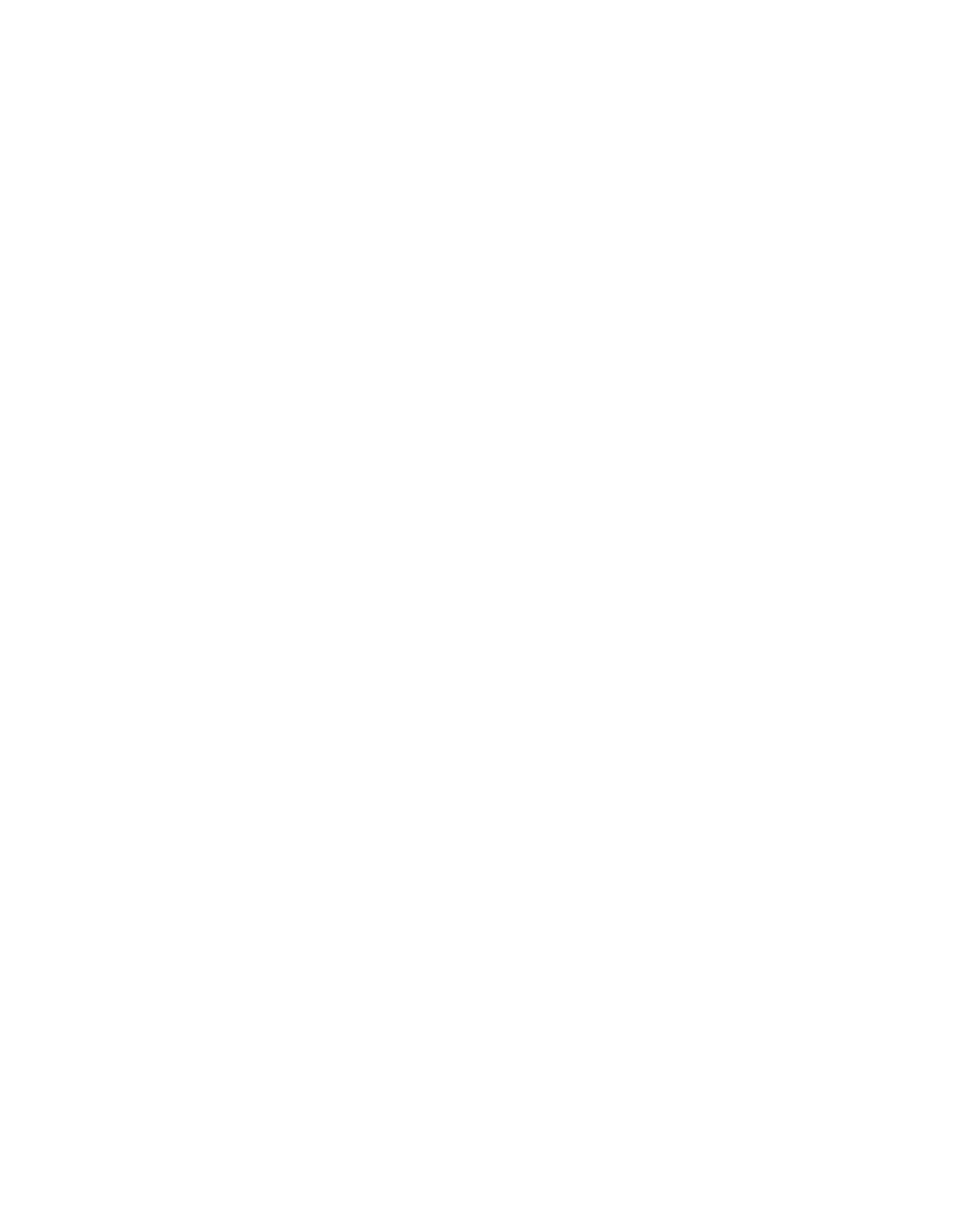# **CONTENTS**

| 3<br>1.1<br>Windows<br>3<br>1.1.1<br>$\overline{4}$<br>1.1.2<br>9<br>1.1.3<br>9<br>1.2<br>1.3<br>10<br>10<br>1.3.1<br>10<br>10<br>1,3,1,1,1<br>1.3.1.1.2<br>11<br>14<br>1.3.1.1.3<br>15<br>1,3,1,1,4<br>1.3.2<br>16<br>1.3.3<br>16<br>17<br>1.4<br>17<br>1.4.1<br>17<br>1.4.2<br>18<br>1.4.2.1<br>18<br>1.4.3<br>19<br>$\mathbf{2}$<br><b>Configuration</b><br>19<br>2.1<br>19<br>2.2<br>20<br>2.3<br>23<br>2.4<br>25<br>$\overline{\mathbf{3}}$<br><b>Usage</b><br>25<br>3.1<br>25<br>3.1.1<br>25<br>3.1.2<br>25<br>3.1.2.1<br>25<br>3.1.2.2<br>25<br>3.1.2.3<br>3.2<br>26<br>26<br>3.2.1<br>Managed mode responses in the server in the server is a server in the managed mode response in the server in the server in the server in the managed mode.<br>27<br>3.2.2<br>27<br>3.2.3<br>28<br>3.3 | 1 | $\overline{\mathbf{3}}$<br><b>Installation</b> |
|-----------------------------------------------------------------------------------------------------------------------------------------------------------------------------------------------------------------------------------------------------------------------------------------------------------------------------------------------------------------------------------------------------------------------------------------------------------------------------------------------------------------------------------------------------------------------------------------------------------------------------------------------------------------------------------------------------------------------------------------------------------------------------------------------------|---|------------------------------------------------|
|                                                                                                                                                                                                                                                                                                                                                                                                                                                                                                                                                                                                                                                                                                                                                                                                     |   |                                                |
|                                                                                                                                                                                                                                                                                                                                                                                                                                                                                                                                                                                                                                                                                                                                                                                                     |   |                                                |
|                                                                                                                                                                                                                                                                                                                                                                                                                                                                                                                                                                                                                                                                                                                                                                                                     |   |                                                |
|                                                                                                                                                                                                                                                                                                                                                                                                                                                                                                                                                                                                                                                                                                                                                                                                     |   |                                                |
|                                                                                                                                                                                                                                                                                                                                                                                                                                                                                                                                                                                                                                                                                                                                                                                                     |   |                                                |
|                                                                                                                                                                                                                                                                                                                                                                                                                                                                                                                                                                                                                                                                                                                                                                                                     |   |                                                |
|                                                                                                                                                                                                                                                                                                                                                                                                                                                                                                                                                                                                                                                                                                                                                                                                     |   |                                                |
|                                                                                                                                                                                                                                                                                                                                                                                                                                                                                                                                                                                                                                                                                                                                                                                                     |   |                                                |
|                                                                                                                                                                                                                                                                                                                                                                                                                                                                                                                                                                                                                                                                                                                                                                                                     |   |                                                |
|                                                                                                                                                                                                                                                                                                                                                                                                                                                                                                                                                                                                                                                                                                                                                                                                     |   |                                                |
|                                                                                                                                                                                                                                                                                                                                                                                                                                                                                                                                                                                                                                                                                                                                                                                                     |   |                                                |
|                                                                                                                                                                                                                                                                                                                                                                                                                                                                                                                                                                                                                                                                                                                                                                                                     |   |                                                |
|                                                                                                                                                                                                                                                                                                                                                                                                                                                                                                                                                                                                                                                                                                                                                                                                     |   |                                                |
|                                                                                                                                                                                                                                                                                                                                                                                                                                                                                                                                                                                                                                                                                                                                                                                                     |   |                                                |
|                                                                                                                                                                                                                                                                                                                                                                                                                                                                                                                                                                                                                                                                                                                                                                                                     |   |                                                |
|                                                                                                                                                                                                                                                                                                                                                                                                                                                                                                                                                                                                                                                                                                                                                                                                     |   |                                                |
|                                                                                                                                                                                                                                                                                                                                                                                                                                                                                                                                                                                                                                                                                                                                                                                                     |   |                                                |
|                                                                                                                                                                                                                                                                                                                                                                                                                                                                                                                                                                                                                                                                                                                                                                                                     |   |                                                |
|                                                                                                                                                                                                                                                                                                                                                                                                                                                                                                                                                                                                                                                                                                                                                                                                     |   |                                                |
|                                                                                                                                                                                                                                                                                                                                                                                                                                                                                                                                                                                                                                                                                                                                                                                                     |   |                                                |
|                                                                                                                                                                                                                                                                                                                                                                                                                                                                                                                                                                                                                                                                                                                                                                                                     |   |                                                |
|                                                                                                                                                                                                                                                                                                                                                                                                                                                                                                                                                                                                                                                                                                                                                                                                     |   |                                                |
|                                                                                                                                                                                                                                                                                                                                                                                                                                                                                                                                                                                                                                                                                                                                                                                                     |   |                                                |
|                                                                                                                                                                                                                                                                                                                                                                                                                                                                                                                                                                                                                                                                                                                                                                                                     |   |                                                |
|                                                                                                                                                                                                                                                                                                                                                                                                                                                                                                                                                                                                                                                                                                                                                                                                     |   |                                                |
|                                                                                                                                                                                                                                                                                                                                                                                                                                                                                                                                                                                                                                                                                                                                                                                                     |   |                                                |
|                                                                                                                                                                                                                                                                                                                                                                                                                                                                                                                                                                                                                                                                                                                                                                                                     |   |                                                |
|                                                                                                                                                                                                                                                                                                                                                                                                                                                                                                                                                                                                                                                                                                                                                                                                     |   |                                                |
|                                                                                                                                                                                                                                                                                                                                                                                                                                                                                                                                                                                                                                                                                                                                                                                                     |   |                                                |
|                                                                                                                                                                                                                                                                                                                                                                                                                                                                                                                                                                                                                                                                                                                                                                                                     |   |                                                |
|                                                                                                                                                                                                                                                                                                                                                                                                                                                                                                                                                                                                                                                                                                                                                                                                     |   |                                                |
|                                                                                                                                                                                                                                                                                                                                                                                                                                                                                                                                                                                                                                                                                                                                                                                                     |   |                                                |
|                                                                                                                                                                                                                                                                                                                                                                                                                                                                                                                                                                                                                                                                                                                                                                                                     |   |                                                |
|                                                                                                                                                                                                                                                                                                                                                                                                                                                                                                                                                                                                                                                                                                                                                                                                     |   |                                                |
|                                                                                                                                                                                                                                                                                                                                                                                                                                                                                                                                                                                                                                                                                                                                                                                                     |   |                                                |
|                                                                                                                                                                                                                                                                                                                                                                                                                                                                                                                                                                                                                                                                                                                                                                                                     |   |                                                |
|                                                                                                                                                                                                                                                                                                                                                                                                                                                                                                                                                                                                                                                                                                                                                                                                     |   | 28<br>3.3.1                                    |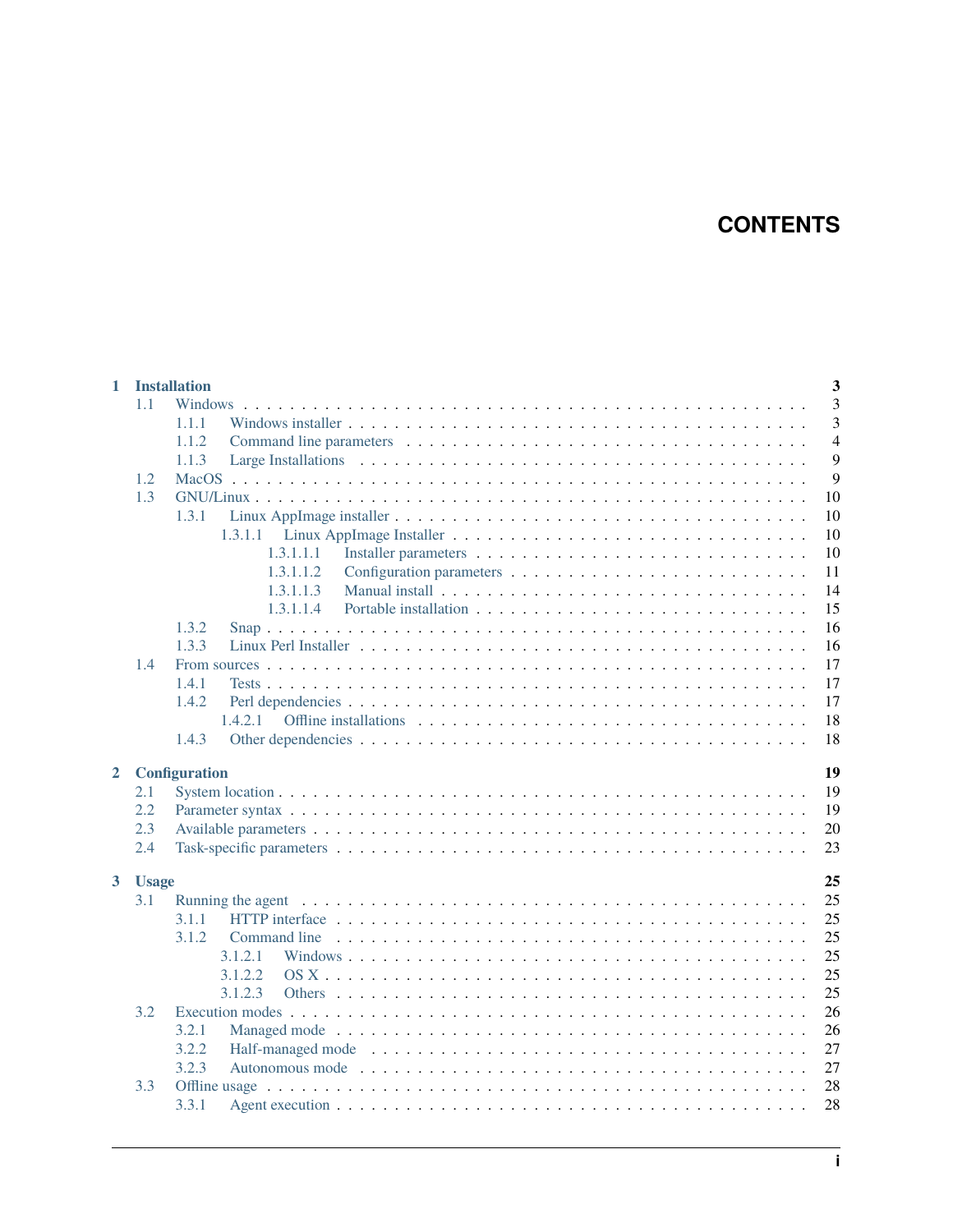|   |              | 3.3.2                                                                                                              | 28 |
|---|--------------|--------------------------------------------------------------------------------------------------------------------|----|
|   |              | 3.3.2.1                                                                                                            | 28 |
|   |              | 3.3.2.2                                                                                                            | 28 |
|   |              | 3.3.2.3                                                                                                            | 28 |
|   | 3.4          | Usage caution                                                                                                      | 28 |
|   |              | 3.4.1                                                                                                              | 28 |
|   |              | 3.4.2                                                                                                              | 29 |
|   |              |                                                                                                                    |    |
| 4 | <b>Tasks</b> |                                                                                                                    | 31 |
|   | 4.1          |                                                                                                                    | 31 |
|   |              | 4.1.1                                                                                                              | 31 |
|   |              | 4.1.1.1                                                                                                            | 31 |
|   |              | 4.1.2<br>Setup                                                                                                     | 32 |
|   |              | 4.1.2.1                                                                                                            | 32 |
|   |              | 4.1.2.2                                                                                                            | 32 |
|   |              | 4.1.3                                                                                                              | 33 |
|   |              | 4.1.3.1                                                                                                            | 33 |
|   |              | 4.1.3.2                                                                                                            | 33 |
|   | 4.2          |                                                                                                                    | 33 |
|   |              | 4.2.1                                                                                                              | 33 |
|   |              | 4.2.2                                                                                                              | 34 |
|   |              | 4.2.2.1                                                                                                            | 34 |
|   |              | 4.2.2.2                                                                                                            | 34 |
|   |              | 4.2.2.3                                                                                                            | 34 |
|   |              | 4.2.2.3.1                                                                                                          | 34 |
|   |              | 4.2.2.3.2                                                                                                          | 35 |
|   |              | 4.2.3                                                                                                              | 35 |
|   | 4.3          |                                                                                                                    | 36 |
|   |              | 4.3.1                                                                                                              | 36 |
|   |              | 4.3.2                                                                                                              | 36 |
|   |              | 4.3.2.1                                                                                                            | 36 |
|   |              | 4.3.2.2                                                                                                            | 36 |
|   |              | 4.3.3                                                                                                              | 36 |
|   |              |                                                                                                                    |    |
| 5 |              | <b>HTTP</b> Interface                                                                                              | 37 |
|   | 5.1          |                                                                                                                    | 37 |
|   | 5.2          |                                                                                                                    | 38 |
|   |              | 5.2.1                                                                                                              | 38 |
|   |              | 5.2.1.1                                                                                                            | 38 |
|   |              | 5.2.1.2                                                                                                            | 38 |
|   |              | 5.2.2                                                                                                              | 39 |
|   |              | 5.2.2.1                                                                                                            | 39 |
|   |              | 5.2.2.2                                                                                                            | 40 |
|   |              | 5.2.2.3<br>Use cases                                                                                               | 42 |
|   |              | 5.2.2.3.1                                                                                                          | 42 |
|   |              | 5.2.2.3.2                                                                                                          | 42 |
|   |              | 5.2.2.3.3                                                                                                          | 43 |
|   |              | 5.2.3                                                                                                              | 43 |
|   |              | 5.2.3.1                                                                                                            | 44 |
|   |              |                                                                                                                    |    |
|   |              | 5.2.3.2                                                                                                            | 44 |
|   |              | 5.2.3.3<br>Inventory request $\dots \dots \dots \dots \dots \dots \dots \dots \dots \dots \dots \dots \dots \dots$ | 45 |
|   |              | 5.2.3.4<br>Use cases                                                                                               | 45 |
|   |              | 5.2.3.4.1                                                                                                          | 45 |
|   |              | 5.2.3.4.2                                                                                                          | 46 |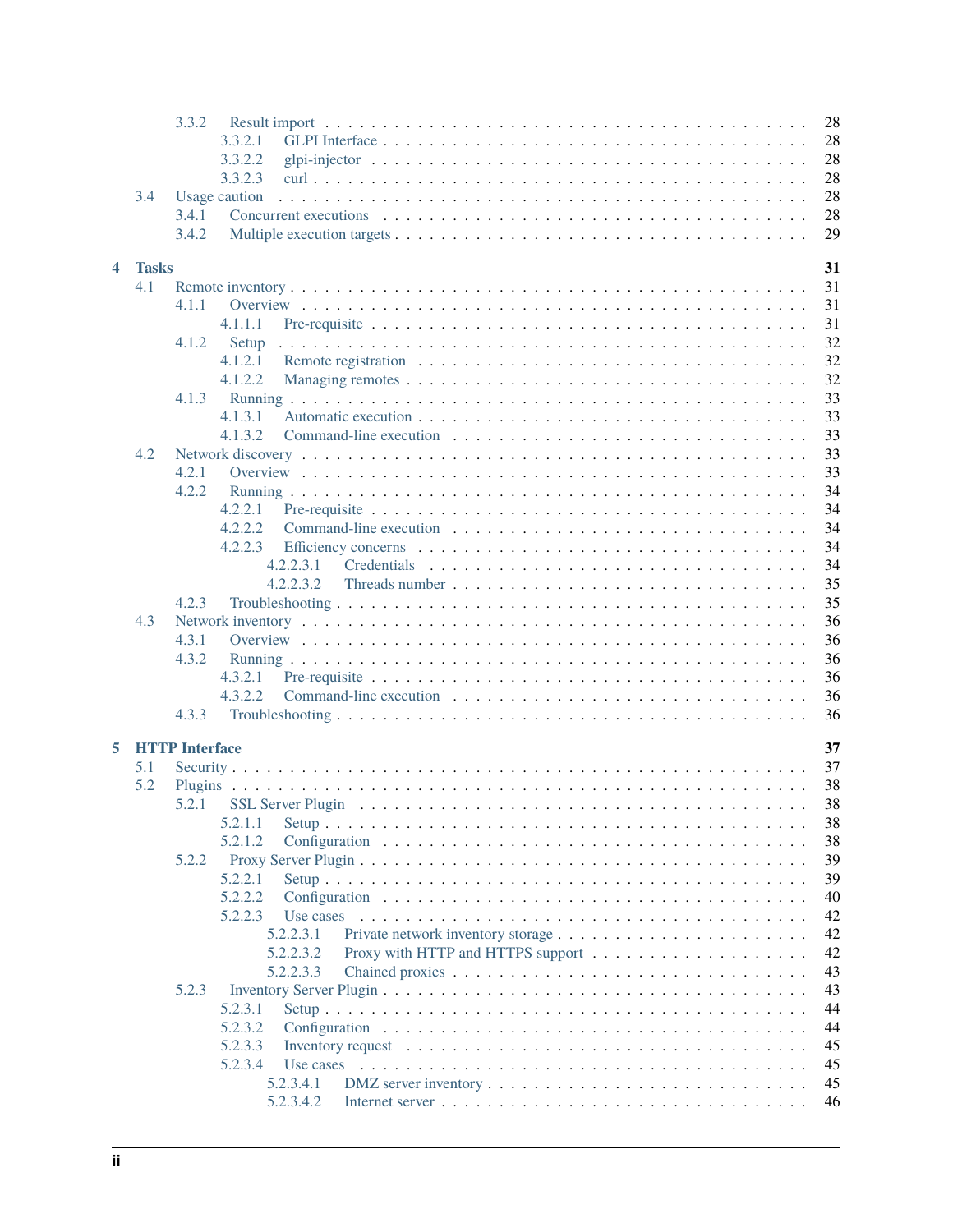|   |     | 5.2.4                |                                                                                                                  | 47       |
|---|-----|----------------------|------------------------------------------------------------------------------------------------------------------|----------|
|   |     |                      | 5.2.4.1                                                                                                          | 47       |
|   |     |                      | 5.2.4.2                                                                                                          | 47       |
|   |     | 5.2.5                |                                                                                                                  | 48       |
|   |     |                      | 5.2.5.1                                                                                                          | 48       |
|   |     |                      | 5.2.5.2                                                                                                          | 49       |
|   |     |                      |                                                                                                                  |          |
| 6 |     | <b>IDS</b> Databases |                                                                                                                  | 51       |
|   | 6.1 |                      |                                                                                                                  | 51       |
| 7 |     |                      |                                                                                                                  | 53       |
|   | 7.1 | <b>Bug</b> reporting |                                                                                                                  | 53       |
|   | 7.2 |                      |                                                                                                                  | 54       |
|   |     | 7.2.1                |                                                                                                                  | 54       |
|   |     | 7.2.2                |                                                                                                                  | 54       |
|   |     | 7.2.3                |                                                                                                                  | 54       |
|   |     | 7.2.4                |                                                                                                                  | 54       |
|   |     |                      |                                                                                                                  |          |
| 8 |     | <b>Man pages</b>     |                                                                                                                  | 57       |
|   | 8.1 |                      |                                                                                                                  | 57       |
|   |     | 8.1.1                |                                                                                                                  | 57       |
|   |     | 8.1.2                |                                                                                                                  | 57       |
|   |     | 8.1.3                |                                                                                                                  | 59       |
|   |     | 8.1.4                |                                                                                                                  | 59       |
|   |     |                      | 8.1.4.1                                                                                                          | 59       |
|   |     |                      | 8.1.4.2                                                                                                          | 60       |
|   |     |                      | 8.1.4.3                                                                                                          | 60       |
|   |     |                      | 8.1.4.4                                                                                                          | 61       |
|   |     |                      | 8.1.4.5                                                                                                          | 62       |
|   |     |                      | 8.1.4.6                                                                                                          | 62       |
|   |     |                      | 8.1.4.7<br>Web interface options $\dots \dots \dots \dots \dots \dots \dots \dots \dots \dots \dots \dots \dots$ | 63       |
|   |     |                      | 8.1.4.8                                                                                                          | 63       |
|   |     |                      | 8.1.4.9                                                                                                          | 64       |
|   |     |                      | 8.1.4.10                                                                                                         | 64       |
|   | 8.2 | glpi-inventory       |                                                                                                                  | 65       |
|   |     | 8.2.1                | <b>NAME</b>                                                                                                      | 65       |
|   |     | 8.2.2                |                                                                                                                  | 65       |
|   |     | 8.2.3                |                                                                                                                  | 65       |
|   | 8.3 | 8.3.1                | <b>NAME</b>                                                                                                      | 65<br>65 |
|   |     | 8.3.2                |                                                                                                                  | 65       |
|   |     | 8.3.3                |                                                                                                                  | 66       |
|   |     | 8.3.4                |                                                                                                                  | 66       |
|   |     | 8.3.5                |                                                                                                                  | 67       |
|   | 8.4 |                      |                                                                                                                  | 67       |
|   |     | 8.4.1                | <b>NAME</b>                                                                                                      | 67       |
|   |     | 8.4.2                |                                                                                                                  | 67       |
|   |     | 8.4.3                |                                                                                                                  | 68       |
|   |     | 8.4.4                |                                                                                                                  | 68       |
|   |     | 8.4.5                |                                                                                                                  | 69       |
|   | 8.5 |                      |                                                                                                                  | 69       |
|   |     | 8.5.1                | <b>NAME</b>                                                                                                      | 69       |
|   |     | 8.5.2                |                                                                                                                  | 69       |
|   |     | 8.5.3                |                                                                                                                  | 70       |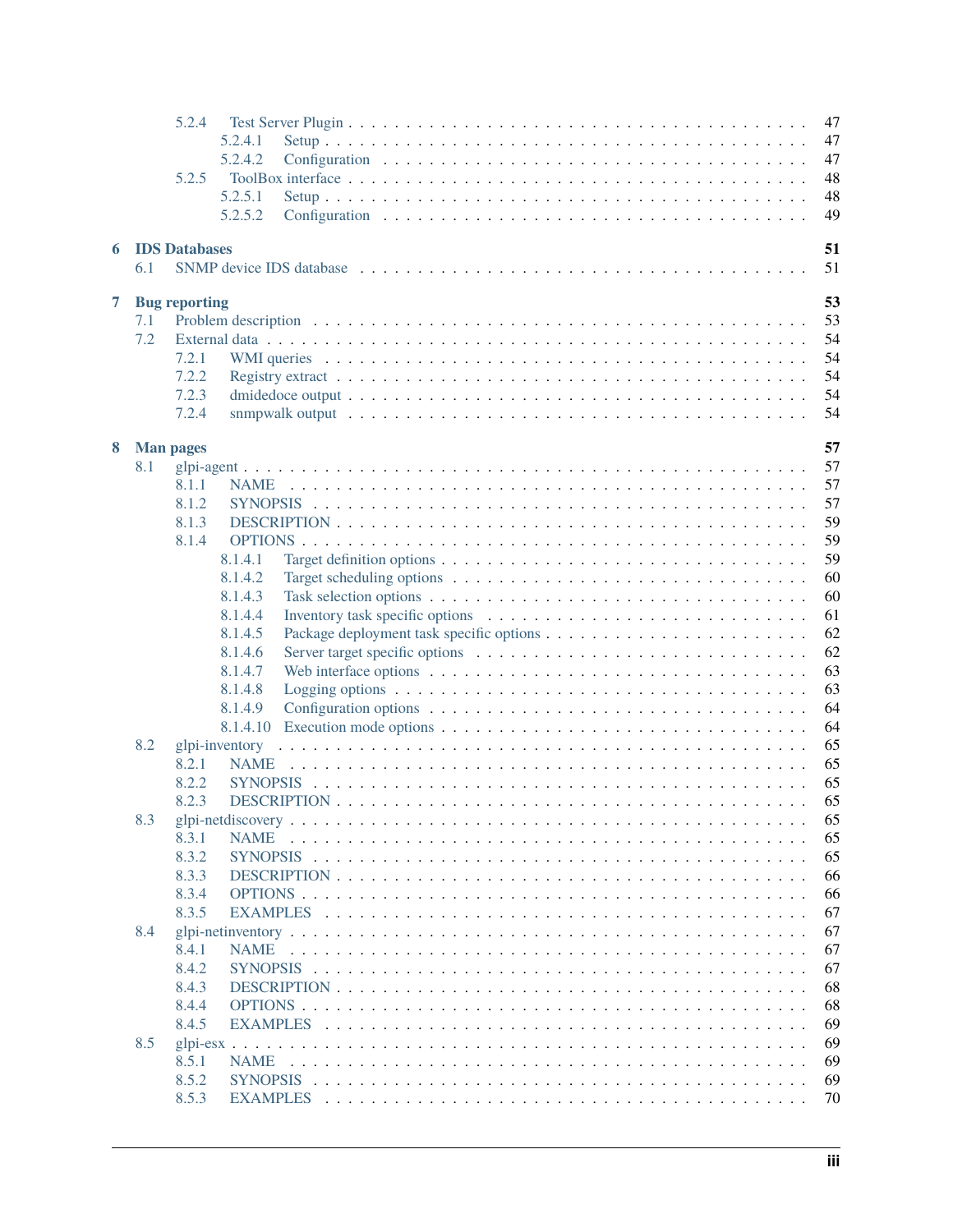|     | 8.5.4         |                                                                                                                      | 70 |
|-----|---------------|----------------------------------------------------------------------------------------------------------------------|----|
|     | 8.5.5         |                                                                                                                      | 70 |
|     | 8.5.6         |                                                                                                                      | 70 |
| 8.6 | glpi-injector |                                                                                                                      | 70 |
|     | 8.6.1         | <b>NAME</b>                                                                                                          | 70 |
|     | 8.6.2         |                                                                                                                      | 70 |
|     | 8.6.3         |                                                                                                                      | 71 |
| 8.7 |               |                                                                                                                      | 71 |
|     | 8.7.1         | <b>NAME</b>                                                                                                          | 71 |
|     | 8.7.2         |                                                                                                                      | 71 |
|     | 8.7.3         |                                                                                                                      | 73 |
|     | 8.7.4         |                                                                                                                      | 73 |
|     |               | 8.7.4.1<br>Target definition options $\dots \dots \dots \dots \dots \dots \dots \dots \dots \dots \dots \dots \dots$ | 73 |
|     |               | 8.7.4.2                                                                                                              | 74 |
|     |               | 8.7.4.3                                                                                                              | 75 |
|     |               | 8.7.4.4                                                                                                              | 75 |
|     |               | 8.7.4.5                                                                                                              | 75 |
| 8.8 |               |                                                                                                                      | 76 |
|     | 8.8.1         | <b>NAME</b>                                                                                                          | 76 |
|     | 8.8.2         | <b>SYNOPSIS</b>                                                                                                      | 76 |
|     |               |                                                                                                                      |    |

# Documentation license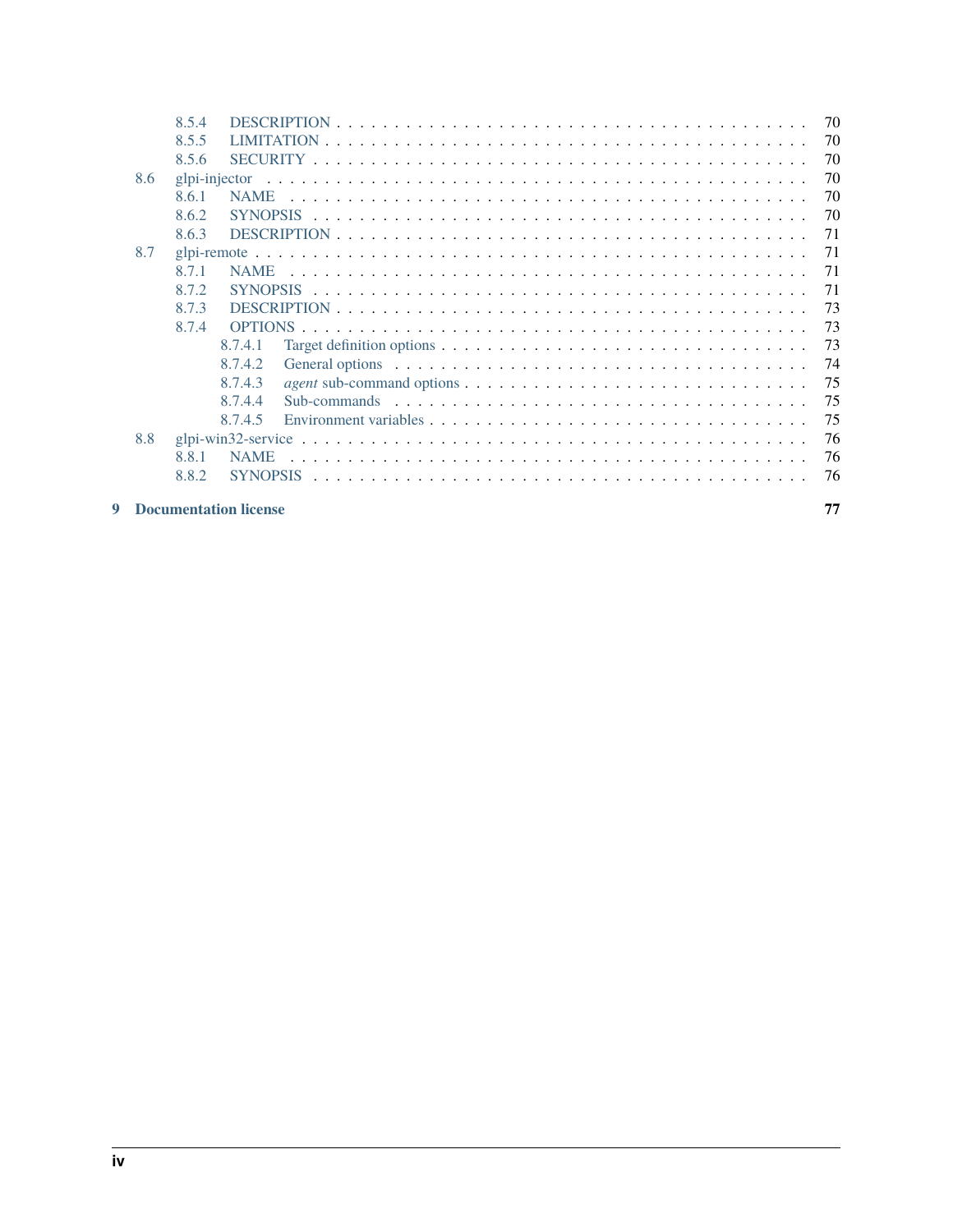GLPI Agent is essentially a program used to run automatic inventory and works with [GLPI ITSM software tool.](https://glpi-project.org/) It also supports running few other tasks like package deployment, information collect, network devices discovery and inventory, ESX remote inventory. It also supports agentless inventory through its remoteinventory task.

GLPI Agent is the successor of [FusionInventory Agent.](https://github.com/fusioninventory/fusioninventory-agent) It is based on the same code and it can be easily used in place of FusionInventory. On server-side, it only depends on GLPI starting from GLPI 10 version. For older GLPI version, it also depends on [FusionInventory for GLPI plugin.](https://github.com/fusioninventory/fusioninventory-for-glpi)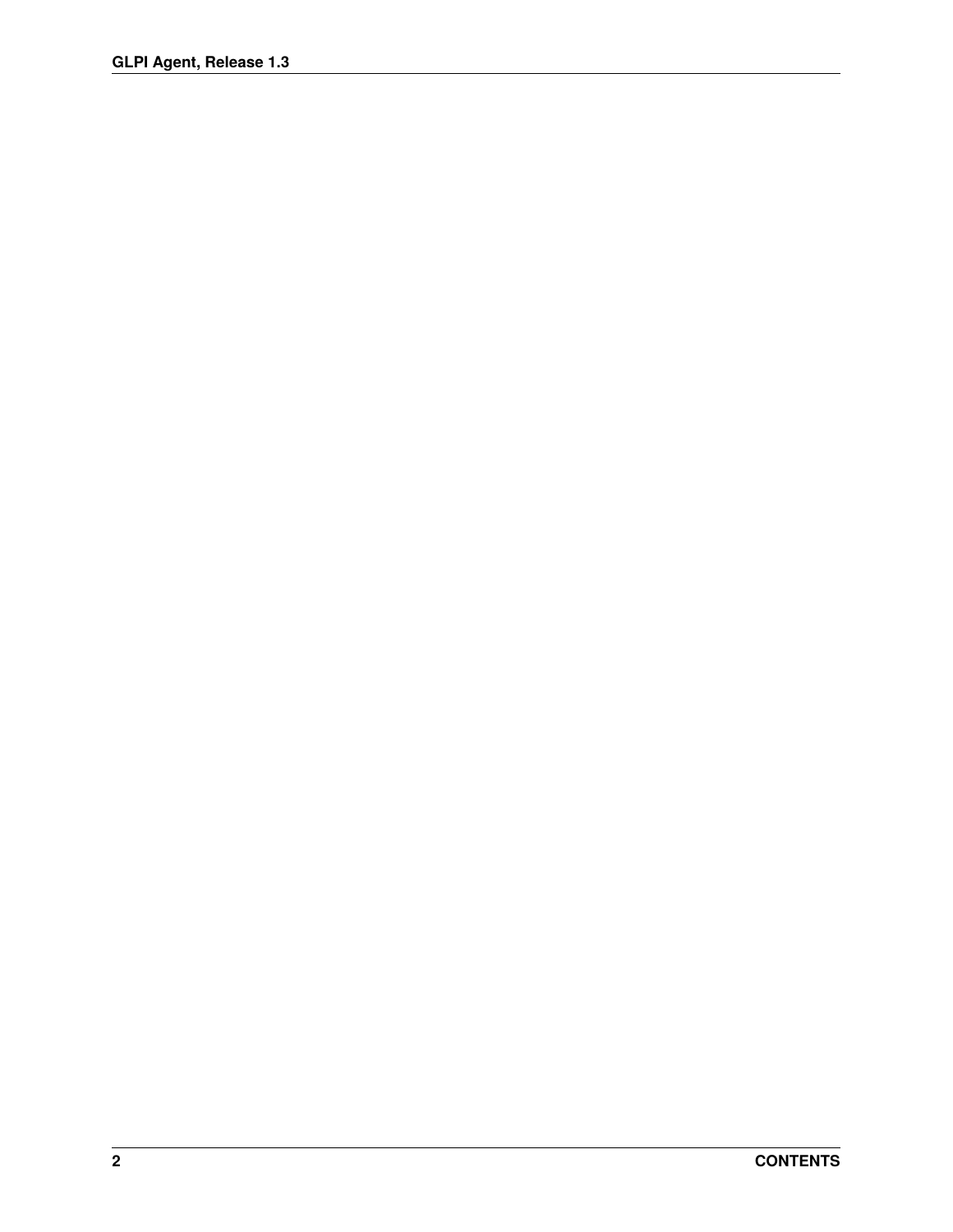### **CHAPTER**

**ONE**

# **INSTALLATION**

<span id="page-8-0"></span>The latest release is available from [our github releases page.](https://github.com/glpi-project/glpi-agent/releases)

Note: In the case you're replacing [FusionInventory agent](https://fusioninventory.org/) with GLPI Agent, you should first uninstall **FusionInventory agent** before installing **GLPI Agent**. You can use the same dedicated configuration if you placed it in *conf.d* configuration subfolder.

**Hint:** Nightly builds are also available from [our dedicated GLPI-Agent Nightly Builds page.](https://nightly.glpi-project.org/glpi-agent)

# <span id="page-8-1"></span>**1.1 Windows**

# <span id="page-8-2"></span>**1.1.1 Windows installer**

By default, the installer will bring you to the graphical user interface unless you use the */i /quiet* options, calling it from command line.

C: > GLPI-Agent-1.3-x64.msi /i /quiet SERVER=<URL>

or:

C: > msiexec /i GLPI-Agent-1.3-x64.msi /quiet SERVER=<URL>

All options can be defined in several places; the last taking precedence on all others:

- default values,
- values from the current GLPI Agent installation,
- values from the command line,
- values from the graphical installer.

**Note:** When using command line parameters, you should keep in mind:

- parameters beggining with a slash are indeed msiexec.exe options,
- an equal sign is always required for other parameters: TAG=prod,
- options names are case-sensitive,
- options values are *not* case-sensitive, unless specified,
- the equal sign must not be preceded or followed with a space character: LOCAL =  $C:\temp$  is incorrect,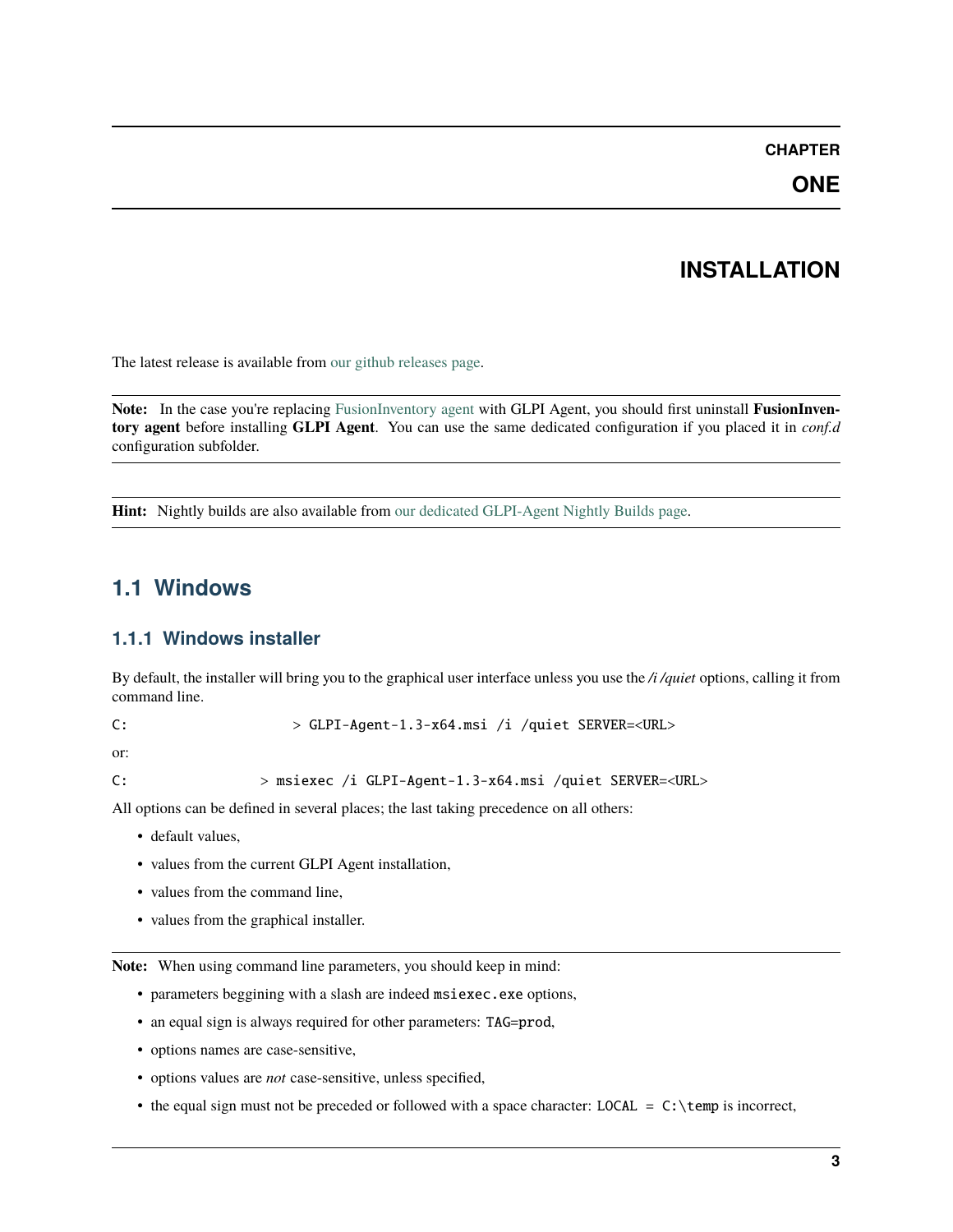- if a value contains a space, it must be surrounded with single ' or double quotes ",
- if you want to set a empty value, put an empty string (LOCAL= or LOCAL="").

# <span id="page-9-0"></span>**1.1.2 Command line parameters**

#### /i

Specify this is a normal installation. This is indeed a msiexec.exe option.

When used with msiexec.exe, it must be used just before the MSI package path.

#### /quiet

Silent installation. This is indeed a msiexec.exe option. (By default: No)

#### ADD\_FIREWALL\_EXCEPTION=1

Adds GLPI Agent to the Windows Firewall exception list. (By default: 0 for No)

#### ADDITIONAL\_CONTENT=filename **(needs MSI installer >= 1.3)**

Specifies an XML file whose content will be automatically merged with output. If inventory format is JSON, you can also specify a JSON file from which content base node will be merged. (By default: empty)

#### ADDLOCAL=feature[,feature[...]]

This parameter permits to select features to install. (By default: "feat\_DEPLOY,feat\_COLLECT")

The *feature* can take the following values:

- ALL: All included tasks are selected for installation
- feat\_NETINV: to select NetDiscovery and NetInventory tasks for installation
- feat\_DEPLOY: to select Deploy task for installation
- feat\_COLLECT: to select Collect task for installation
- feat\_WOL: to select WakeOnLan task for installation

The base feature is feat\_AGENT which is always selected and includes Inventory task. By default, Deploy and Collect tasks are also selected.

#### BACKEND\_COLLECT\_TIMEOUT=180

Timeout for task Inventory modules execution. (By default: 180 seconds)

#### CA\_CERT\_DIR=pathname

Absolute path to the standard certificate directory of certificate authorities (CA). (By default: empty)

The use of this parameter is incompatible with the use of the CA\_CERT\_FILE parameter. The CA\_CERT\_DIR and CA\_CERT\_FILE parameters are mutually exclusive.

A *standard certificate directory* must contain the certificate files corresponding to different certificate authorities in Privacy Enhanced Mail (PEM) format, and their names must correspond to the hash value of the certificate's *subject* field, with extension .0.

For example, if you want to include the certificate file *FICert\_Class1.crt* in the directory *pathname*, you must calculate the hash value of the certificate's *subject* field using, for example, OpenSSL

 $6760$ ptossl.exe  $x509 - in C:$   $Class1. crt - subject\_hash - noout$ 

and afterwards, move or copy the certificate file to the directory *pathname* with the name b760f1ce.0.

C:  $> \text{move}.\text{exe C:\_Class1.crt pathname\_500f1ce.0}$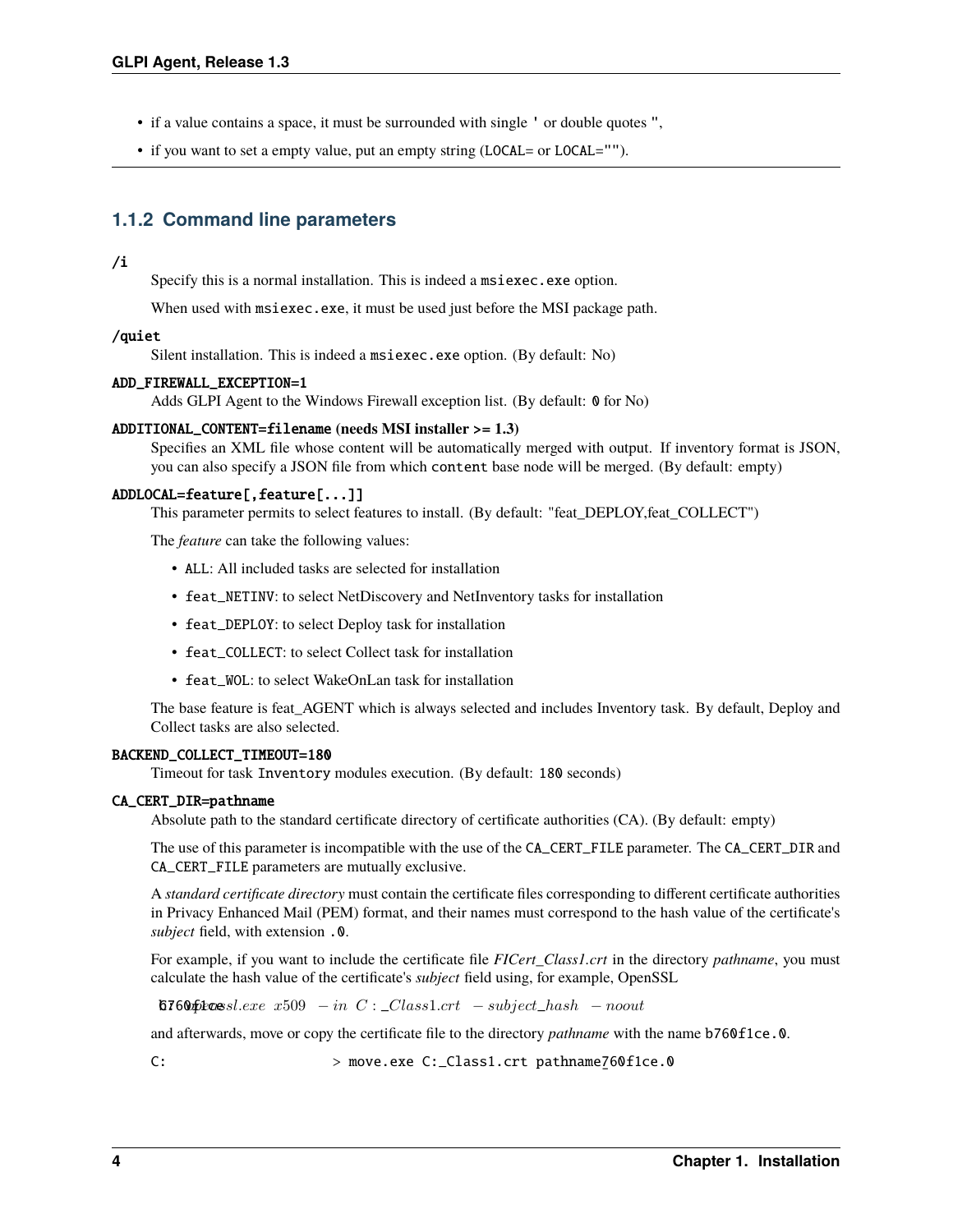#### CA\_CERT\_FILE=filename

Full path to the certificates file of certification authorities (CA). (By default: empty)

The use of this parameter is incompatible with the use of the CA\_CERT\_DIR parameter. The CA\_CERT\_DIR and CA\_CERT\_FILE parameters are mutually exclusive.

*filename* must have extension .pem (Privacy Enhanced Mail) and can contain one or more certificates of certificate authorities. To concatenate multiple certificate files into one file you can make use, for example, of the command *copy*.

C: > copy.exe FICert\_Class1.crt+FICert\_Class2.crt FICerts.pem

#### DEBUG=level

Sets the debug level of the agent. (By default: 0)

*level* can take one of the following values:

- 0: Debug off
- 1: Normal debug
- 2: Full debug

#### DELAYTIME=limit

Sets an initial delay before first contact with a remote destination (see SERVER). This delay is calculated at random between *limit/2* and *limit* seconds. (Default: 3600 seconds)

This parameter is ignored for remote destinations after the first contact with each one, in favor of the specific server parameter (PROLOG\_FREQ or Contact expiration).

The DELAYTIME parameter comes into play only if GLPI Agent runs in *server mode* (see EXECMODE).

#### EXECMODE=value

Sets the agent execution mode. (By default: 1)

*mode* can take one of the following values:

- 1 for Service: The agent runs as a Windows Service (always running)
- 2 for Task: The agent runs as a Windows Task (runs at intervals)
- 3 for Manual: The agent doesn't run automatically (no Service, no Task)

The mode Service is known also as *server mode*.

The mode Task is only available on Windows XP (or higher) and Windows Server 2003 (or higher) operative systems.

#### HTML=1

Save the inventory as HTML instead of XML or JSON. (By default: 0 for No)

The HTML parameter comes into play only if you have also indicated a value for the LOCAL parameter.

#### HTTPD\_IP=ip

IP address by which the embedded web server should listen. (By default: 0.0.0.0)

#### HTTPD\_PORT=port

IP port by which the embedded web server should listen. (By default: 62354)

#### HTTPD\_TRUST={ip|range|hostname}[,{ip|range|hostname}[...]]

Trusted IP addresses that do not require authentication token by the integrated web server. (By default: 127.0.0.1/32)

*ip* is an IP address in dot-decimal notation (ex. "127.0.0.1") or in CIDR notation (ex. "127.0.0.1/32")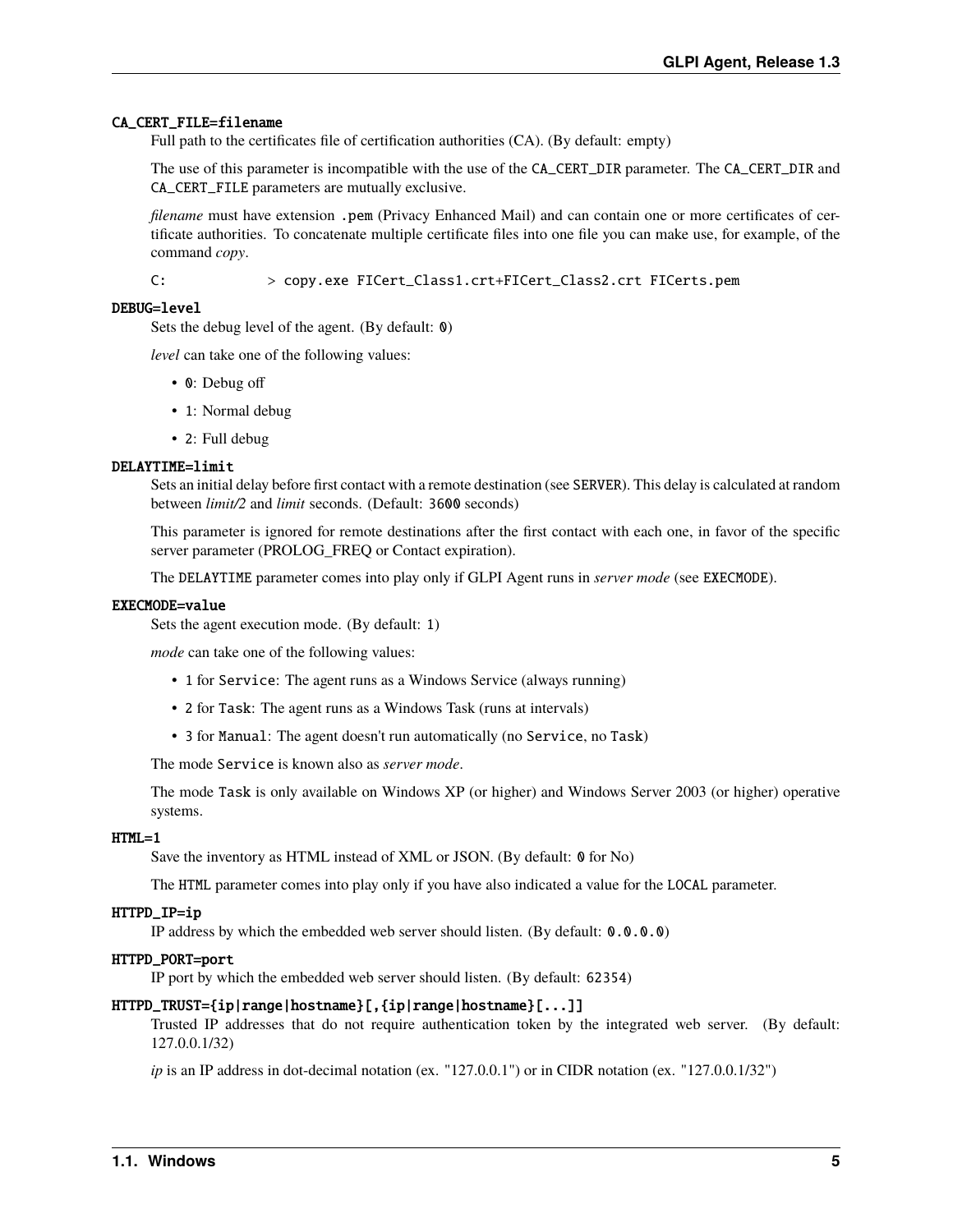*range* is an IP address range in dot-decimal notation (ex. "192.168.0.0 - 192.168.0.255" or "192.168.0.0 + 255") or in CIDR notation (ex. "192.168.0.0/24")

*hostname* is the name of a host (ex. "itms.acme.org")

Keep in mind that HTTPD\_TRUST does not have to include the hostname part of those URIs that are set up in SERVER because they are tacitly included. The following is an example, both configurations are equal:

```
... HTTPD_TRUST="127.0.0.1/32,itms.acme.org" \
   SERVER="http://itms.acme.org/glpi/"
```

```
... HTTPD_TRUST="127.0.0.1/32" \
   SERVER="http://itms.acme.org/glpi/"
```
#### INSTALLDIR=pathname

Sets the installation base directory of the agent. (By default: C:\Program Files\GLPI-Agent)

*pathname* must be an absolute path.

#### JSON=0 **(needs MSI installer >= 1.3)**

Don't save the local inventory as JSON instead of XML. (By default: 1 for Yes)

The JSON parameter comes into play only if you have also indicated a value for the LOCAL parameter.

#### LAZY=1

Contact server only if the server expiration delay has been reached. (By default: 1)

This option is only used if you set EXECMODE=2 to use Windows Task scheduling.

#### LISTEN=1 **(needs MSI installer >= 1.3)**

Force agent to always listen for requests on httpd interface, even when no target is defined with server or local option. (By default: 0 for No)

Very useful in combination with [Inventory Server plugin.](/plugins/inventory-server-plugin.html)

#### LOCAL=pathname

Writes the results of tasks execution into the given directory. (By default: empty)

You must indicate an absolute pathname or an empty string (""). If you indicate an empty string, the results of tasks execution will not be written locally.

You can use the LOCAL and SERVER options simultaneously.

#### LOGFILE=filename

Writes log messages into the file *filename*. (By default: C:\Program Files\GLPI-Agent\logs\ glpi-agent.log)

You must indicate a full path in *filename*. The LOGFILE parameter comes into play only if you have also indicated file as a value of the LOGGER parameter, which is the default.

#### LOGFILE\_MAXSIZE=size

Sets the maximum size of logfile (see LOGFILE) to *size* in MBytes. (By default: 4 MBytes)

#### LOGGER=backend[,backend]

Sets the logger backends. (By default: file)

*backend* can take any of the following values:

- file: Sends the log messages to a file (see LOGFILE)
- stderr: Sends the log messages to the console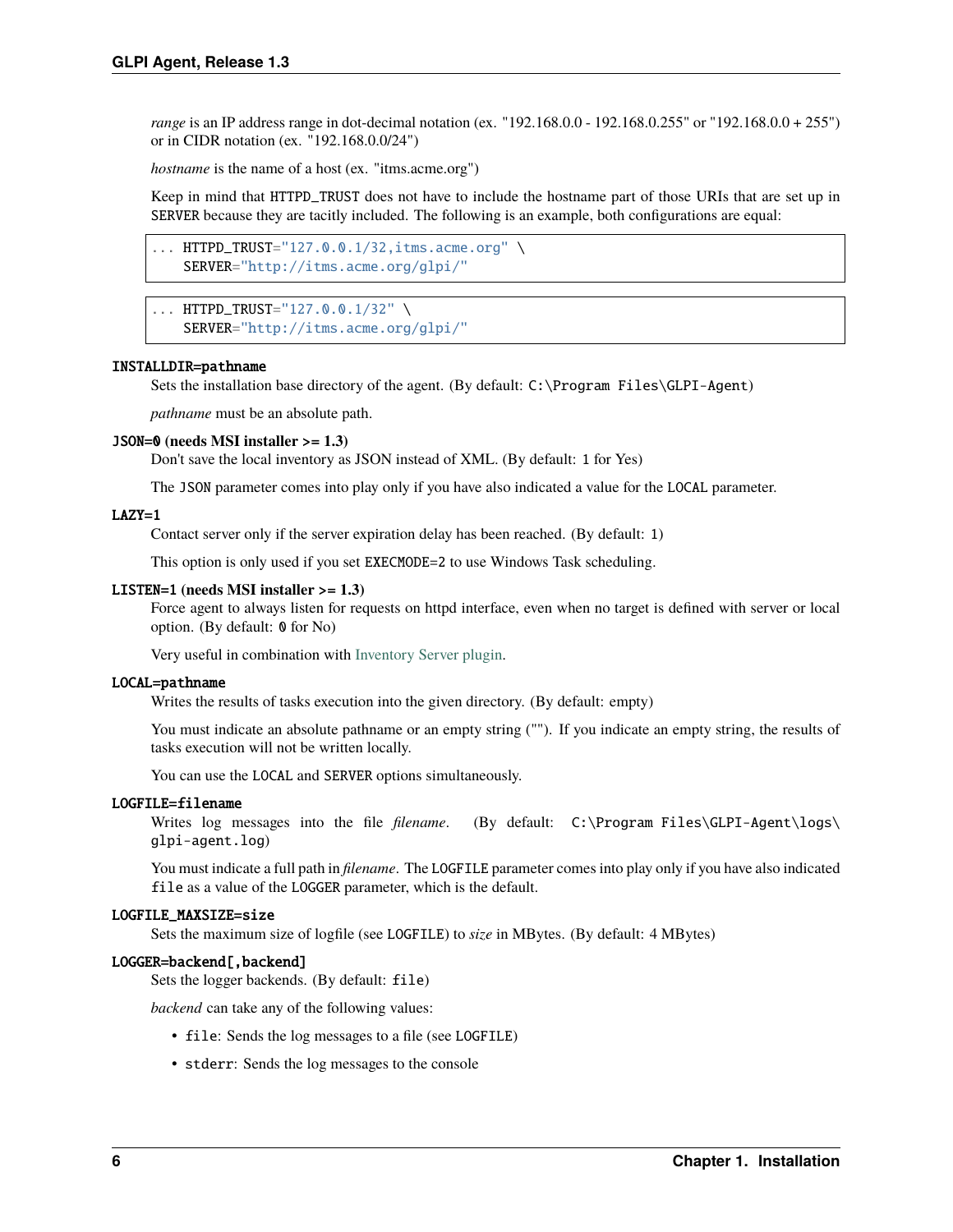#### NO\_CATEGORY=category[,category[...]]

Do not inventory the indicated categories of elements. (By default: empty)

*category* can take any value listed by the following command:

C:  $> "C: Files-Agent-agent" -- list-categories$ 

#### NO\_COMPRESSION=1 **(needs MSI installer >= 1.3)**

Disable compression when exchanging informations with GLPI Server. (By default: 0)

#### NO\_HTTPD=1

Disables the embedded web server. (By default: 0)

#### NO\_P2P=1

Do not use peer to peer to download files. (By default: 0)

#### NO\_SSL\_CHECK=1

Do not check server certificate. (By default: 0)

#### NO\_TASK=task[,task[...]]

Disables the given tasks. (By default: empty)

*task* can take any of the following values:

- Deploy: Task Deploy
- ESX: Task ESX
- Inventory: Task Inventory
- NetDiscovery: Task NetDiscovery
- NetInventory: Task NetInventory
- WakeOnLan: Task WakeOnLan

If you indicate an empty string (""), all tasks will be executed.

#### PASSWORD=password

Uses *password* as password for server authentication. (By default: empty)

The PASSWORD comes into play only if you have also indicated a value for the SERVER parameter.

#### PROXY=URI

Uses *URI* as HTTP/S proxy server. (By default: empty)

#### QUICKINSTALL=1

Don't ask for detailed configurations during graphical install. (By default: 0)

#### REMOTE=remote:definition **(needs MSI installer >= 1.3)**

Specify a remote inventory definition to be used by *[Remote inventory](#page-36-1)* task. (By default: empty)

#### RUNNOW=1

Launches the agent immediately after its installation. (By default: 0)

#### SCAN\_HOMEDIRS=1

Allows the agent to scan home directories for virtual machines. (By default: 0)

#### SERVER=URI[,URI[...]]

Sends results of tasks execution to given servers. (By default: empty)

If you indicate an empty string (""), the results of tasks execution will not be written remotely.

You can use the SERVER and LOCAL parameters simultaneously.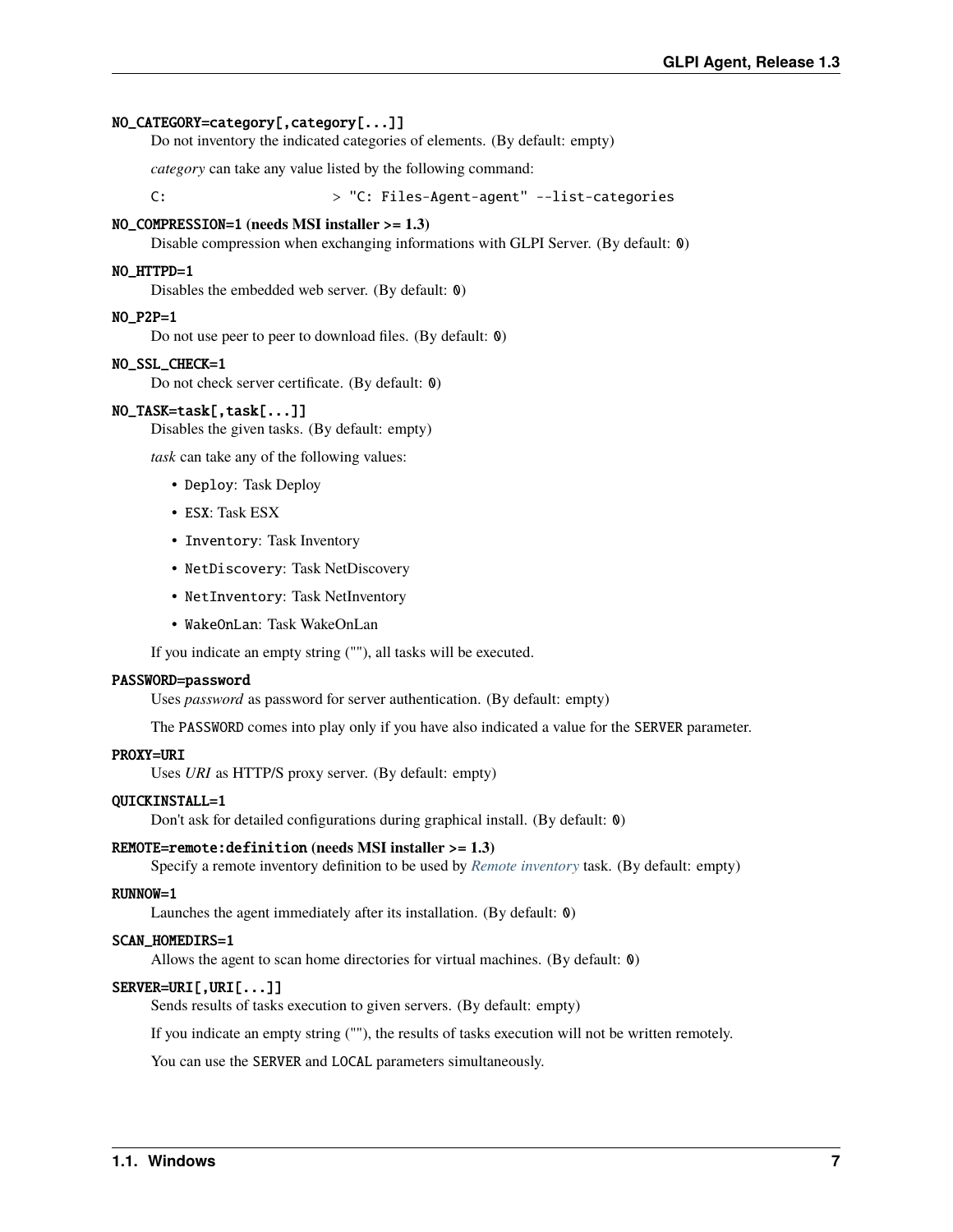#### SSL\_CERT\_FILE=filename **(needs MSI installer >= 1.3)**

Specifies the file containing SSL client certificate to use when connecting to server target or for WinRM remote inventory. (By default: empty)

#### SSL\_FINGERPRINT=fingerprint **(needs MSI installer >= 1.3)**

Specifies the fingerprint of the ssl server certificate to trust.

The fingerprint to use can be retrieved in agent log by temporarily enabling *no-ssl-check* option.

#### TAG=tag

Marks the computer with the tag *tag* . (By default: empty)

#### TASKS=task[,task[,...]]

Plan tasks in the given order. (By default: empty)

Not listed tasks won't be planned during a run, unless ,... is specified at the end.

*task* can take any of the following values:

- Deploy: Task Deploy
- ESX: Task ESX
- Inventory: Task Inventory
- NetDiscovery: Task NetDiscovery
- NetInventory: Task NetInventory
- WakeOnLan: Task WakeOnLan

If you indicate an empty string (""), all tasks will be executed. If you indicate ,... at the end, all not listed tasks will be added in any order. You can indicate a task more than one time if this makes sens.

#### TASK\_DAILY\_MODIFIER=modifier

Daily task schedule modifier. (By default: 1 day)

*modifier* can take values between 1 and 365, both included.

The TASK\_DAILY\_MODIFIER parameter comes into play only if you have also indicated daily as value of the TASK\_FREQUENCY option.

#### TASK\_FREQUENCY=frequency

Frequency for task schedule. (By default: hourly)

*frequency* can take any of the following values:

- minute: At minute intervals (see TASK\_MINUTE\_MODIFIER parameter)
- hourly: At hour intervals (see TASK\_HOURLY\_MODIFIER parameter)
- daily: At day intervals (see TASK\_DAILY\_MODIFIER parameter)

#### TASK\_HOURLY\_MODIFIER=modifier

Hourly task schedule modifier. (By default: 1 hour)

*modifier* can take values between 1 and 23, both included.

The TASK\_HOURLY\_MODIFIER parameter comes into play only if you have also indicated hourly as value of the TASK\_FREQUENCY parameter.

#### TASK\_MINUTE\_MODIFIER=modifier

Minute task schedule modifier. (By default: 15 minutes)

*modifier* can take the any value from 1 to 1439.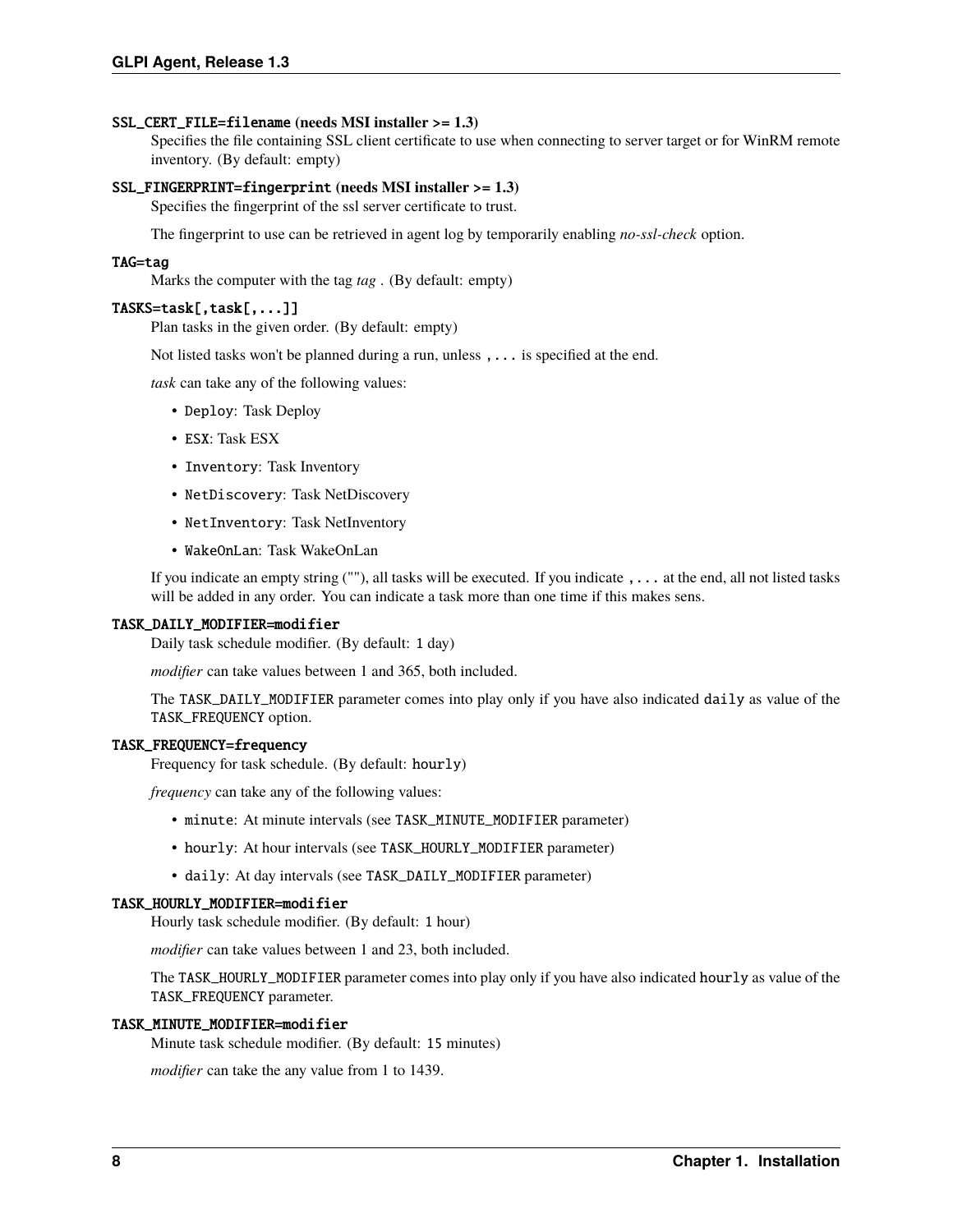The TASK\_MINUTE\_MODIFIER parameter comes into play only if you have also indicated minute as value of the TASK\_FREQUENCY parameter.

#### TIMEOUT=180

Sets the limit time (in seconds) to connect with the server. (By default: 180 seconds)

The TIMEOUT parameter comes into play only if you have also indicated a value for the SERVER parameter.

#### USER=user

Uses *user* as user for server authentication. (By default: empty)

The USER parameter comes into play only if you have also indicated a value for the SERVER parameter.

#### VARDIR=pathname

Sets the vardir base directory of the agent. (By default: C:\Program Files\GLPI-Agent\var)

This parameter can be used when the agent is installed in a shared storage.

*pathname* must be an absolute path.

The installer integrates its native, although reduced but recent, version of [Strawberry Perl](https://strawberryperl.com/) including recent [OpenSSL](https://www.openssl.org/) [support.](https://www.openssl.org/)

You can download the lastest [GLPI Agent installer](https://github.com/glpi-project/glpi-agent/releases) or [current nightly build.](https://nightly.glpi-project.org/glpi-agent) It is available for both 32 and 64 bits systems and provides a graphical interface as well as command line facilities.

By default, it will perform a graphical installation, unless you use the msiexec */i* and */quiet* options. All installer parameters are described in *[Windows installer](#page-8-2)* dedicated page.

**Note:** All graphical installer options are related to a command line one. Check *[Windows installer](#page-8-2)* if you need help.

### <span id="page-14-0"></span>**1.1.3 Large Installations**

A VBScript (Visual Basic Script) is provided to deploy the installer on a network: glpi-agent-deployment.vbs.

# <span id="page-14-1"></span>**1.2 MacOS**

The installer integrates its native, although reduced but recent, version of [Perl](https://www.perl.org/) including recent [OpenSSL support.](https://www.openssl.org/)

Get the latest .pkg package from [our releases page](https://github.com/glpi-project/glpi-agent/releases) or the [nightly build page.](https://nightly.glpi-project.org/glpi-agent) After installing it, you'll have to configure the agent to your needs by creating a dedicated .cfg file under the /Applications/GLPI-Agent/etc/conf.d folder.

You can for example create a local.cfg file and :

- add the server = GLPI\_URL line to point to your GLPI server,
- eventually set debug  $= 1$  to generate some debug in logs,
- set a tag like tag = MyLovelyTag.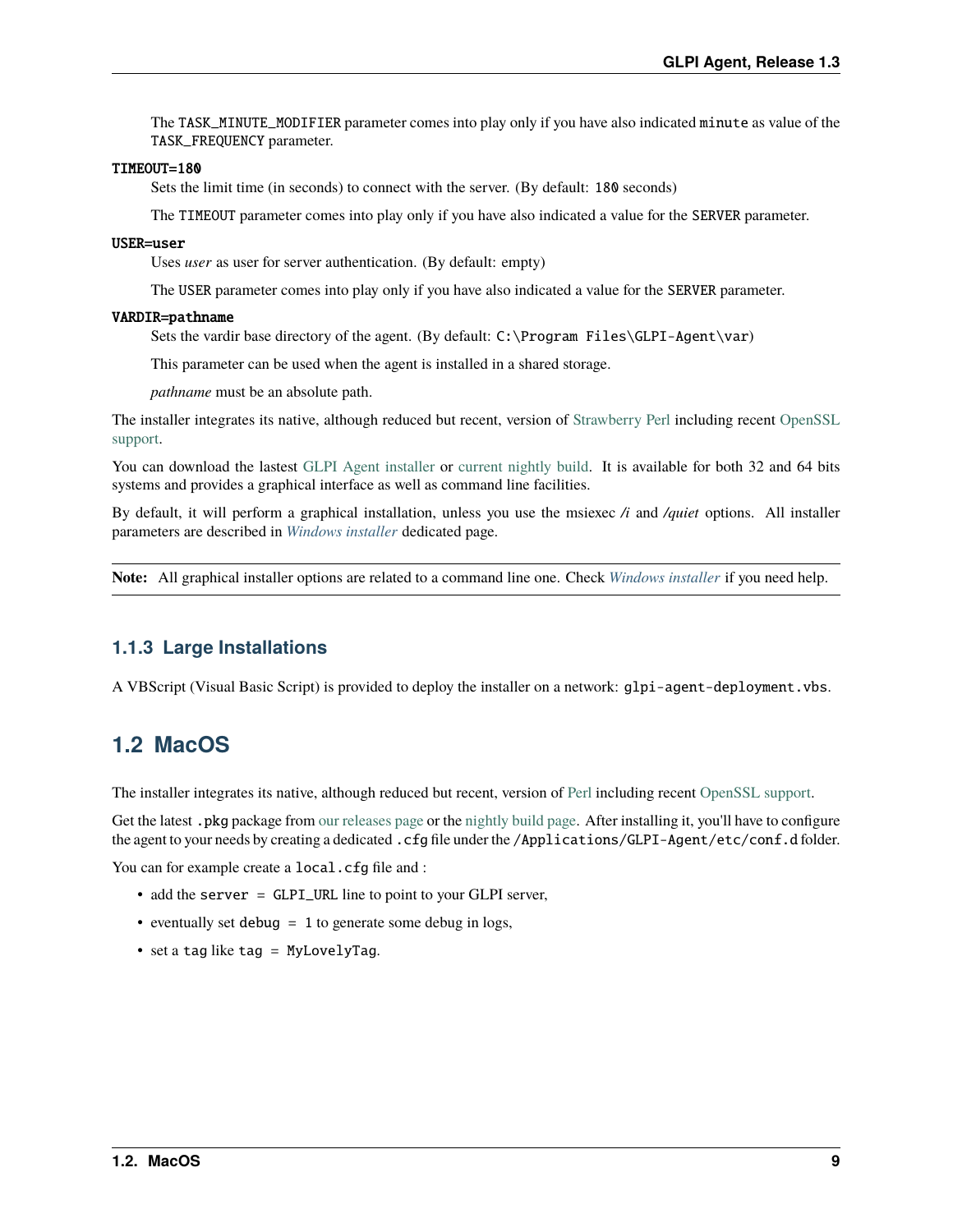# <span id="page-15-0"></span>**1.3 GNU/Linux**

We support major distros as we provides generic packages for **RPM** and **DEB** based distros as well if they supports **Snap** packaging. You can install required packages after getting them from [our github releases page](https://github.com/glpi-project/glpi-agent/releases) or the [nightly build](https://nightly.glpi-project.org/glpi-agent) [page.](https://nightly.glpi-project.org/glpi-agent)

**Hint:** When possible, prefer to use our *[linux perl installer](#page-21-1)* as it supports **RPM** and **DEB** based distros. There's a version also including the **Snap** package. The linux installer accepts few options to configure the agent so it can simplify manual or automatic installation. It also can be handy for tools like [Puppet](https://puppet.com/open-source/#osp) or [Ansible.](https://www.ansible.com/community)

# <span id="page-15-1"></span>**1.3.1 Linux AppImage installer**

### <span id="page-15-2"></span>**1.3.1.1 Linux AppImage Installer**

Linux [AppImage](https://appimage.org/) installer is another way to install glpi-agent on linux. It has the advantage to work on any linux supporting AppImage format (most linux distros since years).

To install the agent, just run:

 $$$  chmod +x glpi-agent-1.3-x86\_64.AppImage \$ sudo ./glpi-agent-1.3-x86\_64.AppImage --install --server <URL>

At this point, if you obtain an error explaining AppImages require FUSE to run., you still can try a *[manual install](#page-19-0)*.

To upgrade the agent if you still installed glpi-agent linux appimage, just run:

\$ chmod +x glpi-agent-1.3-x86\_64.AppImage \$ sudo ./glpi-agent-1.3-x86\_64.AppImage --upgrade

By default, the agent is installed under /usr/local/bin and dedicated configuration is created under /etc/ glpi-agent/conf.d.

To uninstall the agent, you simply can run:

\$ sudo glpi-agent-uninstall

Or to also clean any data in /etc/glpi-agent and /var/lib/glpi-agent:

\$ sudo glpi-agent-uninstall --clean

#### <span id="page-15-3"></span>**1.3.1.1.1 Installer parameters**

**Hint:** You can retrieve all available parameters running:

\$ ./glpi-agent-1.3-x86\_64.AppImage --help

#### --install

Install the agent by coping AppImage to install path, creating binding scripts for GLPI Agent commands. It copies default configurations and creates dedicated configuration to setup the agent with configuration parameters.

#### -i --installpath=PATH

Define PATH as installation folder. (By default: /usr/local/bin)

#### --upgrade

Try to just upgrade the currently installed agent, keeping configuration and trying to restart the agent.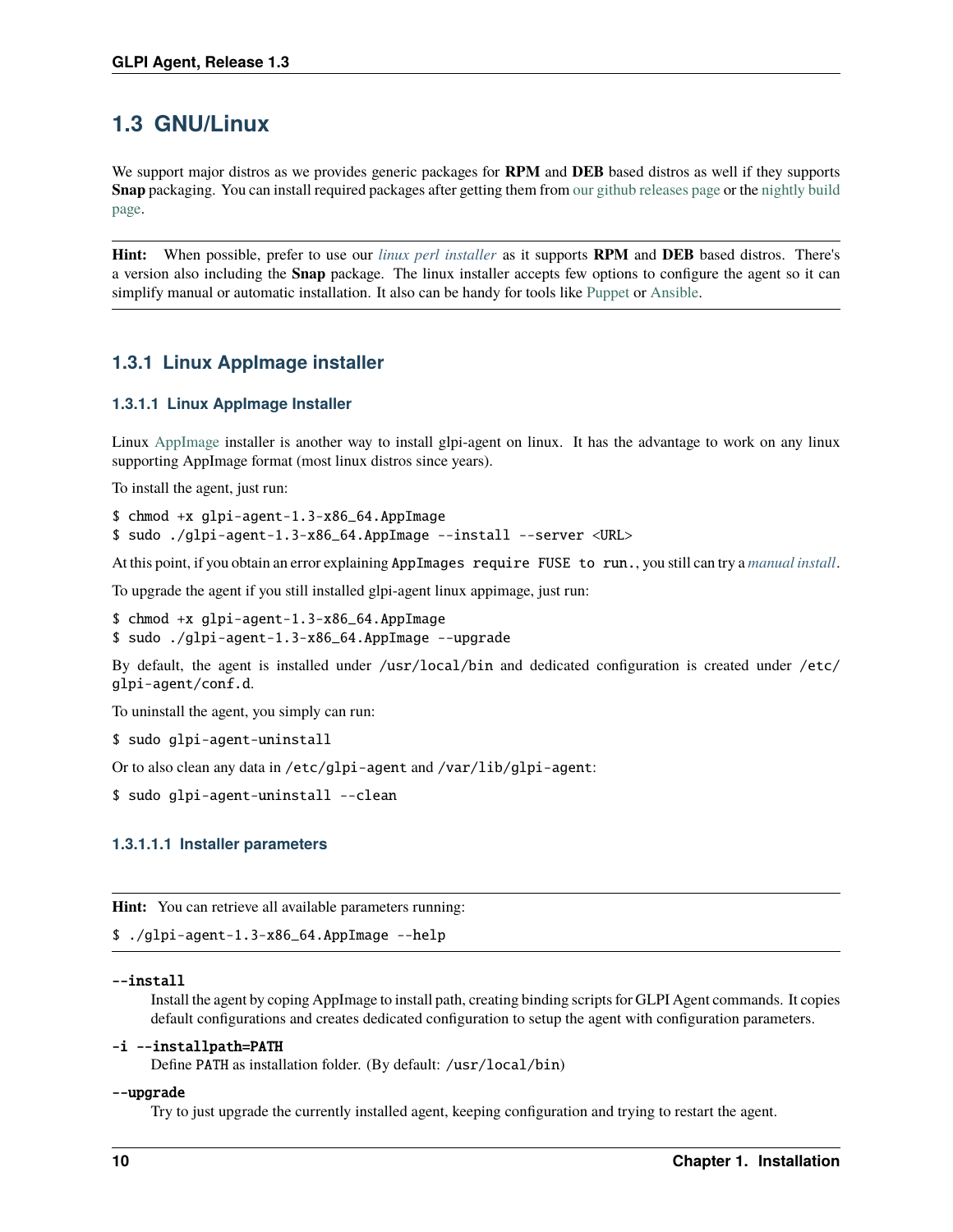#### --upgrade

Like upgrade but involves --clean option to make a clean install, resetting the configuration.

#### --uninstall

Try to uninstall currently installed Glpi Agent AppImage.

#### --config=PATH

When installing, copy the given configuration file in /etc/glpi-agent/conf.d

#### --clean

Clean everything when uninstalling or before installing.

#### --runnow

--service

Run agent tasks after installation.

# Install GLPI Agent AppImage as a service. This option is selected by default.

--no-service

Don't install GLPI Agent as a service.

#### --cron=SCHED

Install agent as cron task (no by default). SCHED can only be set to daily or hourly.

#### --version

Output the installer version and exit.

-S --silent

Make installer silent.

-h --help

Output help and exit.

### --script=SCRIPT

Run embedded script in place of installer.

#### --perl

Run embedded perl.

#### <span id="page-16-0"></span>**1.3.1.1.2 Configuration parameters**

All configuration options are documented in *[Configuration](#page-24-0)* page and in the *[glpi-agent](#page-62-1)* man page.

### **Target options**

Most importantly, at least one target definition option is mandatory when installing GLPI Agent.

#### *[-s --server=URI](#page-25-1)*

send tasks result to a server

#### *[-l --local=PATH](#page-25-2)*

write tasks results locally in a file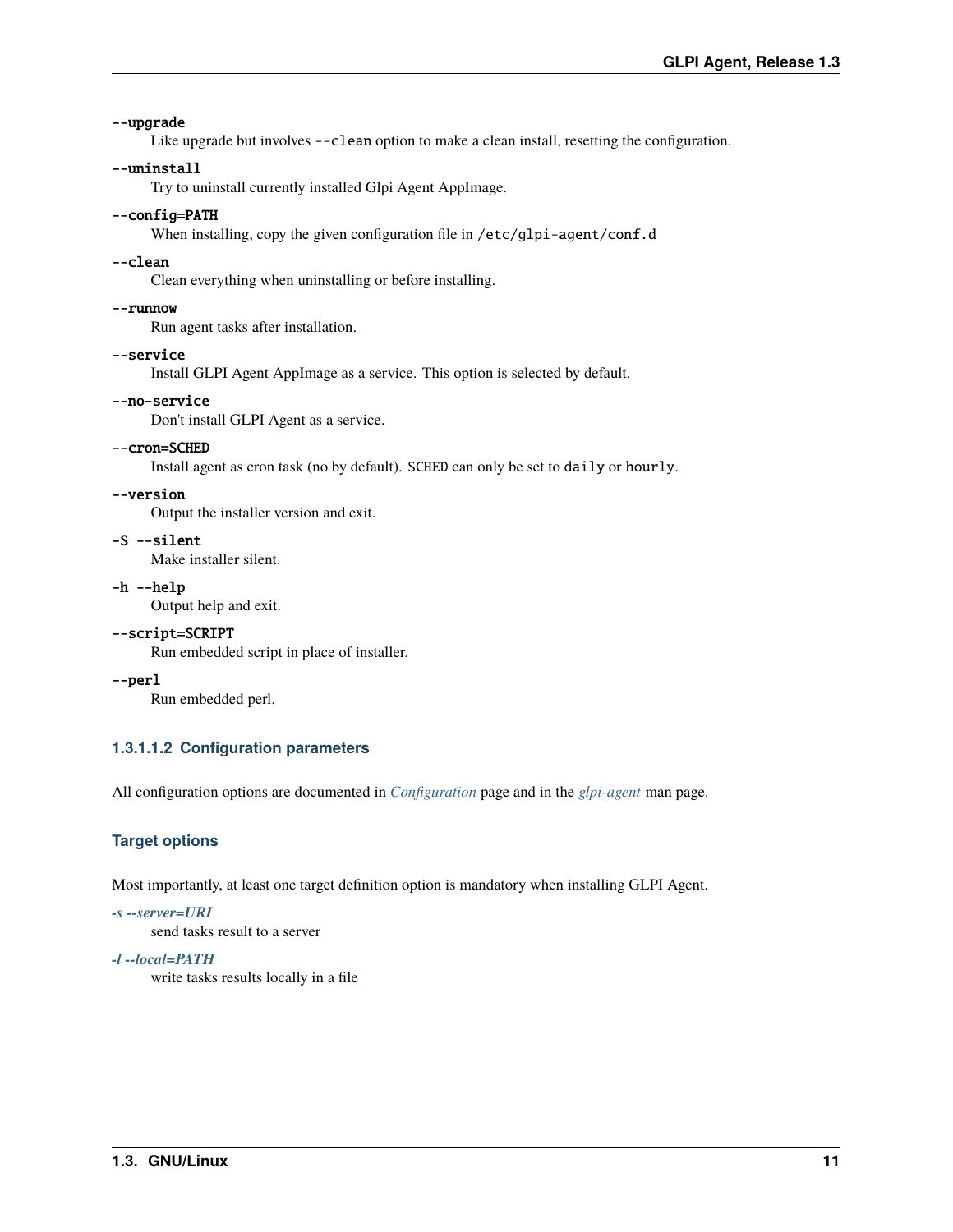### **Scheduling options**

#### *[--delaytime=LIMIT](#page-26-0)*

maximum delay before running target tasks the first time

#### *[--lazy](#page-26-1)*

do not contact the target before next scheduled time

### **Task selection options**

*[--no-task=TASK\[,TASK\]...](#page-26-2)*

do not run given task

#### *[--tasks=TASK1\[,TASK\]...\[,...\]](#page-26-3)*

run given tasks in given order

### **Inventory task specific options**

#### *[--no-category=CATEGORY](#page-28-1)*

do not include given categories in inventory

#### *[--scan-homedirs](#page-28-2)*

scan user home directories

# *[--scan-profiles](#page-29-0)*

scan user profiles

#### *[--html](#page-29-1)*

save inventory as HTML

#### *[--json](#page-29-2)*

save inventory as JSON

#### *[--force](#page-29-3)*

always send data to server

### *[--backend-collect-timeout=TIME](#page-29-4)*

timeout for inventory modules execution

#### **Remote inventory task specific options**

#### *[--remote=REMOTE](#page-29-5)*

setup remote for which request remote inventory

### **Deploy task specific options**

#### *[--no-p2p](#page-29-6)*

do not use peer to peer to download files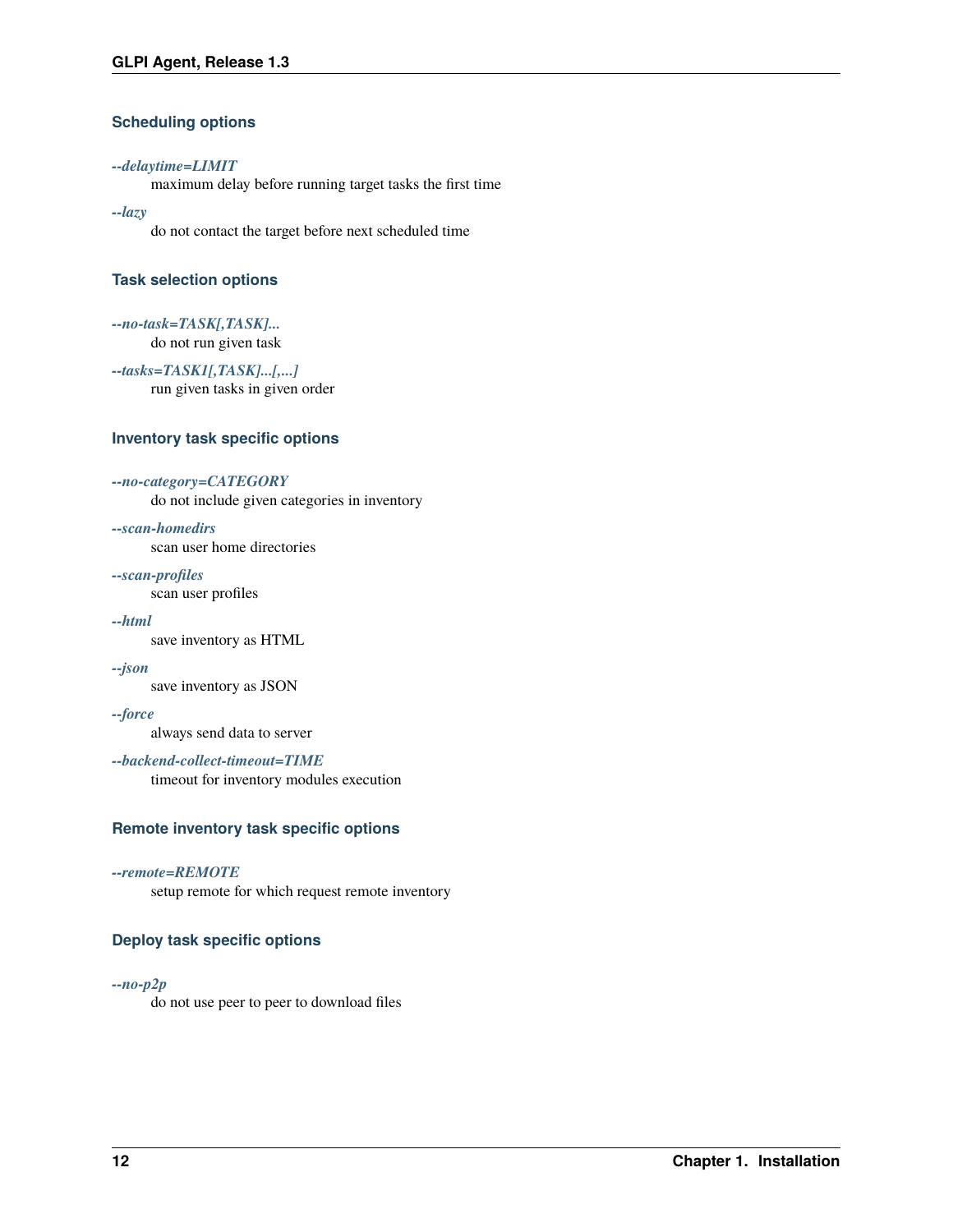#### **Network options**

*[--proxy=PROXY](#page-26-4)*

proxy address

*[--user=USER](#page-26-5)* user name for server authentication

*[--password=PASSWORD](#page-26-6)* password for server authentication

*[--ca-cert-dir=DIRECTORY](#page-26-7)* CA certificates directory

*[--ca-cert-file=FILE](#page-27-0)* CA certificate file

*[--ssl-cert-file=FILE](#page-27-1)* Client certificate file

*[--ssl-fingerprint=FINGERPRINT](#page-27-2)* Fingerprint of SSL certificate to trust

*[--no-ssl-check](#page-27-3)*

do not check server SSL certificate

*[-C --no-compression](#page-28-3)*

do not compress communication with server

*[--timeout=TIME](#page-27-4)* connection timeout

#### **Web interface options**

*[--no-httpd](#page-27-5)*

disable embedded web server

*[--httpd-ip=IP](#page-27-6)* local network ip to listen on

*[--httpd-port=PORT](#page-27-7)*

network port to listen on

*[--httpd-trust=IP](#page-27-8)* trust given IPs and IP ranges

*[--listen](#page-28-4)*

enable listener target if required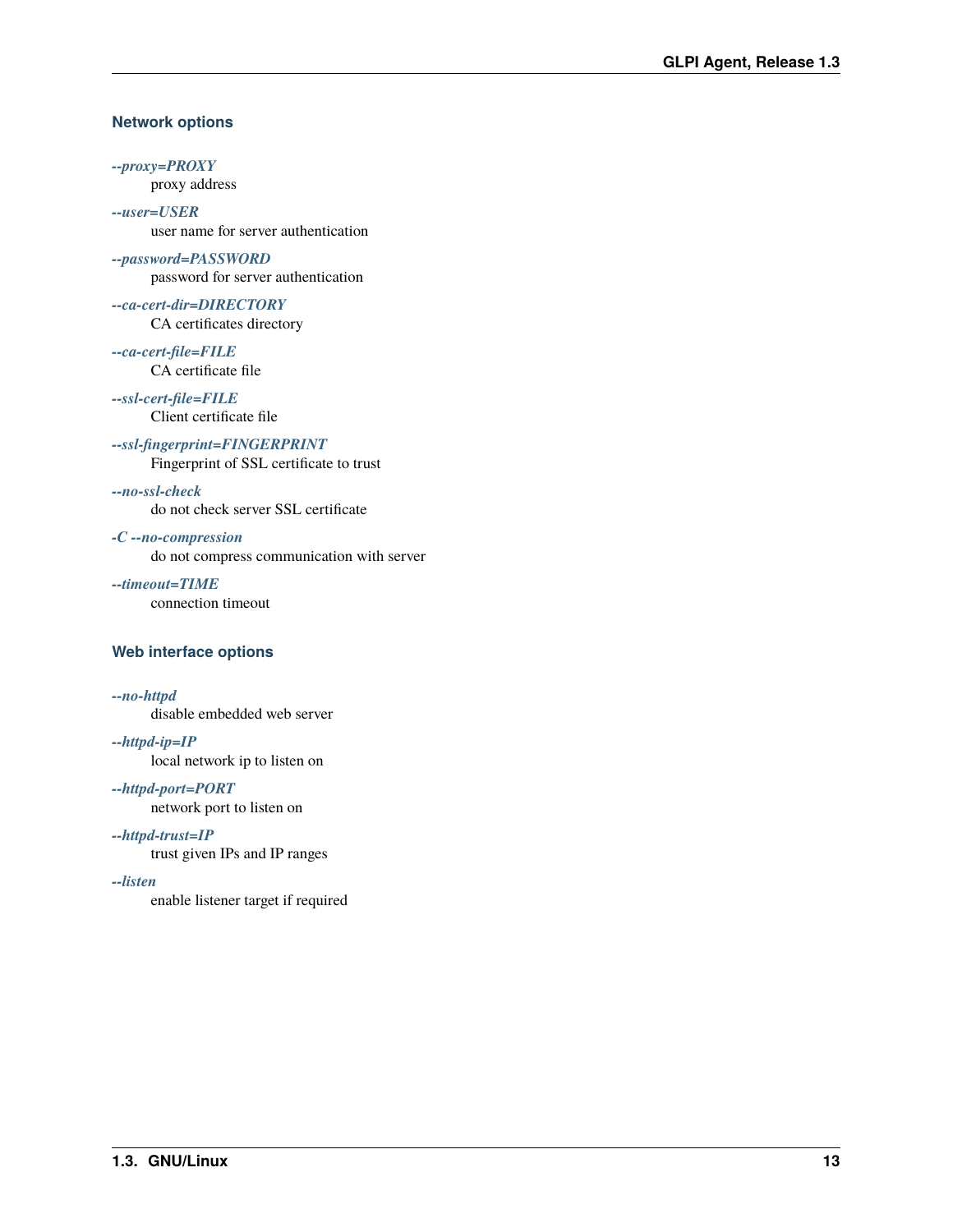### **Logging options**

*[--logger=BACKEND](#page-27-9)* logger backend

*[--logfile=FILE](#page-27-10)* log file

*[--logfile-maxsize=SIZE](#page-27-11)* maximum size of the log file

*[--logfacility=FACILITY](#page-27-12)* syslog facility

*[--color](#page-27-13)*

use color in the console

*[--debug](#page-28-5)*

enable debug mode

#### **General options**

#### *[--conf-reload-interval=TIME](#page-26-8)*

number of seconds between two configuration reloading

#### *[-t --tag=TAG](#page-28-6)*

add given tag to inventory results

#### *[--vardir=PATH](#page-28-7)*

use specified path as storage folder for agent persistent datas

#### <span id="page-19-0"></span>**1.3.1.1.3 Manual install**

In the case, FUSE is not installed on the system and you can't or don't want to install it, you still can install GLPI Agent manually by following these steps:

- Extract AppImage content:
	- \$ ./glpi-agent-1.3-x86\_64.AppImage --appimage-extract

This will extract the content into a squashfs-root subfolder.

- Copy the squashfs-root folder to a dedicated place:
	- \$ [ -d /opt ] || sudo mkdir /opt
	- \$ sudo rm -rf /opt/glpi-agent
	- \$ sudo cp -r squashfs-root /opt/glpi-agent
- Run the AppRun from copied folder as installer:

\$ sudo /opt/glpi-agent/AppRun --install --server <URL>

To uninstall after a manual install, you need to run:

- \$ sudo /usr/local/bin/glpi-agent-uninstall
- \$ sudo rm -rf /opt/glpi-agent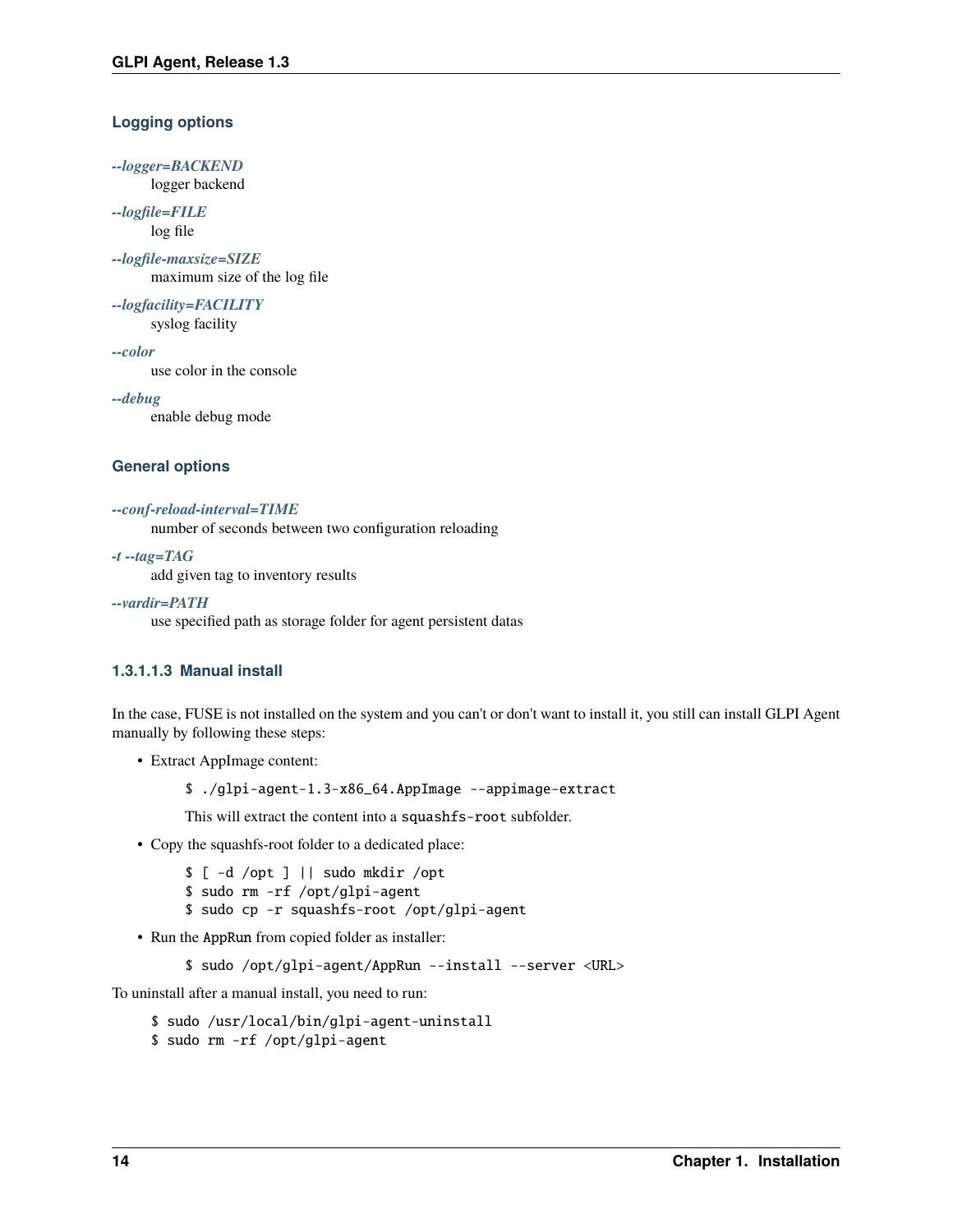### <span id="page-20-0"></span>**1.3.1.1.4 Portable installation**

It is possible to use AppImage installer to create a portable linux glpi agent environment.

#### **Creation**

Here are the step to install such environment:

- 1. Download [glpi-agent-portable.sh](https://raw.githubusercontent.com/glpi-project/glpi-agent/develop/contrib/unix/glpi-agent-portable.sh)
- 2. Download a GLPI Agent AppImage
- 3. Copy script and AppImage to a dedicated folder, for example at the root of an USB key or a network shared folder
- 4. Make script and AppImage executable with:
	- \$ sudo chmod +x glpi-agent-portable.sh glpi-agent\*.AppImage
- 5. Run one time glpi-agent-portable.sh to setup the environment. This will create a etc/ and a var/ subfolder and all scripts at the same level. Don't remove glpi-agent-portable. sh and AppImage.
	- \$ sudo ./glpi-agent-portable.sh
- 6. Create a .cfg file under etc/conf.g to configure your agent or create dedicated script which start expected glpi-agent scripts with expected parameters.

You're now ready to use the linux portable agent.

**Note:** As installed scripts are using *[--vardir=PATH](#page-28-7)* option, agent deviceid will be defined depending on the current computer hostname. So you can safely run it on different computers. The deviceid will even be reused later if you run it again on a given computer.

**Hint:** You can also specify AppImage to use by defining APPIMAGE environment variable.

### **Upgrade**

It is really simple to upgrade a portable installation:

- 1. Remove old AppImage from the folder
- 2. Download and copy the newer AppImage
- 3. Make AppImage executable
	- \$ sudo chmod +x glpi-agent\*.AppImage

**Hint:** When not sure or linux perl installer doesn't support your distro, try Linux AppImage installer.

See *[Linux AppImage installer dedicated page](#page-15-2)*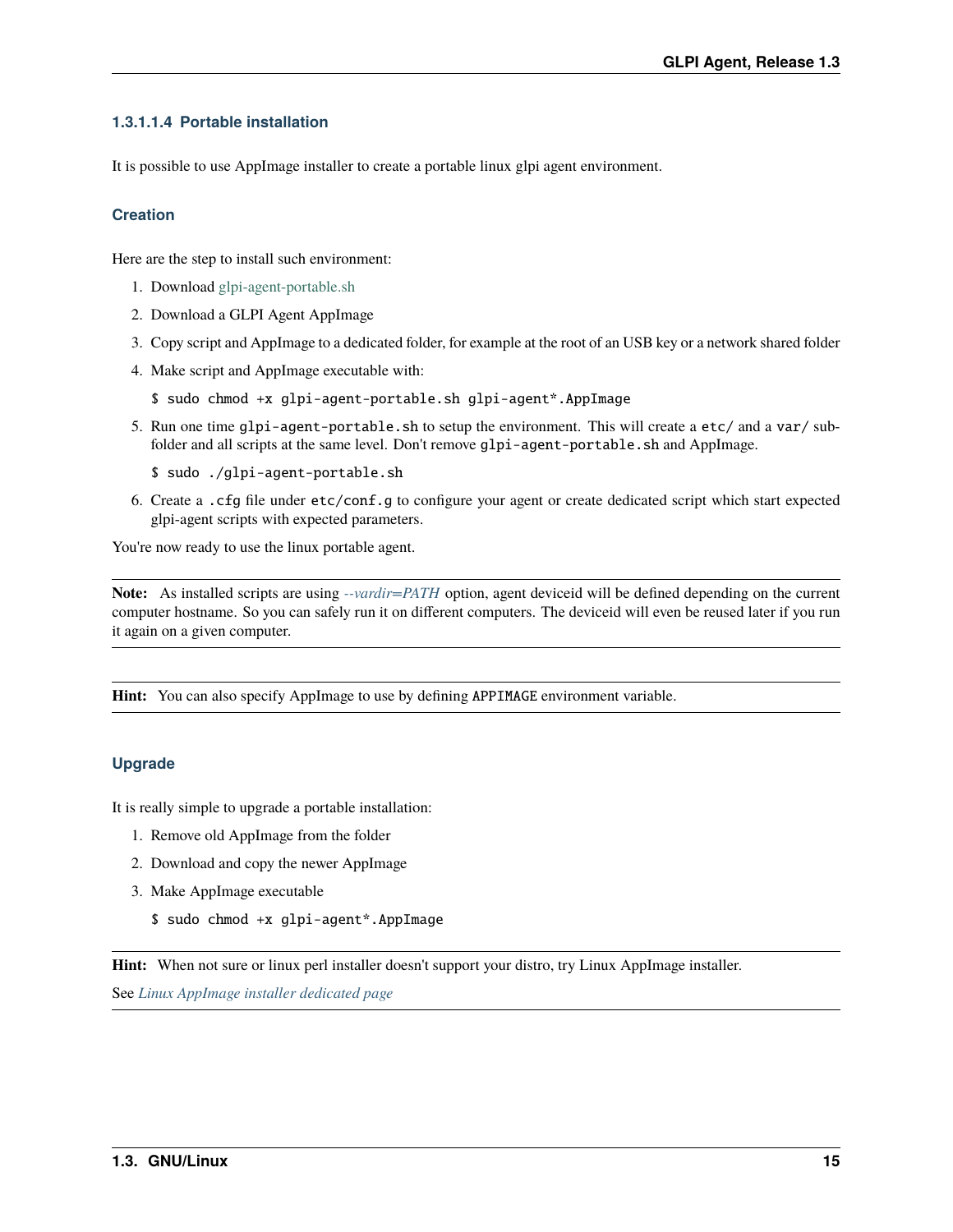# <span id="page-21-0"></span>**1.3.2 Snap**

The [Snapcraft](https://snapcraft.io/) **Snap** package integrates its native, although reduced but recent, version of [Perl](https://www.perl.org/) including recent [OpenSSL support.](https://www.openssl.org/)

If your system support **Snap**, you can simply install the agent with the snap command after getting the **Snap** package from [our releases page](https://github.com/glpi-project/glpi-agent/releases) or the [nightly build page.](https://nightly.glpi-project.org/glpi-agent) Then, you just have to run:

\$ snap install --classic --dangerous GLPI-Agent-1.3\_amd64.snap

After installation, you can easily configure the agent with the **set** snap sub-command:

\$ snap set glpi-agent server=http://my-glpi-server/

Any supported glpi-agent option can be set this way. If you need to unset a configuration parameter, just set it empty:

\$ snap set glpi-agent tag=

**Note:** You won't find the package in the [Snapcraft](https://snapcraft.io/) store as their standard policies are too restrictive for GLPI Agent features and requirements.

# <span id="page-21-1"></span>**1.3.3 Linux Perl Installer**

**Attention:** The **linux installer** main requirement is the **perl** command.

It also requires one of the following command, depending on the targeted system:

- **dnf** for recent **RPM** based systems
- **yum** for previous generation of **RPM** based systems
- **apt** for **DEB** based systems like Debian & Ubuntu
- **snap** for other systems supporting [Snapcraft](https://snapcraft.io/) **Snap** packages

We also provide a dedicated linux installer which includes all the packages we build (**RPM** & **DEB**) and eventually the *[snap](#page-21-0)* one. On supported distros (**DEB** & **RPM** based), the installer will also eventually try to enable third party repositories, like EPEL on CentOS if they are required.

The installer is a simple perl script. It supports few options to configure the agent during installation. You can check all supported options by running:

\$ perl glpi-agent-1.3-linux-installer.pl --help

or if you use the installer embedding **snap** package:

\$ perl glpi-agent-1.3-with-snap-linux-installer.pl --help

If your GNU/Linux distro is not supported, you still can *[install it from sources](#page-22-0)*.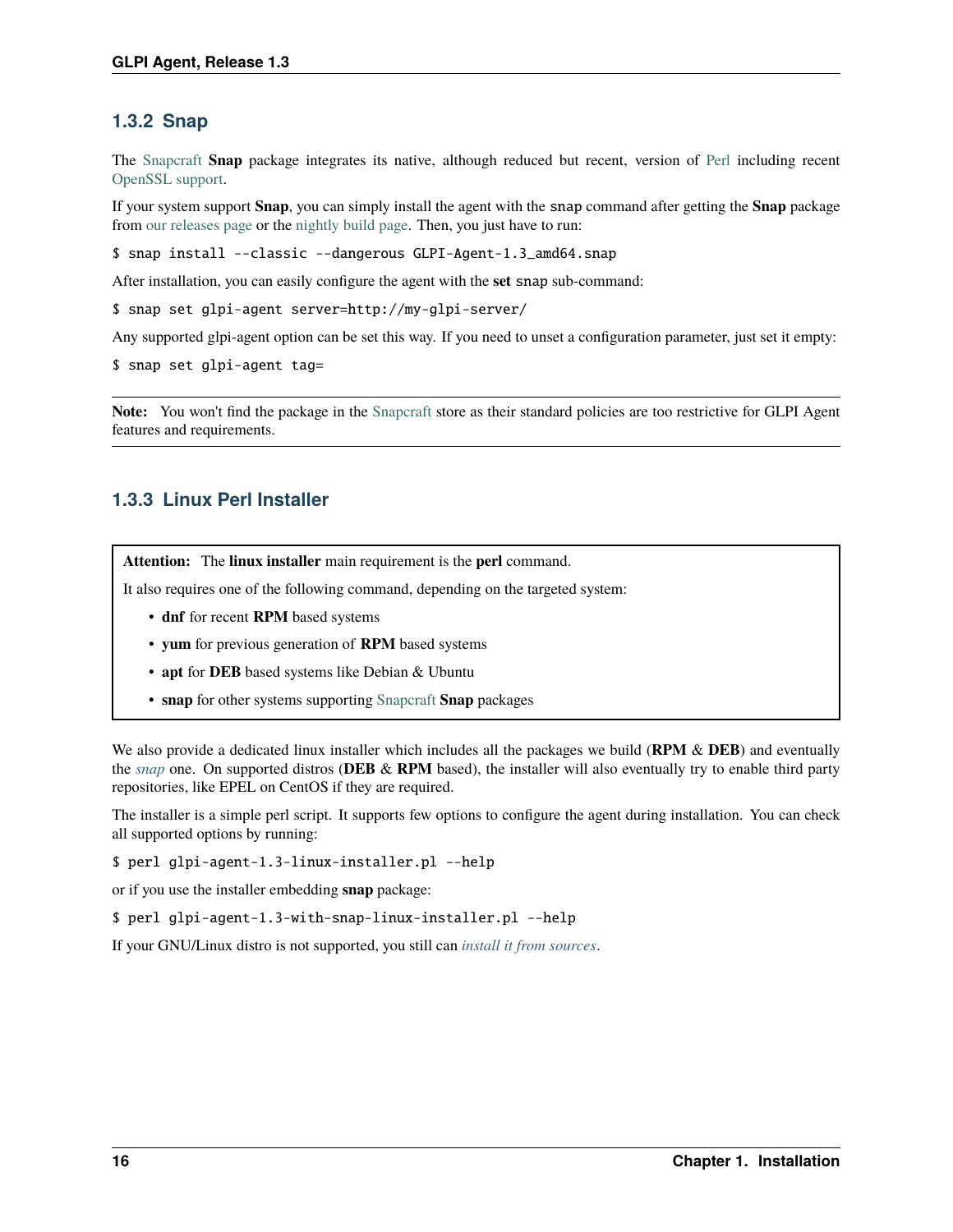# <span id="page-22-0"></span>**1.4 From sources**

**Note:** We strongly recommend the use of *GNU tar* because some file path length are greater than 100 characters. Some tar version will silently ignore those files.

First, you need to extract the source and change the current directory.

\$ tar xfz GLPI-Agent-1.3.tar.gz

```
$ cd GLPI-Agent-1.3
```
Executing Makefile.PL will verify all the required dependencies are available and prepare the build tree.

\$ perl Makefile.PL

If you don't want to use the default directory (/usr/local), you can use the PREFIX parameter:

```
$ perl Makefile.PL PREFIX=/opt/glpi-agent
```
**Note:** At this point, you may have some missing required modules. See *[PERL Dependencies](#page-22-2)* section for installing them. Once this is done, run the same command again.

You now can finish the installation. Here again we recommend *GNU make* (*gmake*):

```
$ make
$ make install
```
#### <span id="page-22-1"></span>**1.4.1 Tests**

Note: The tests suite requires some additional dependencies like Test::More.

GLPI agent comes with a test-suite. You can run it with this command:

\$ make test

#### <span id="page-22-2"></span>**1.4.2 Perl dependencies**

The easiest way to install [perl](https://www.perl.org/) dependencies is to use [cpanminus](https://cpanmin.us/) script, running:

\$ cpanm .

You can use the --notest flag if you are brave and want to skip the tests suite execution for each install perl module.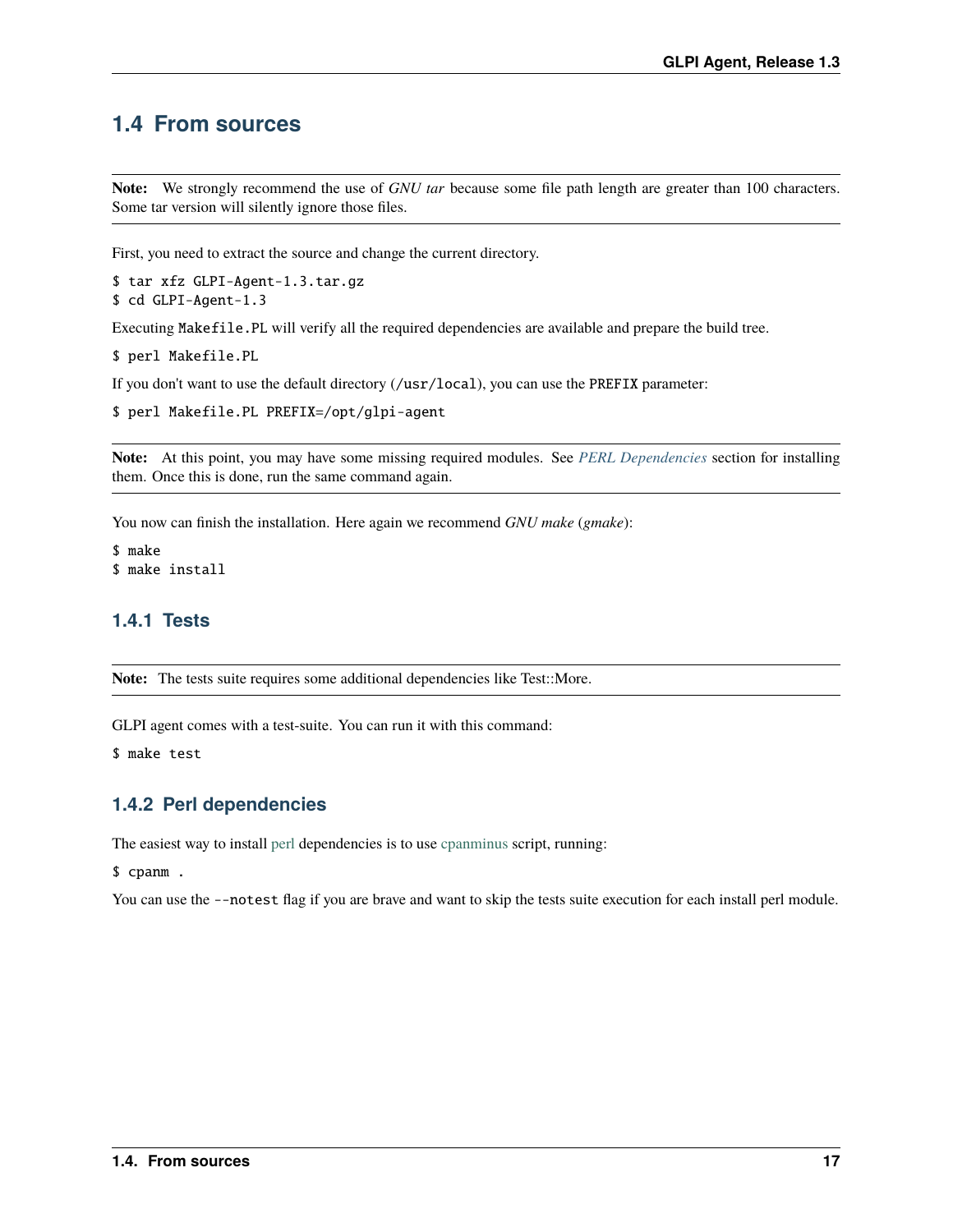### <span id="page-23-0"></span>**1.4.2.1 Offline installations**

**Note:** This requires the cpanminus script to be installed.

First grab the tarball from the website and extract it:

\$ tar xzf GLPI-Agent-1.3.tar.gz

\$ cd GLPI-Agent-1.3

We use cpanm to fetch and extract the dependencies in the extlib directory:

\$ cpanm --pureperl --installdeps -L extlib --notest .

If this command fails with an error related to Params::Validate, then just run this last command:

\$ cpanm --installdeps -L extlib --notest .

Now you can copy the directory to another machine and run the agent this way:

```
$ perl -Iextlib/lib/perl5 -Ilib glpi-agent
```
# <span id="page-23-1"></span>**1.4.3 Other dependencies**

On Solaris/SPARC, you must install [sneep](https://docs.oracle.com/cd/E35557_01/doc.81/e35226/ch3_sneep.htm#IGSTB133) and record the Serial Number with it.

On Windows, we use an additional dmidecode binary shipped in the windows MSI package to retrieve many information not available otherwise, including fine-grained multi-cores CPUs identification. Unfortunately, this binary is not reliable enough to be used on Windows 2003, leading to less precise inventories.

On Linux, lspci will be used to collect PCI, AGP, PCI-X, ... information.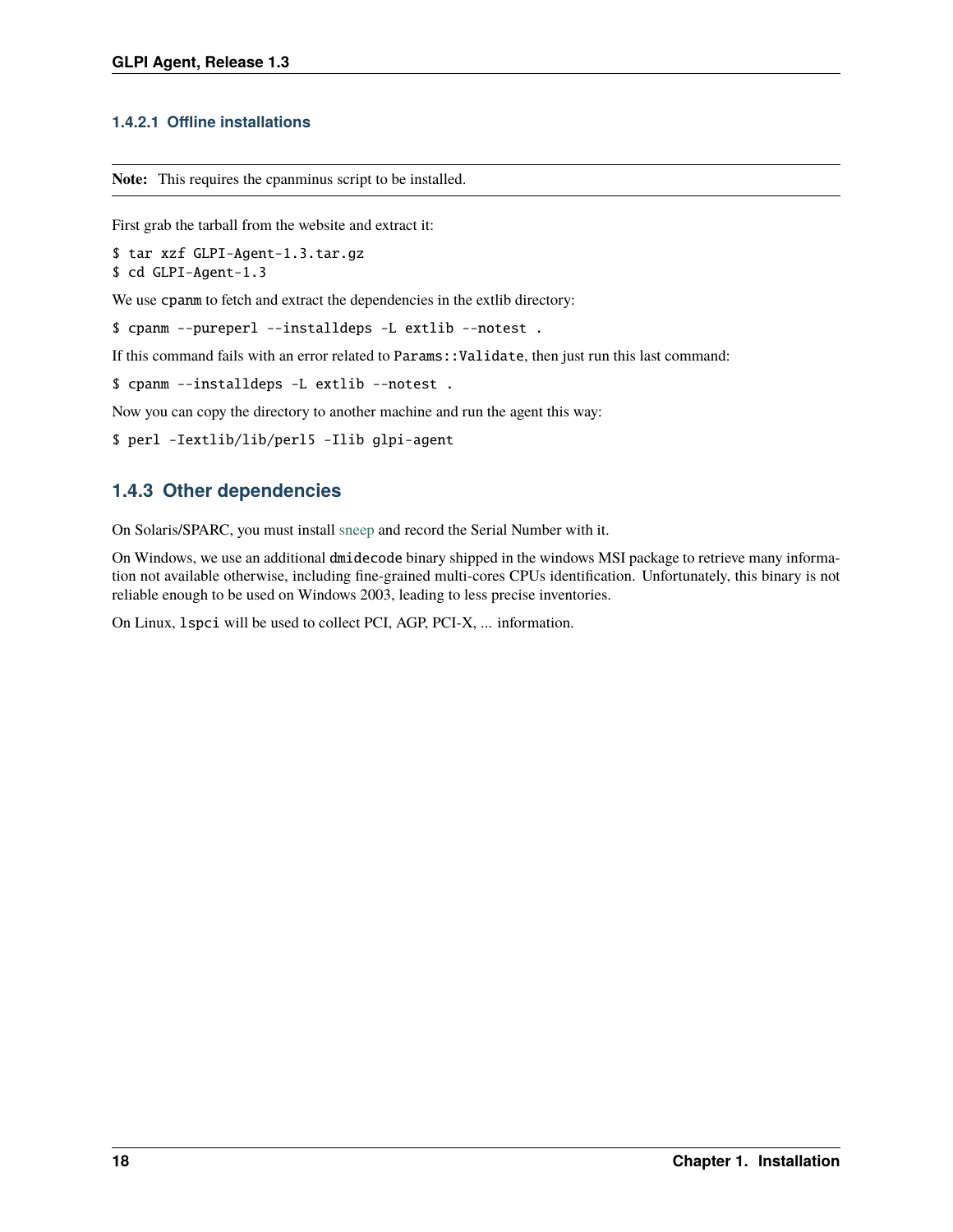### **CHAPTER**

# **CONFIGURATION**

# <span id="page-24-1"></span><span id="page-24-0"></span>**2.1 System location**

On Unix, the agent reads its configuration from a configuration file named agent.cfg, whose location depends of the installation method:

- /etc/glpi-agent/agent.cfg on FHS (File System Hierarchy) compliant systems
- /Applications/GLPI-Agent/etc/agent.cfg on MacOS X pkg

More globally, you'll find that file in the GLPI Agent installation directory.

It is strongly discouraged to change this file, as you will probably loose your configuration on update (especially if you use a linux or MacOS X package).

Just ensure the include conf.d/ is not commented (does not starts with a #). Your specific configuration should then go to any conf.d/\*.cfg file.

On Windows, the agent read its configuration from a registry key, whose location may depends on architecture:

- HKEY\_LOCAL\_MACHINE\SOFTWARE\GLPI-Agent is the default,
- HKEY\_LOCAL\_MACHINE\SOFTWARE\Wow6432Node\GLPI-Agent for 32bits agent installed on a 64bits system.

But windows portable version will use agent.cfg located under etc folder unless --config=registry option is used.

# <span id="page-24-2"></span>**2.2 Parameter syntax**

Most of the configuration options are single-valued; you can use a comma (,) as separator for multi-valued ones:

In configuration file:

 $logger = stderr, file$ 

On command-line:

```
$ glpi-agent --logger=stderr,file
$ glpi-agent --logger stderr,file
```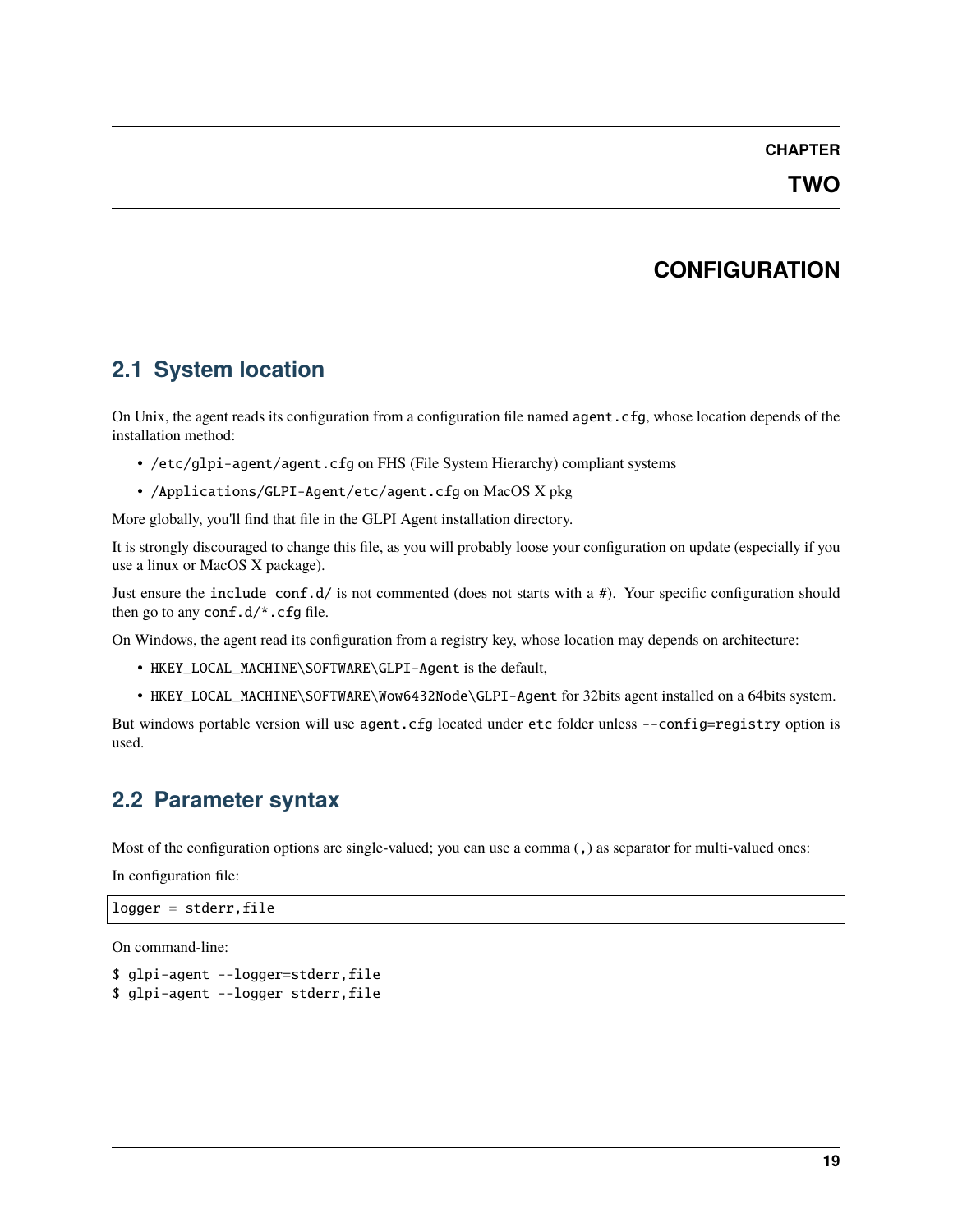# <span id="page-25-0"></span>**2.3 Available parameters**

**Note:** Most configuration options can be specified on command line ; this will override configuration file values in that case.

The only required configuration parameter is an execution target, which depends on the mode you will use:

- server: a server URL, such as https://my-glpi-server/, or https://my-glpi-server/front/ inventory.php,
- <span id="page-25-1"></span>• local: full path for local directory, like /tmp/inventory.

**Hint:** If you're using [GLPI 10+,](https://glpi10.com/) you may want to use [GlpiInventory plugin](https://plugins.glpi-project.org/#/plugin/glpiinventory) as a replacement for FusionInventory plugin **netdiscovery**, **netinventory**, **deploy**, **collect** and **esx** tasks management until this will be integrated in core.

**Caution:** About the server URL to use as server parameter, it will depends on you server and plugins installation: • If you're using **GLPI 9.5.x** with **FusionInventory for GLPI plugin 9.5+3.0**: Your server URL should look like: https://my-glpi-server/plugins/fusioninventory/ • If you're using [GLPI 10+,](https://glpi10.com/) there are few cases regarding [GlpiInventory plugin](https://plugins.glpi-project.org/#/plugin/glpiinventory) usage: 1. If you're not using **GlpiInventory plugin**: Your server URL should look like: https://my-glpi-server/, or https:// my-glpi-server/front/inventory.php 2. If you have installed **GlpiInventory plugin** via **Marketplace**: Your server URL should look like: https://my-glpi-server/marketplace/ glpiinventory/ 3. If you have installed **GlpiInventory plugin** manually under /plugins GLPI folder: Your server URL should look like: https://my-glpi-server/plugins/ glpiinventory/

#### server

Specifies the server to use both as a controller for the agent, and as a recipient for task execution output.

If the given value start with http:// or https://, it is assumed to be an URL, and used directly. Otherwise, it is assumed to be an hostname, and interpreted as http://hostname/inventory.

Multiple values can be specified, using a comma as a separator.

**Warning:** Using multiple targets implies multiple executions of the same inventory ; this is not just a matter of targets. This can lead to different results, see *[Multiple execution targets](#page-34-0)*.

#### <span id="page-25-2"></span>local

Write the results of tasks execution locally. Exact behaviour according to given path:

- if parameter is a directory, a file will be created therein
- if parameter is a file, it will be used directly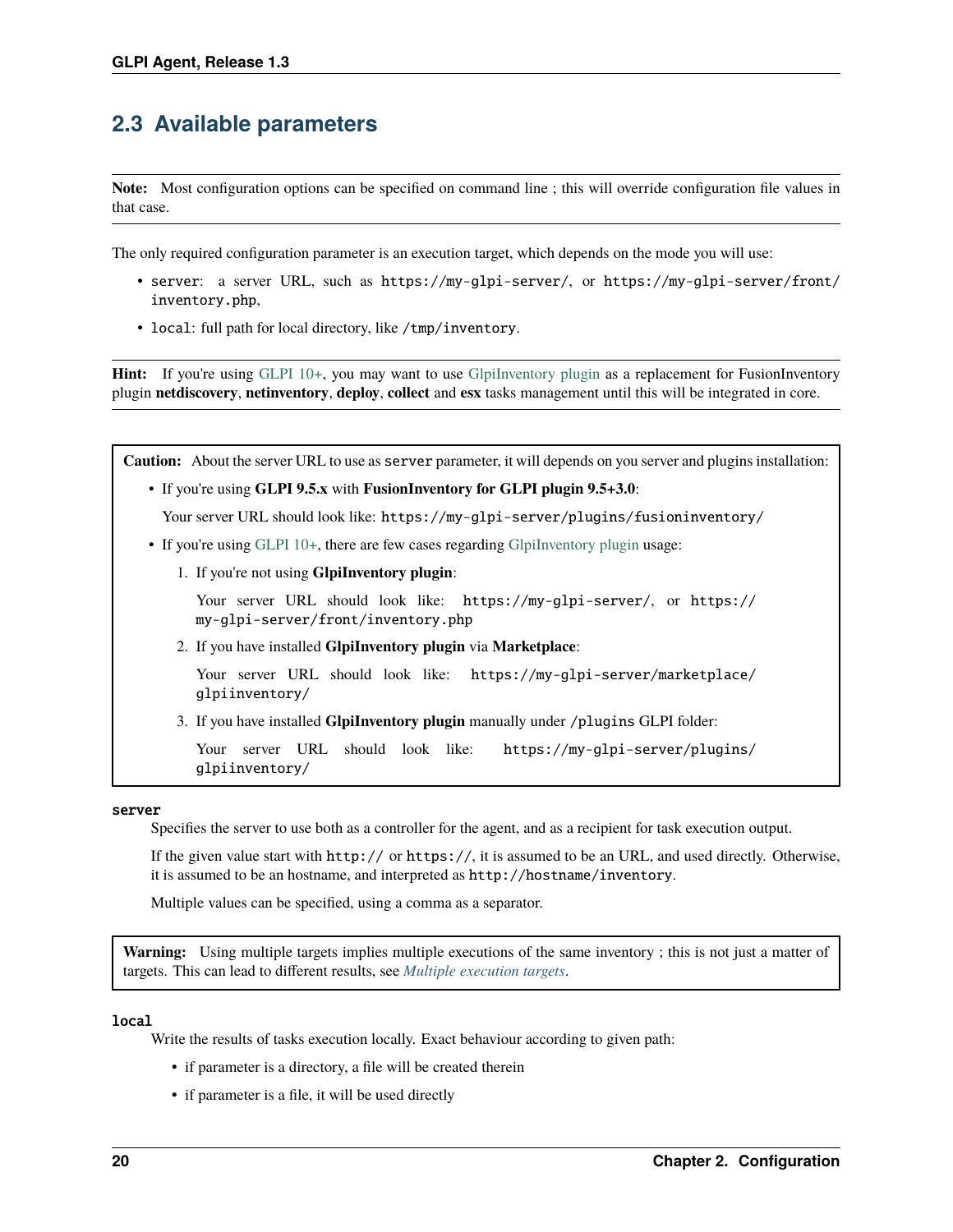• if parameter is -, **STDOUT** will be used

Multiple values can be specified, using a comma as a separator.

**Warning:** Using multiple targets implies multiple executions of the same inventory ; this is not just a matter of targets. This can lead to different results, see *[Multiple execution targets](#page-34-0)*.

#### include

This directive can only be used from a configuration file and permits to specify a file or a path from where to load any  $*$ . cfg files.

The default is conf.d to load any <INSTALLDIR>/etc/conf.d/\*.cfg file.

#### <span id="page-26-8"></span>conf-reload-interval

Automatically reload agent configuration after the given delay in seconds. The default is 0 which value just disables the feature.

#### <span id="page-26-0"></span>delaytime

Specifies the upper limit, in seconds, for the initial delay before contacting the control server. The default is 3600.

The actual delay is computed randomly between TIME / 2 and TIME seconds.

This directive is used for initial contact only, and ignored thereafter in favor of server-provided value in response from prolog or Contact request.

#### <span id="page-26-1"></span>lazy

Do not contact the control server before next scheduled time.

This directive is used when the agent is run in the foreground (not as a daemon) only.

#### <span id="page-26-2"></span>no-task

Disables given task.

Multiple values can be specified, using a comma as a separator.

#### <span id="page-26-3"></span>tasks

Define tasks to run and in which order.

Using ... string in a list means run all remaining tasks.

Multiple values can be specified, using a comma as a separator.

#### <span id="page-26-4"></span>proxy

Specifies the URL of the HTTP proxy to use. By default, the agent uses HTTP\_PROXY environment variable.

#### <span id="page-26-5"></span>user

Specifies the user to use for HTTP authentication on the server.

#### <span id="page-26-6"></span>password

Specifies the password to use for HTTP authentication on the server.

#### <span id="page-26-7"></span>ca-cert-dir

Specifies the directory containing indexed Certification Authority (CA) certificates.

This directory must contain the certificate files corresponding to different certificate authorities in Privacy Enhanced Mail (PEM) format. The file name of each certificate file must match the hash value of the certificate's *subject* field and use the .0 extension.

You can obtain the hash value of the certificate's *subject* field and copy the *CA.crt* certificate to the expected place following this snippet: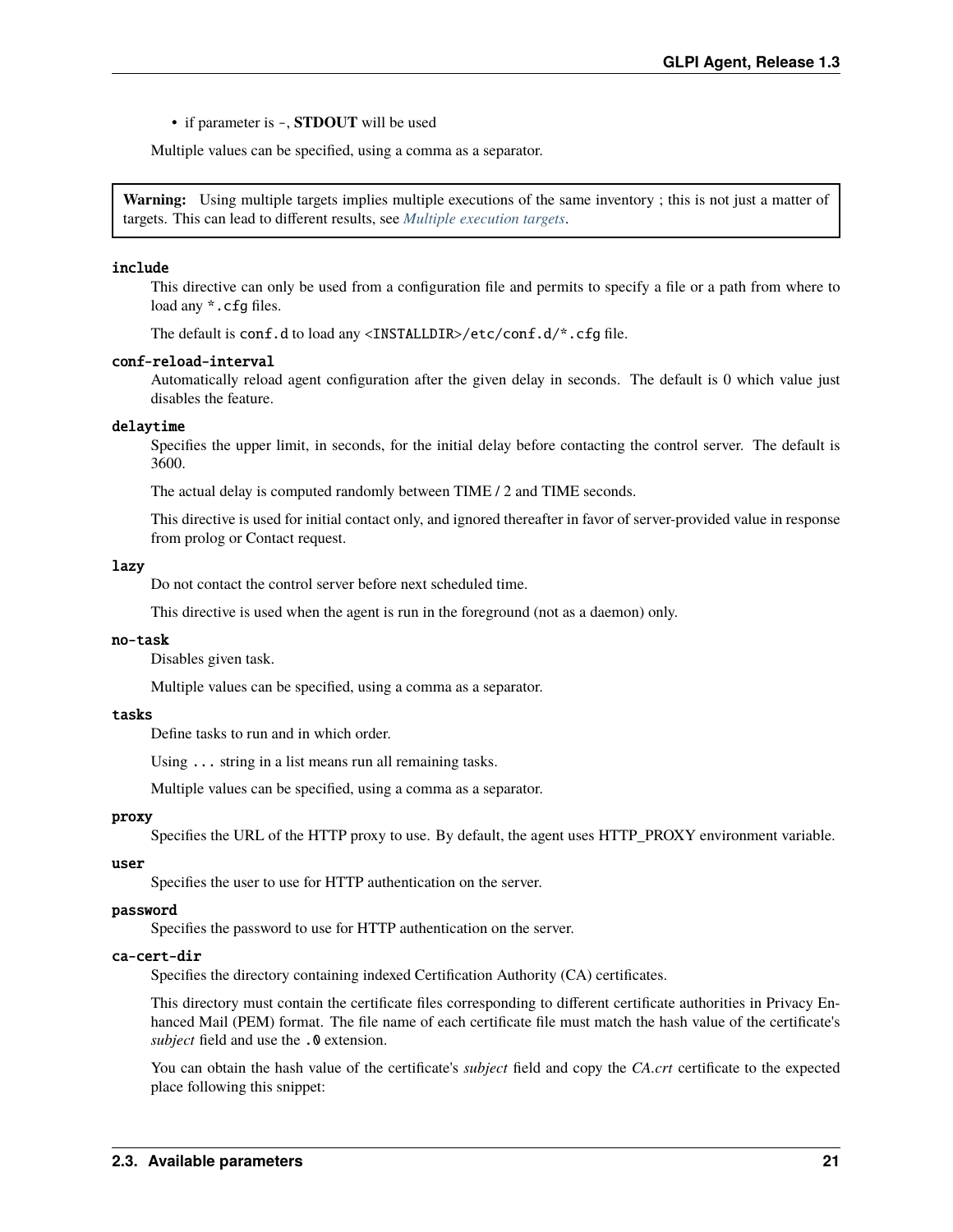```
$ CA_CERT_DIR=/etc/glpi-agent/ca-cert-dir
$ openssl x509 -in CA.crt -subject_hash -noout
b760f1ce
* cp -a CA.crt $CA_CERT_DIR/b760f1ce.0
```
#### <span id="page-27-0"></span>ca-cert-file

Specifies the file containing aggregated Certification Authority (CA) certificates.

#### <span id="page-27-1"></span>ssl-cert-file

Specifies the file containing SSL client certificate to use when connecting to server target or for WinRM remote inventory.

#### <span id="page-27-2"></span>ssl-fingerprint

Specifies the fingerprint of the ssl server certificate to trust.

The fingerprint to use can be retrieved in agent log by temporarily enabling *no-ssl-check* option.

#### <span id="page-27-3"></span>no-ssl-check

Disables server SSL certificate validation. The default is 0 (false).

#### <span id="page-27-4"></span>timeout

Specifies a timeout, in seconds, for server connections.

#### <span id="page-27-5"></span>no-httpd

Disables the embedded web interface, used to receive execution requests from the GLPI server or serve httpd plugins. The default is 0 (false).

#### <span id="page-27-6"></span>httpd-ip

Specifies the network interface to use for the embedded web interface. The default is to use all available ones.

#### <span id="page-27-7"></span>httpd-port

Specifies the network port to use for the embedded web interface. The default is 62354.

#### <span id="page-27-8"></span>httpd-trust

Specifies which IP address should be trusted, for execution requests. The default is to only accept requests from the control servers.

All formats supported by [Net::IP](https://metacpan.org/pod/Net::IP) can be used (IP addresses, IP addresses ranges, networks in CIDR notatation), as well as hostnames.

Multiple values can be specified, using a comma as a separator.

#### <span id="page-27-9"></span>logger

Specifies the logger backend to use. The possible values are:

- file: log messages in a file.
- stderr: log messages directly in the console.
- syslog: log messages through the local syslog server.

Multiple values can be specified, using a comma as a separator.

#### <span id="page-27-10"></span>logfile

Specifies the file to use for the file logger backend.

#### <span id="page-27-11"></span>logfile-maxsize

Specifies the maximum size for the log file, in MB. When the max size is reached, the file is truncated. The default is unlimited.

#### <span id="page-27-13"></span><span id="page-27-12"></span>logfacility

Specifies the syslog facility to use for the syslog logger backend. The default is LOG\_USER.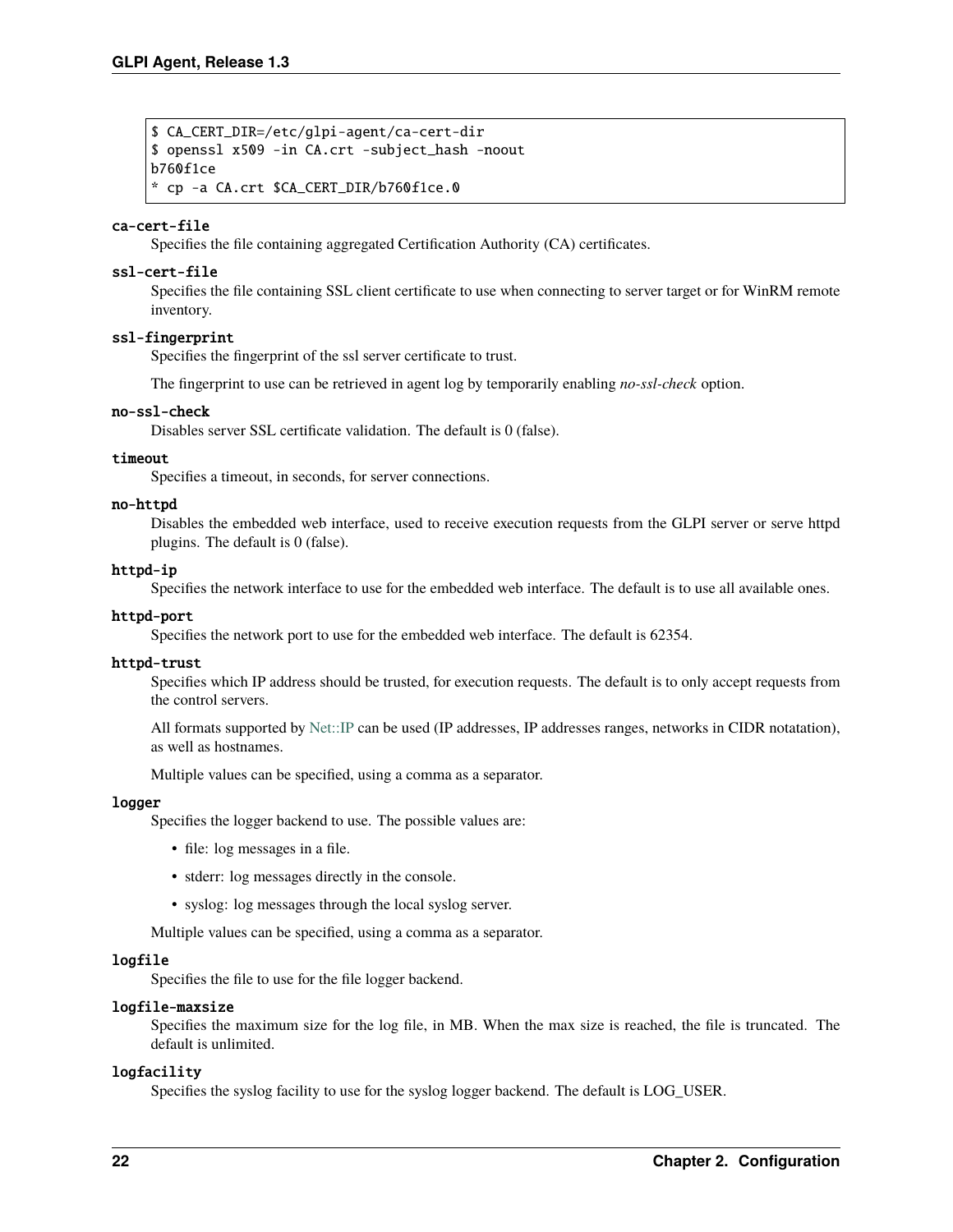#### color

Enables color display for the stderr logger backend.

This directive is used on Unix only.

#### <span id="page-28-5"></span>debug

Specifies the level of verbosity for log content. The possible values are:

- 0: basic agent processing
- 1: extended agent processing
- 2: messages exchanged with the server and activates traces from Net::SSLeay if used

#### <span id="page-28-3"></span>no-compression

Disable compression when exchanging informations with GLPI Server. The default is to compress data.

This directive is only supported when server option is set.

#### <span id="page-28-4"></span>listen

Force agent to always listen for requests on httpd interface, even when no target is defined with server or local option.

This directive does nothing if server or local option is set.

#### <span id="page-28-7"></span>vardir

Set dedicated vardir path as agent storage. The default is <INSTALLDIR>/var on MacOSX, win32 or source install and generally /var/lib/glpi-agent on linux/unix when installed with a package.

# <span id="page-28-0"></span>**2.4 Task-specific parameters**

#### <span id="page-28-6"></span>tag

Specifies an arbitrary string to add to output. This can be used as an additional decision criteria on server side.

This directive is only for inventory or esx task only.

#### <span id="page-28-1"></span>no-category

Disables given category in output. The possible values can be listed running glpi-agent --list-categories. Some available categories:

- printer
- software
- environment
- process
- user

Multiple values can be specified, using a comma as a separator.

This directive is used for inventory task only.

#### additional-content

Specifies an XML file whose content will be automatically merged with output. If inventory format is JSON, you can also specify a JSON file from which content base node will be merged.

This directive is used for inventory task only.

#### <span id="page-28-2"></span>scan-homedirs

Enables scanning user home directories for virtual machines (Any OS) or licenses (MacOS X only) . The default is 0 (false).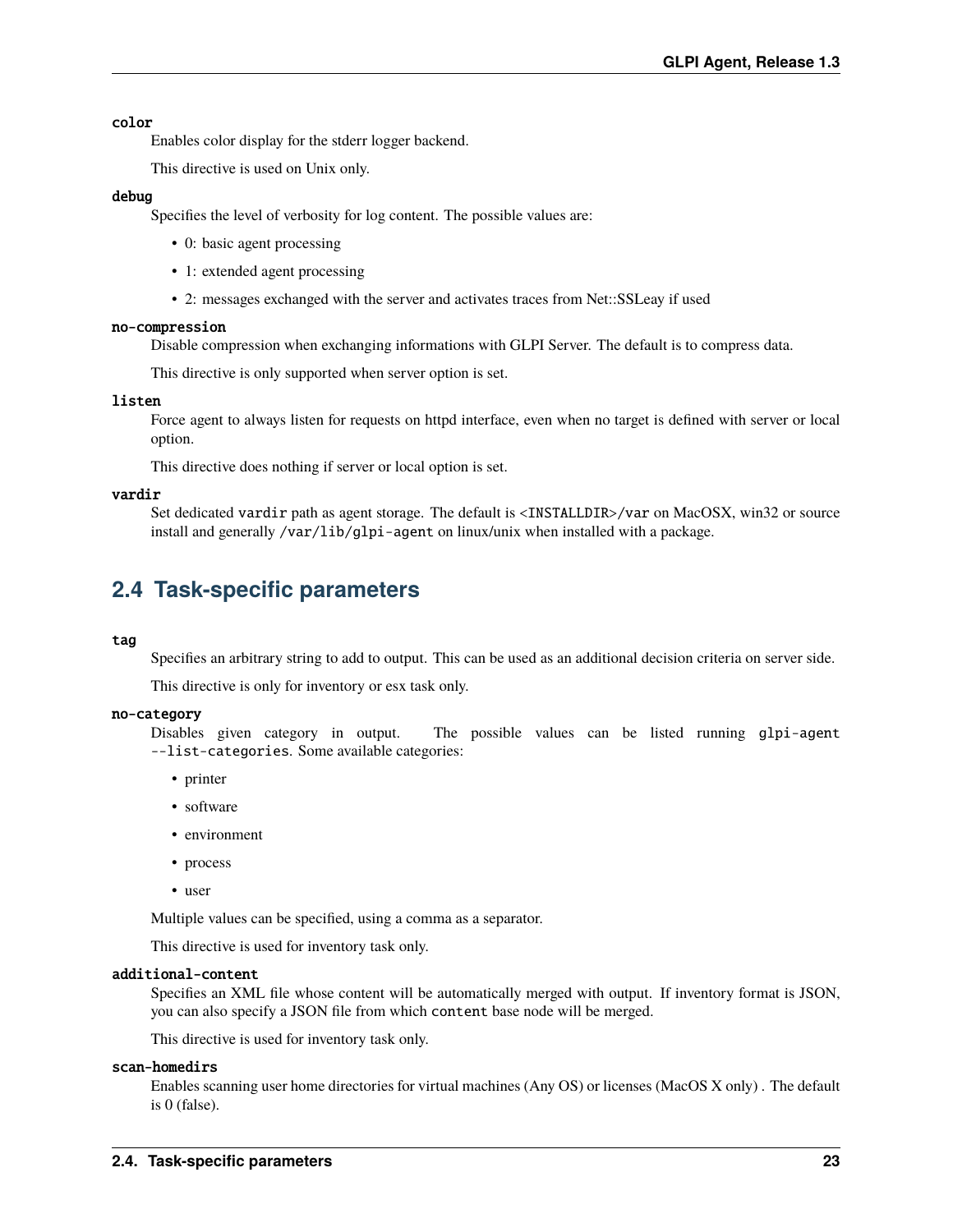This directive is used for inventory task only.

#### <span id="page-29-0"></span>scan-profiles

Enables scanning profiles for softwares installation (Win32). The default is 0 (false).

This directive is used for inventory task only.

### <span id="page-29-3"></span>force

Execute the task, even if not required by the server.

This directive is used for inventory task only.

#### <span id="page-29-4"></span>backend-collect-timeout

Specifies the timeout in seconds for task modules execution. The default is 300.

This directive is used for inventory task only.

#### <span id="page-29-6"></span>no-p2p

Disables peer to peer for downloading files.

This directive is used for deploy task only.

#### <span id="page-29-1"></span>html

Output inventory in HTML format.

This directive is used for inventory task and for local target only.

#### <span id="page-29-2"></span>json

Use JSON as inventory format.

This directive is used for inventory task.

#### <span id="page-29-5"></span>remote

Specify a remote inventory definition to be used by *[Remote inventory](#page-36-1)* task.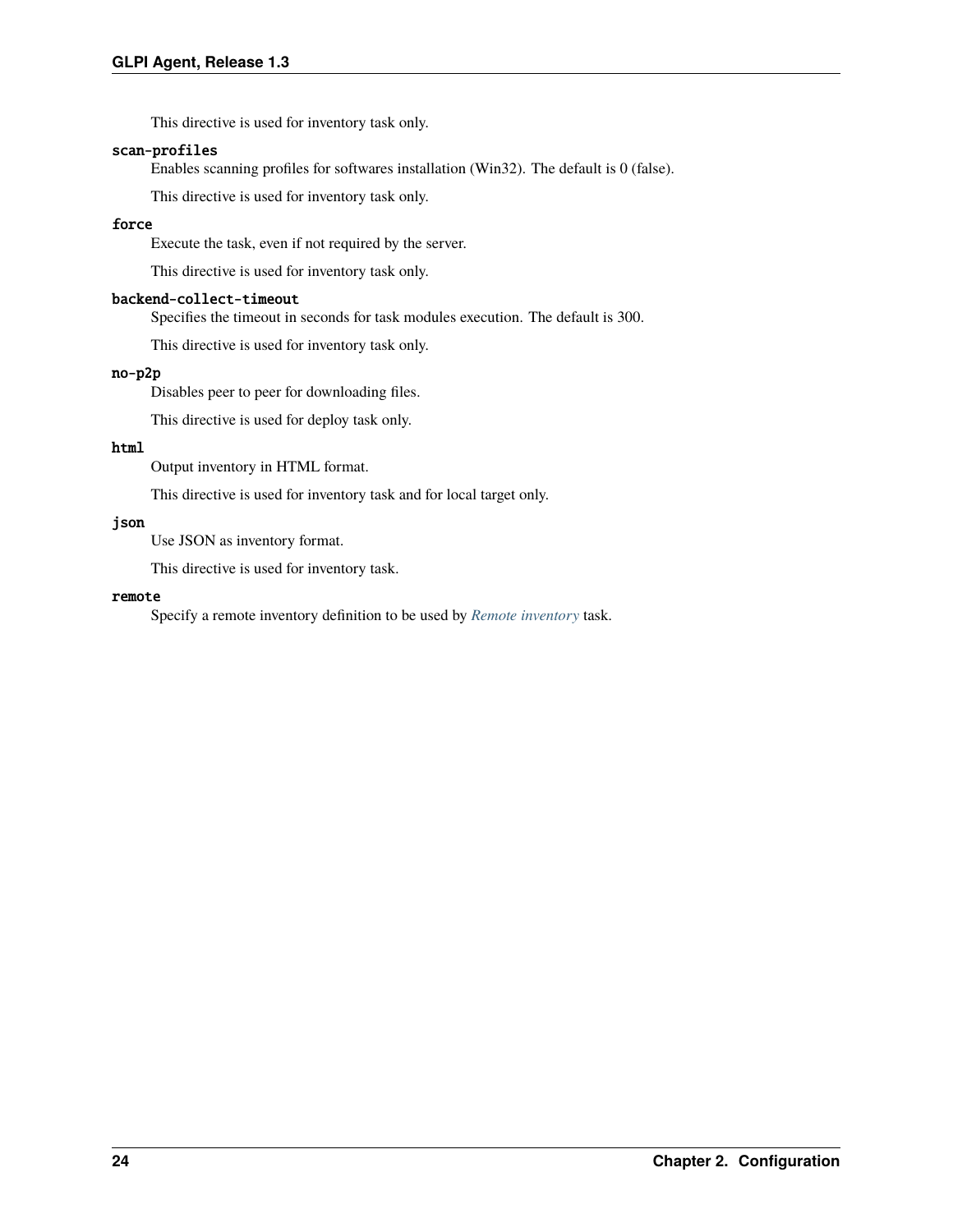# **CHAPTER**

# **THREE**

# **USAGE**

# <span id="page-30-1"></span><span id="page-30-0"></span>**3.1 Running the agent**

# <span id="page-30-2"></span>**3.1.1 HTTP interface**

If the agent is running as a service or a daemon, its web interface should be accessible at http://hostname:62354.

If the machine connecting to this interface is trusted (see *[httpd-trust configuration directive](#page-27-8)*), a link will be available to force immediate execution.

# <span id="page-30-3"></span>**3.1.2 Command line**

Agent can also be executed from command line, using one of available executables.

#### <span id="page-30-4"></span>**3.1.2.1 Windows**

Open a command interpreter windows (cmd.exe), with administrator privileges (*right click*, *Run as Administrator*).

Go to C:\Program files\GLPI-Agent (adapt path depending on your configuration) folder to run it:

C:  $> cd$  "C: files-Agent" C: Program files GLPI-Agent> glpi-agent

### <span id="page-30-5"></span>**3.1.2.2 OS X**

Ensure you have rights to run the executable with sudo command:

\$ sudo /Applications/GLPI-Agent.app/bin/glpi-agent

### <span id="page-30-6"></span>**3.1.2.3 Others**

In most of the cases, you should just run (as an administrator):

\$ glpi-agent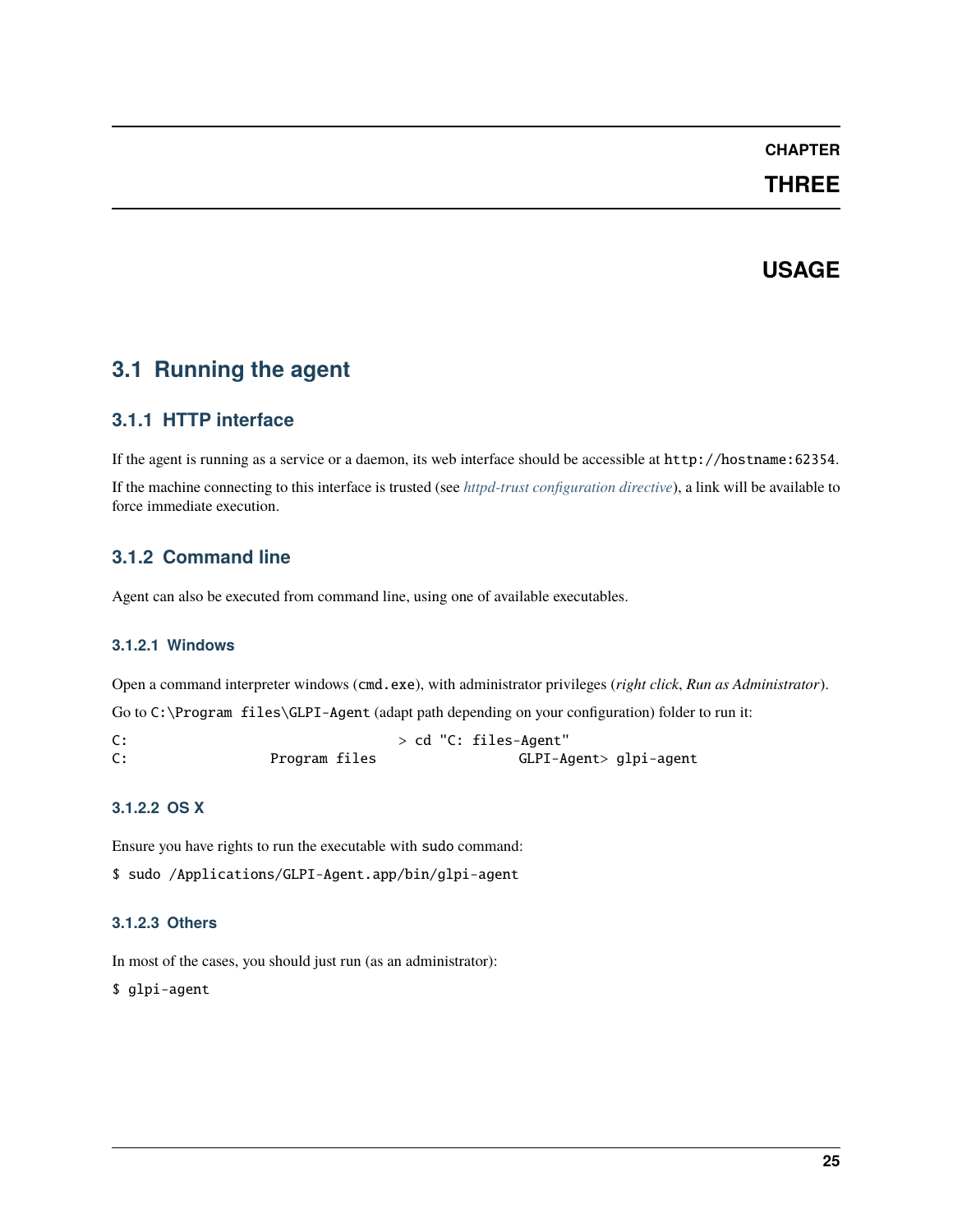# <span id="page-31-0"></span>**3.2 Execution modes**

"How to run the agent" is not limited to a choice between running it either as a cron task (a scheduled task under Windows) or as a daemon (a service under Windows), because this only makes a difference in the control of the execution schedule, ie when the agent runs: in both cases, the server controls the execution plan, ie what the agent does. In order to control this execution plan on agent side, it is also possible to use a different set of executables. The different possibilities, designed as *execution modes*, are the following:

- **managed mode**: the agent runs continuously in the background, wakes up periodically to execute the tasks required by the server, and may eventually execute out of schedule on server request.
- **half-managed mode**: the agent only runs when launched by a local mechanism (usually an automated scheduling system, such as cron or task scheduler), contacts the servers to ask for a task list, executes them immediately, and stops.
- **autonomous mode**: the agent only runs when launched by a local mechanism, as in previous mode, executes a fixed list of tasks, sends the results to the server, and stops.

Execution mode  $|$  Execution schedule  $|$  Execution plan Managed Server-side control Server-side control Half-managed Agent-side control Server-side control Autonomous | Agent-side control | Agent-side control

This table summarizes who controls what in each mode:

The correct mode to use for your needs mainly depends on the role assigned to your GLPI server:

• Is it a trusted management platform, or just a passive information database ? In the first case, you'd rather need server-side control, whereas on the second case, you'd rather need agent-side control

But it also depends on your technical expertise: if everything so far sounds has no meaning for you, no need to go further, just select managed mode. Otherwise, the following presents each mode with additional details.

# <span id="page-31-1"></span>**3.2.1 Managed mode**

This mode requires the agent to be run as a server process (daemon under Unix, service under Windows). The agent wake-up schedule is controlled from GLPI server, using PROLOG\_FREQ or Contact expiration setting. For example, the agent wakes up at a random time between 90% and 100% of this value, ie for 24H, it will executes at sometime between 23 and 24H. Additionaly, the server may also initiate additional out-of-schedule executions by sending HTTP requests to the agent.

Example:

#### \$ glpi-agent --server http://glpi/ --daemon

That's the easiest mode to set up, offering (almost) complete control from a centralized point, fully compatible with all available agent features, and the most flexible in terms of usage.

On the downside, this mode involves having a Perl interpreter loaded in memory permanently, which is insignificant on any modern desktop, but may eventually be a concern in specific memory-constraints scenario, such as IoT or minimal virtual machines. It also involves having a privileged process listening on a network port, unless run with no-httpd configuration directive (see *[no-httpd configuration](#page-27-5)*).

And the more important: who controls the GLPI servers also controls all assets where an agent is installed, with ability to execute code at anytime, which may involve running arbitrary command with full privileges if related tasks (currently: deploy) are installed AND enabled on agent side. That's the exact purpose of this mode: everything the GLPI server wants, when it wants.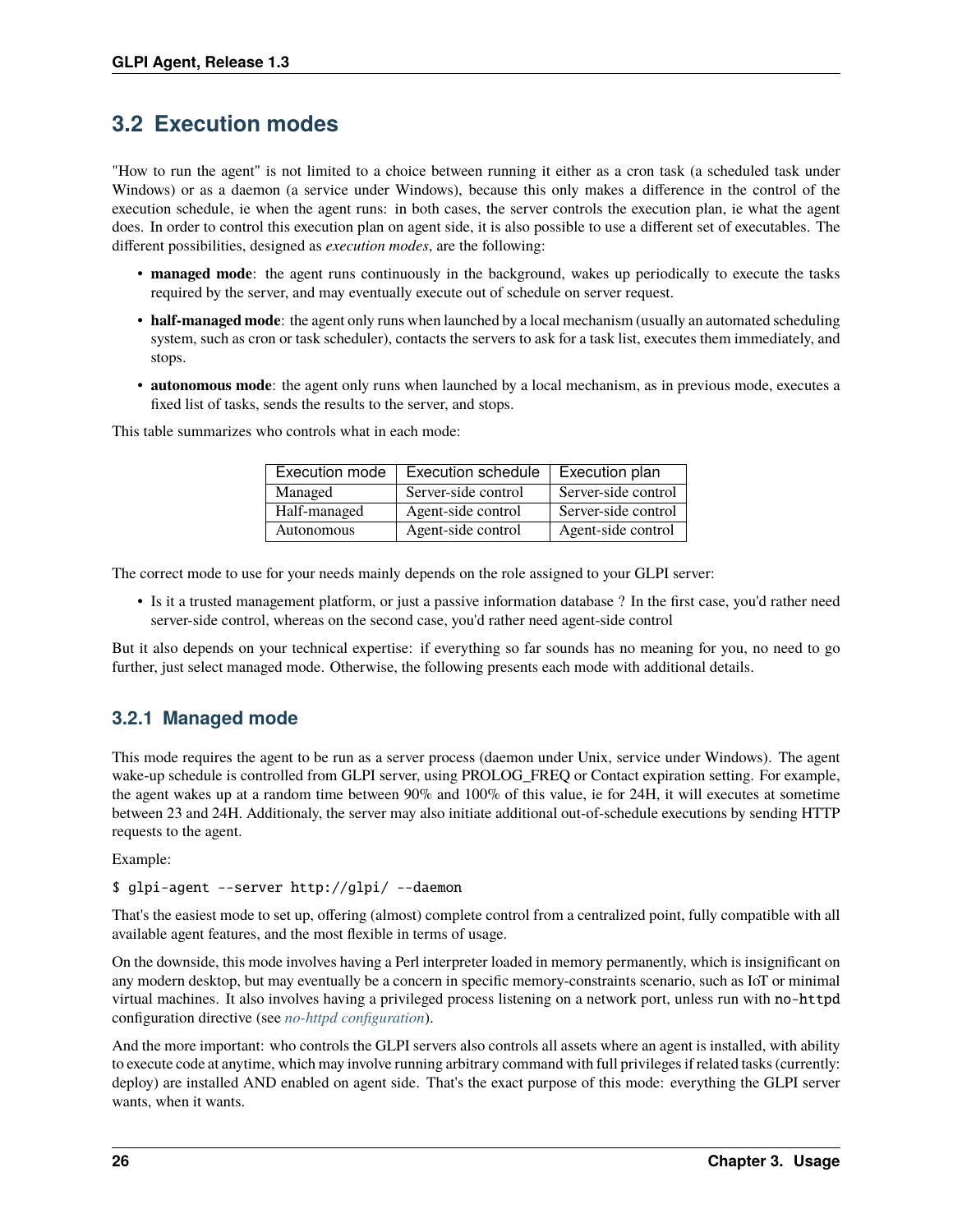# <span id="page-32-0"></span>**3.2.2 Half-managed mode**

This mode requires a local triggering mechanism to launch the agent. It may be a scheduling system (cron, task scheduler) to run it automatically and regularly, but it may as well be a user session start script, for instance.

Example:

\$ glpi-agent --server http://glpi/

This mode doesn't consume memory permanently, only during agent execution. However, it is also less flexible, as scheduling can't get changed without reconfiguration. But the server still retains control over execution plan, as the agent asks for a task list when run.

This mode is a compromise between the other modes, with the advantages of the autonomous mode in term of resources usage, and the advantages of the managed mode in term of simplicity and flexibility. Its purpose can get summarized as: everything the GLPI server wants, but only when the agent wants.

**Note:** As a counter-part, if the system scheduling is planned too often, this may involve an overloading on the GLPI server if a lot of GLPI agents starts to submit requests at the same time. A way to avoid this inconvenient is to enable the *[lazy configuration](#page-26-1)* so the GLPI server still decide the time before which the agent doesn't have to run tasks.

```
$ glpi-agent --lazy --server http://glpi/
```
See also *[Concurrent executions](#page-33-7)* to use --wait option.

# <span id="page-32-1"></span>**3.2.3 Autonomous mode**

This mode requires a local triggering mechanism to launch the agent, as the half-managed mode. It also has the same benefits for memory usage and reduced security concerns. However, the agent only executes a fixed list of tasks, and the server only receives the execution results, without any control. As sending those results may be done separately, this mode may also be used offline. This is achieved by using specific task-dedicated launchers, instead of the GLPI Agent one.

Deferred upload example:

```
$ glpi-inventory --json > inventory.json
$ glpi-injector --file inventory.json --url http://glpi/
```
Immediate upload example:

\$ glpi-inventory | curl --data @- http://glpi/

This mode is the most complex to set-up, as you have to script the execution of multiple programs, this is not just a matter of configuration. It is also restricted to a limited set of agent tasks, for which a dedicated launcher exists (currently: local inventory, network discovery, network inventory). However, you have a full local control of agent execution.

If you don't trust the GLPI server for any reason (for instance, because it is run by another organization), of if your use case is just to report an inventory regularly, this mode is perfectly suited. It can get summarized as: only what the agent wants, only when the agent wants.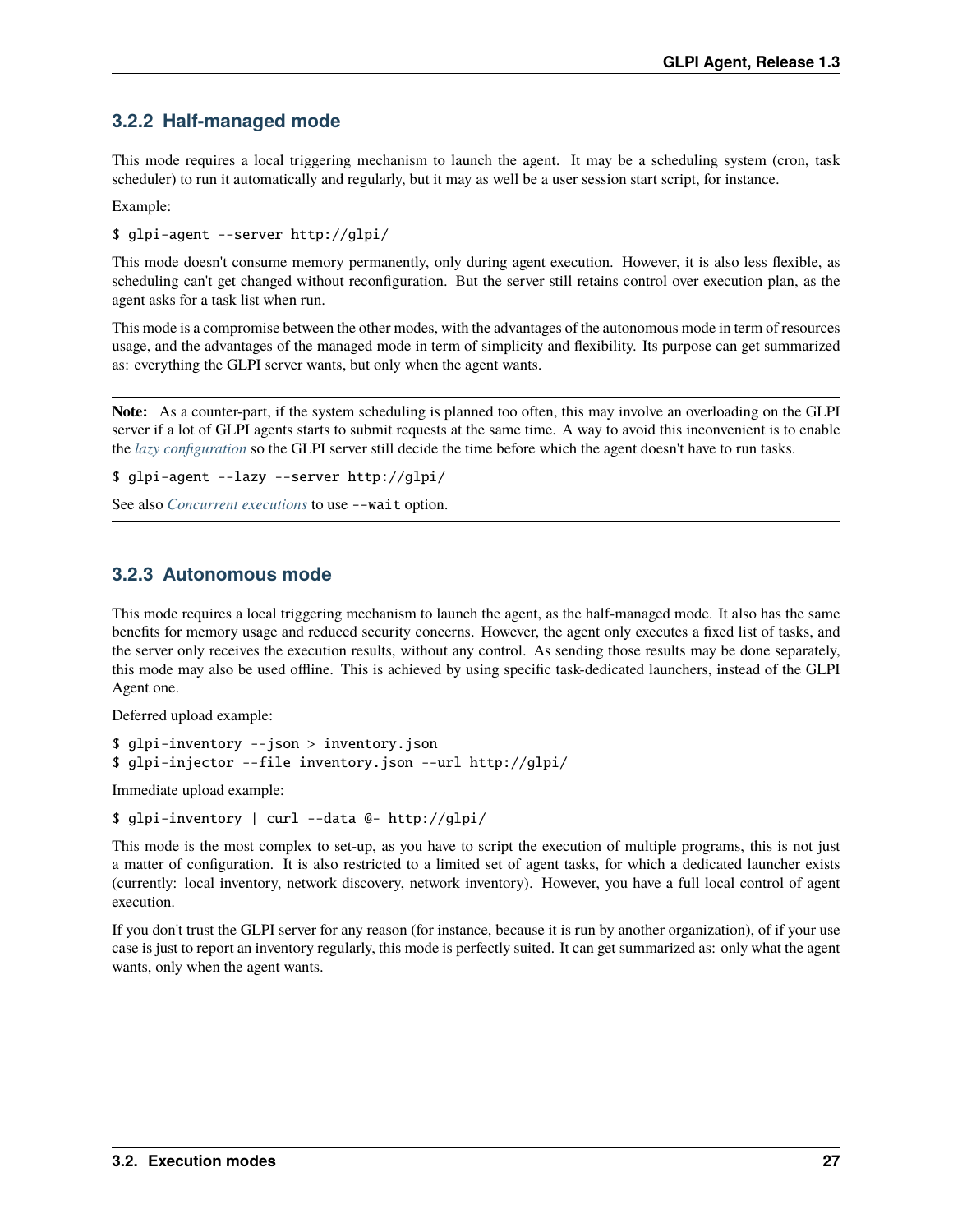# <span id="page-33-0"></span>**3.3 Offline usage**

# <span id="page-33-1"></span>**3.3.1 Agent execution**

Most tasks handled by the agent can be executed directly without server, when it is not available, or for easier troubleshooting.

Most tasks have a dedicated launcher for this purpose. For instance, to execute a local inventory:

\$ glpi-inventory

See man pages for details.

# <span id="page-33-2"></span>**3.3.2 Result import**

#### <span id="page-33-3"></span>**3.3.2.1 GLPI Interface**

Go to the Administration > Inventory menu, choose the Import tab and upload the inventory file.

#### <span id="page-33-4"></span>**3.3.2.2 glpi-injector**

The agent also has a dedicated executable for result injection:

```
$ glpi-injector --file inventory.json --url http://glpi/
```
See glpi-injector man page for details.

#### <span id="page-33-5"></span>**3.3.2.3 curl**

You can also use curl to push an inventory. This can be useful if your Perl installation has no SSL support, for instance:

\$ curl --header "Content-Type: Application/x-compress" --cacert your-ca.pem -u username:password --data With no SSL check and no authentication:

\$ curl --header "Content-Type: Application/x-compress" -k --data @/tmp/inventory-file.json https://glpi/

# <span id="page-33-6"></span>**3.4 Usage caution**

# <span id="page-33-7"></span>**3.4.1 Concurrent executions**

When using managed mode, the server automatically distributes agent executions over time, using random scheduling. However, with other modes, the server doesn't have any control of agent execution schedule, and if they all try to communicate with it simultaneously, for instance because of a cron task executed on all hosts at the same time, the server may get flooded, and become unable to manage the load.

In order to avoid the issue, either distribute automated task execution over time, or use --wait command-line option for glpi-agent executable, introducing a random delay before effective execution. For instance:

```
# execute agent daily at random time between 0h00 and 0h30
0 0 * * * /usr/bin/glpi-agent --wait=1800
```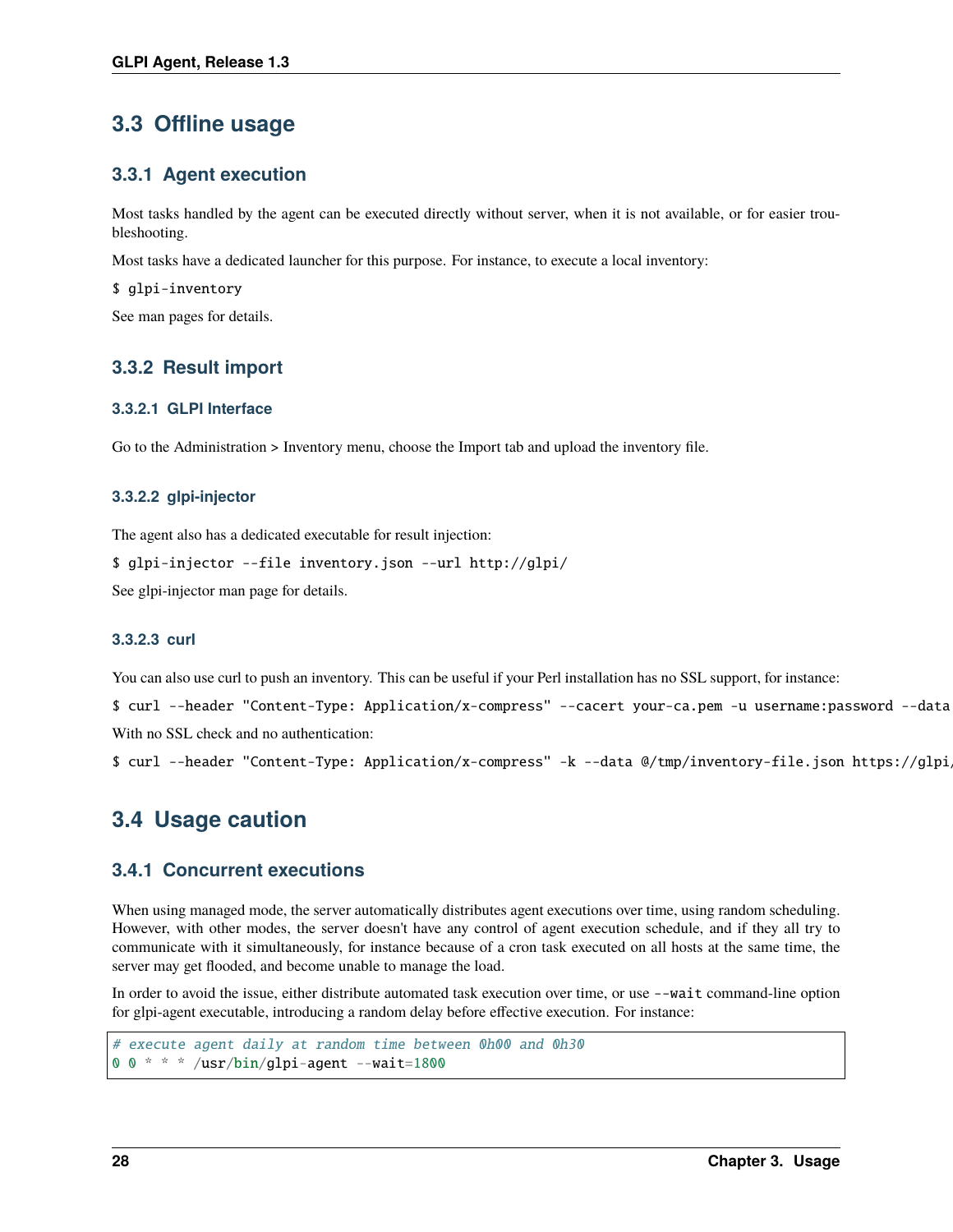# <span id="page-34-0"></span>**3.4.2 Multiple execution targets**

Using multiple execution targets (servers or local directories) doesn't mean "execute once, upload the result multiple times", but "tries to execute every available task once for each given target". As a result, there is no guarantee that running an inventory for two different servers, or for one server and for local directory, will produce the exact same result.

The only reliable way currently to produce a single inventory, and transmit the result to multiple targets, is to execute the agent in autonomous mode once, and then upload the results multiple times:

```
$ glpi-inventory --json > inventory.json
$ glpi-injector --file inventory.json --url http://my.first.glpi/
$ glpi-injector --file inventory.json --url http://my.second.glpi/
```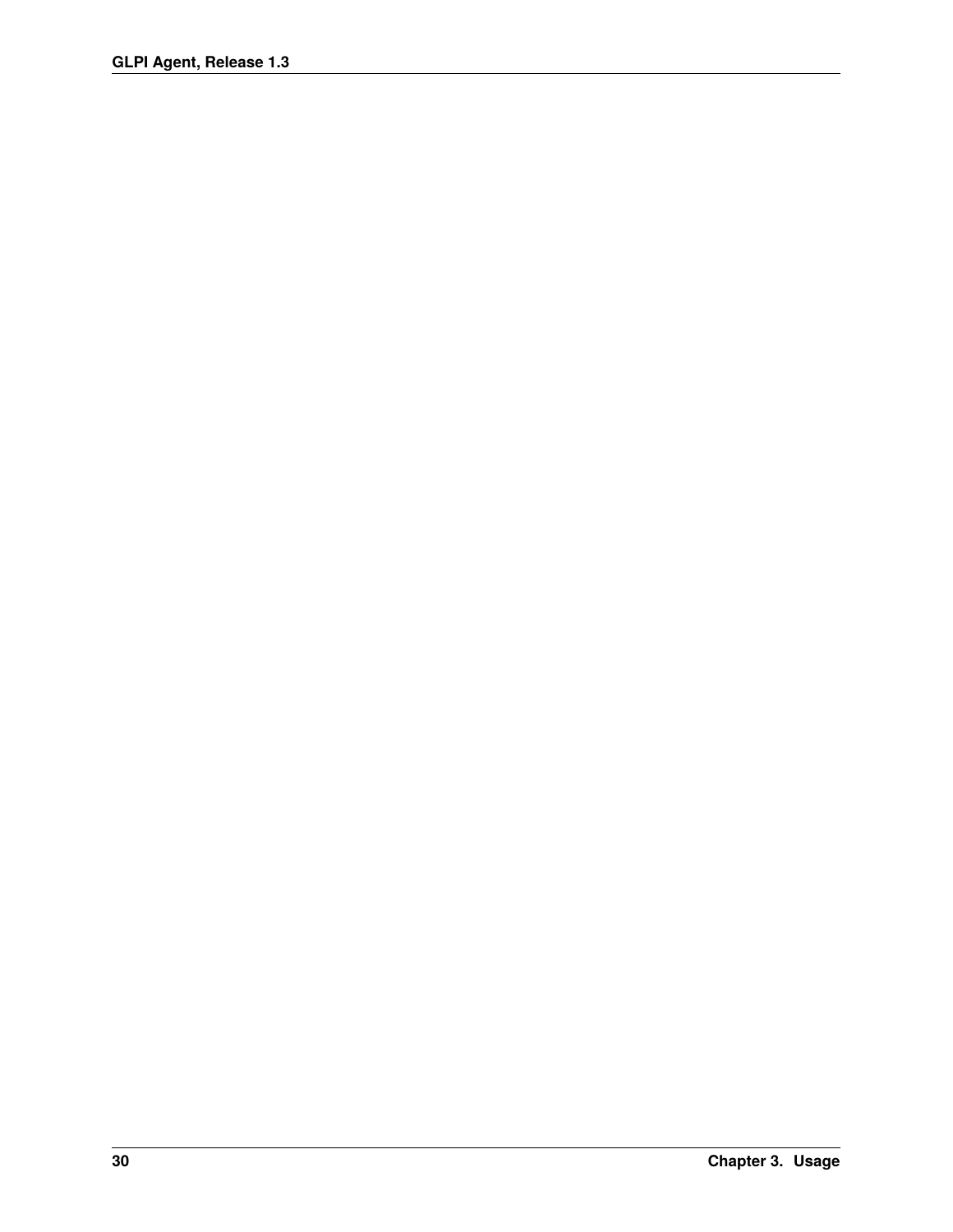## **CHAPTER**

## **FOUR**

## **TASKS**

## **4.1 Remote inventory**

GLPI Agent supports to run computer inventory remotely, this feature can also be referenced as **Agent-less inventory** for targeted computers.

## **4.1.1 Overview**

This task can inventory remote computers via:

- **ssh**: for unix/linux computers
- **WinRM**: for win32 computers

### **4.1.1.1 Pre-requisite**

To remotely inventory unix/linux computers supporting ssh, GLPI Agent needs to make network requests on ssh port. The remote ssh user **must** have administration privileges.

For windows computers, WinRM **must** be enabled on targeted computers. You can follow [Microsoft official documen](https://docs.microsoft.com/en-us/windows/win32/winrm/installation-and-configuration-for-windows-remote-management)[tation](https://docs.microsoft.com/en-us/windows/win32/winrm/installation-and-configuration-for-windows-remote-management) to enable WinRM. But the short way to enable it with minimal security is to run from an administion console:

C:  $>$  winrm quickconfig C: > winrm set winrm/config/service/auth @Basic="true" C: > winrm set winrm/config/service @AllowUnencrypted="true"

You may probably need to also create a dedicated user with administrative privileges and enable the windows remote management firewall rule.

For WinRM, GLPI Agent must be able to make network http requests on WinRM dedicated ports, by default 5985 for HTTP and 5986 for HTTPS. The remote WinRM user **must** have administration privileges.

**Hint:** WinRM remote inventory can be run from an agent running on unix/linux platform.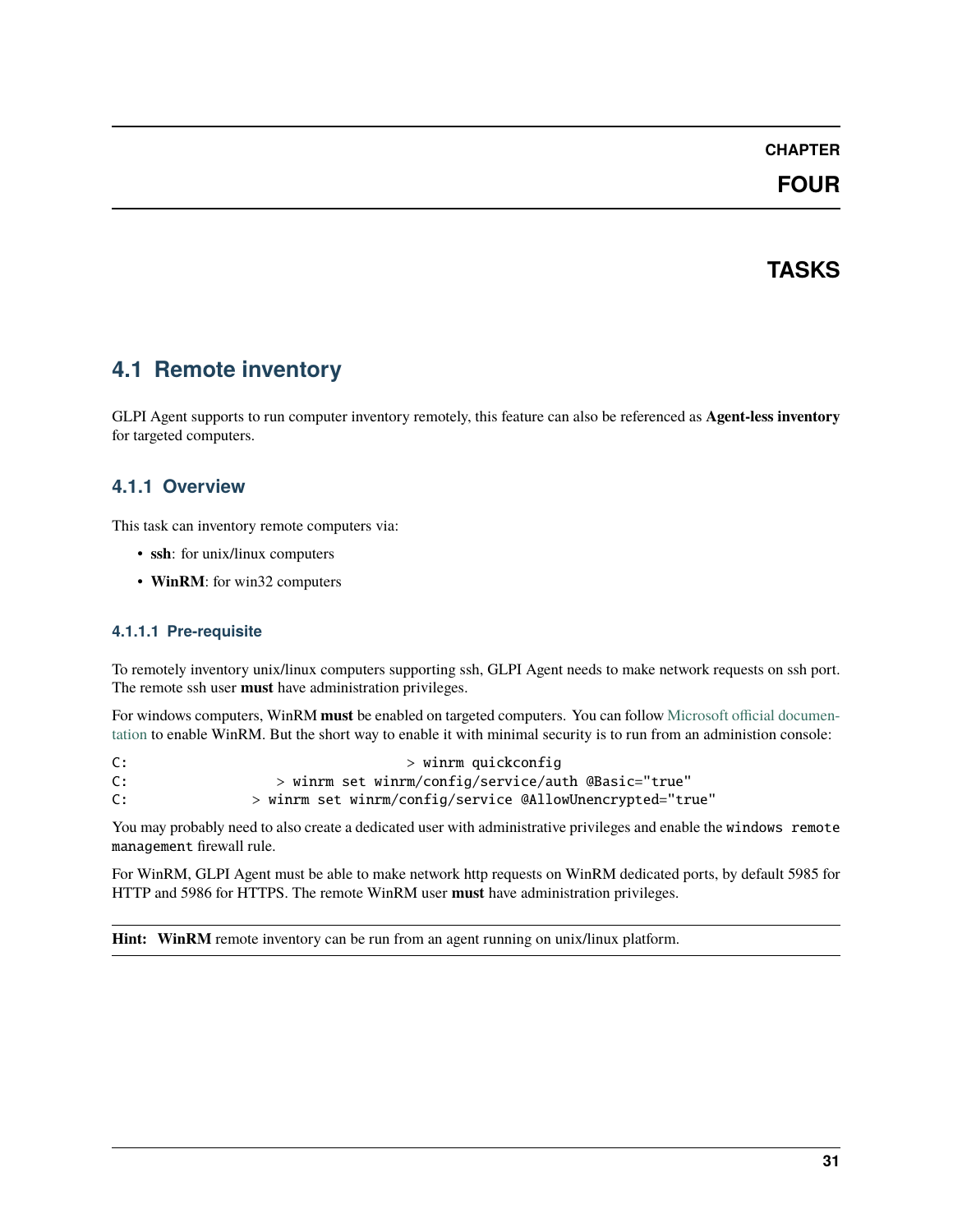## **4.1.2 Setup**

Remote computers will be known as **remotes** on GLPI agent side.

### <span id="page-37-0"></span>**4.1.2.1 Remote registration**

So before running inventory, you'll have to register in GLPI Agent environment remote computers with dedicated credentials. This step can be done by *[glpi-remote](#page-76-0)* script using the **add** sub-command.

This is as simple as running:

```
$ glpi-remote add ssh://admin:pass@192.168.43.237
```
or

```
$ glpi-remote add winrm://admin:pass@192.168.48.250 --target server0
```
**Note:** When add a remote supporting WinRM, the agent will test provided credential and will fail if something goes wrong. You can avoid this check using -C or --no-check option.

### **4.1.2.2 Managing remotes**

After remotes has been registered, you can list them with the following command:

\$ glpi-remote list

This will provides the locally known remotes:

```
index deviceid url target Next␣
˓→run date
   1 WIN-2020-09-23-15-37-52 winrm://glpi-agent:****@192.168.100.138 server0 Tue␣
˓→Nov 9 15:46:51 2021
  2 XPS-2021-11-10-15-10-16 winrm://glpi-agent:****@192.168.100.139 server0 on␣
˓→next agent run
```
You can delete a remote giving its listing index:

\$ glpi-remote delete 1

You can update credential by simply *[register again](#page-37-0)* the remote as the script will recognize your are updating an existing **remote**.

Attention: As of this writing, no solution has still been implemented in GLPI to manage remotes. So everything has to be done from the console.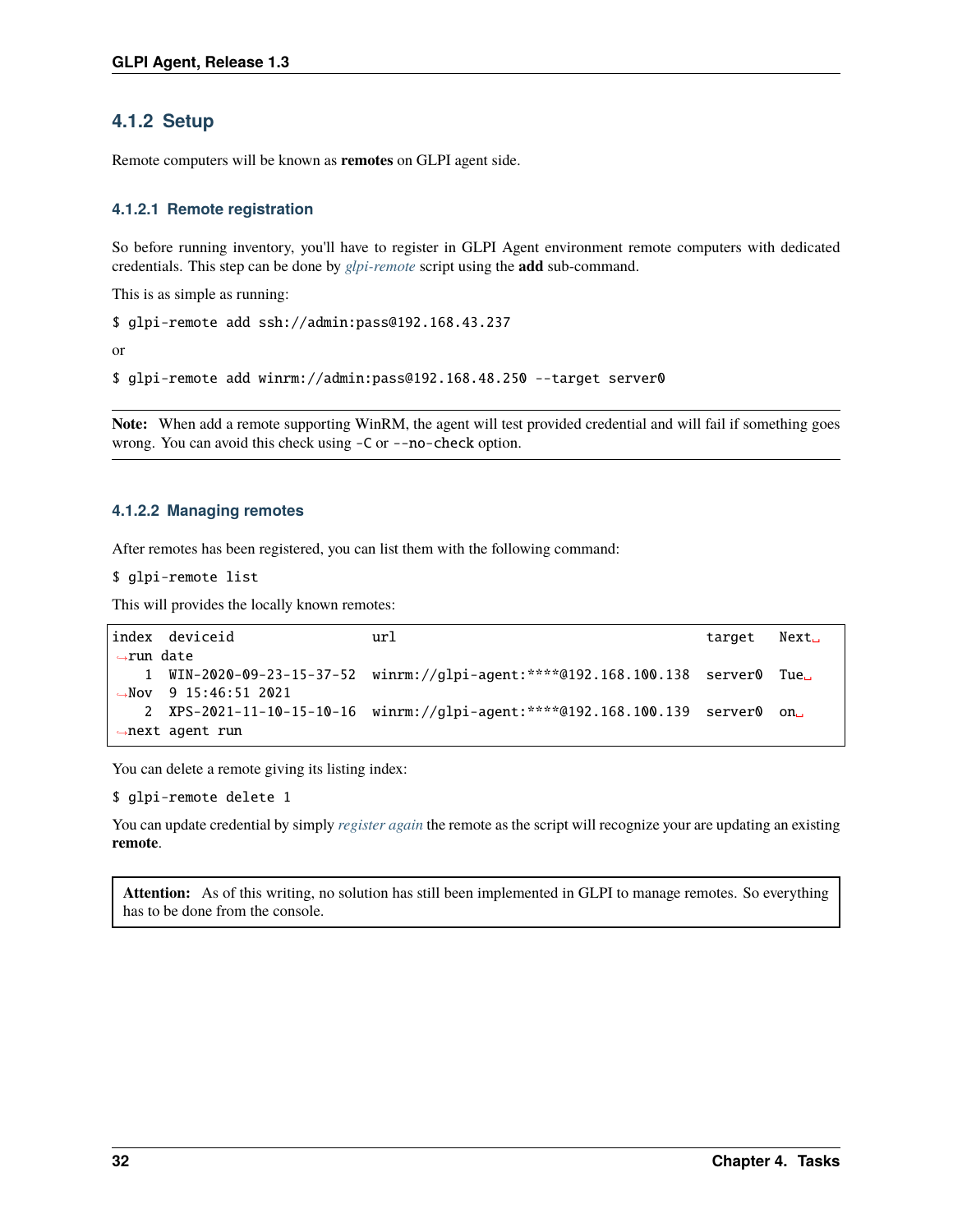## **4.1.3 Running**

### **4.1.3.1 Automatic execution**

When run as a service or a daemon and once remotes are registered against GLPI Agent and associated to a target, the agent will run RemoteInventory task when expected, generate an inventory and submit it to the related server or store it to a local path.

The selected target must be a known target:

- if selected target is server0, server must be defined in configuration,
- if selected target is server1, server must be defined with at least 2 URLs as server1 means to use the second URL,
- if selected target is local0, local must be set in configuration with an existing path.

### **4.1.3.2 Command-line execution**

When GLPI Agent is run from the commandline, it will try to run RemoteInventory task if at least one **remote** is known. It will then select one **remote** and only one to run an inventory but only if its Next run date has been set to on next agent run.

You can try to run only RemoteInventory task with:

\$ glpi-agent --logger=stderr --tasks remoteinventory

You may have to run again the agent if another **remote** is expected to be inventoried. Just run glpi-remote list to verify if a **remote** has to be inventoried.

## <span id="page-38-1"></span>**4.2 Network discovery**

A network discovery task aims to scan the the network and reports devices found to the GLPI server, so they can be added to the list of known assets.

Once part of the list of known assets, further information can be retrieved from SNMP enabled devices using *[Network](#page-41-0) [inventory](#page-41-0)*.

## **4.2.1 Overview**

This task uses the following protocols to scan IP networks:

- Arp local table request with arp -a command or ip neighbor show command
- ICMP Echo (aka ping) with fallback on ICMP Timestamp scan<sup>[1](#page-38-0)</sup>
- NetBIOS scan (if Net:: NBName is available and proper credits provided)
- SNMP scan (if Net:: SNMP is available, and proper credits provided)

<span id="page-38-0"></span><sup>1</sup> For ICMP Echo & ICMP timestamp definition, see [RFC 792:](https://www.rfc-editor.org/rfc/rfc792.html)

**<sup>–</sup>** ICMP Echo messages have type 8 for requests and 0 for answers.

**<sup>–</sup>** ICMP Timestamp messages have type 13 for requests and 14 for answers.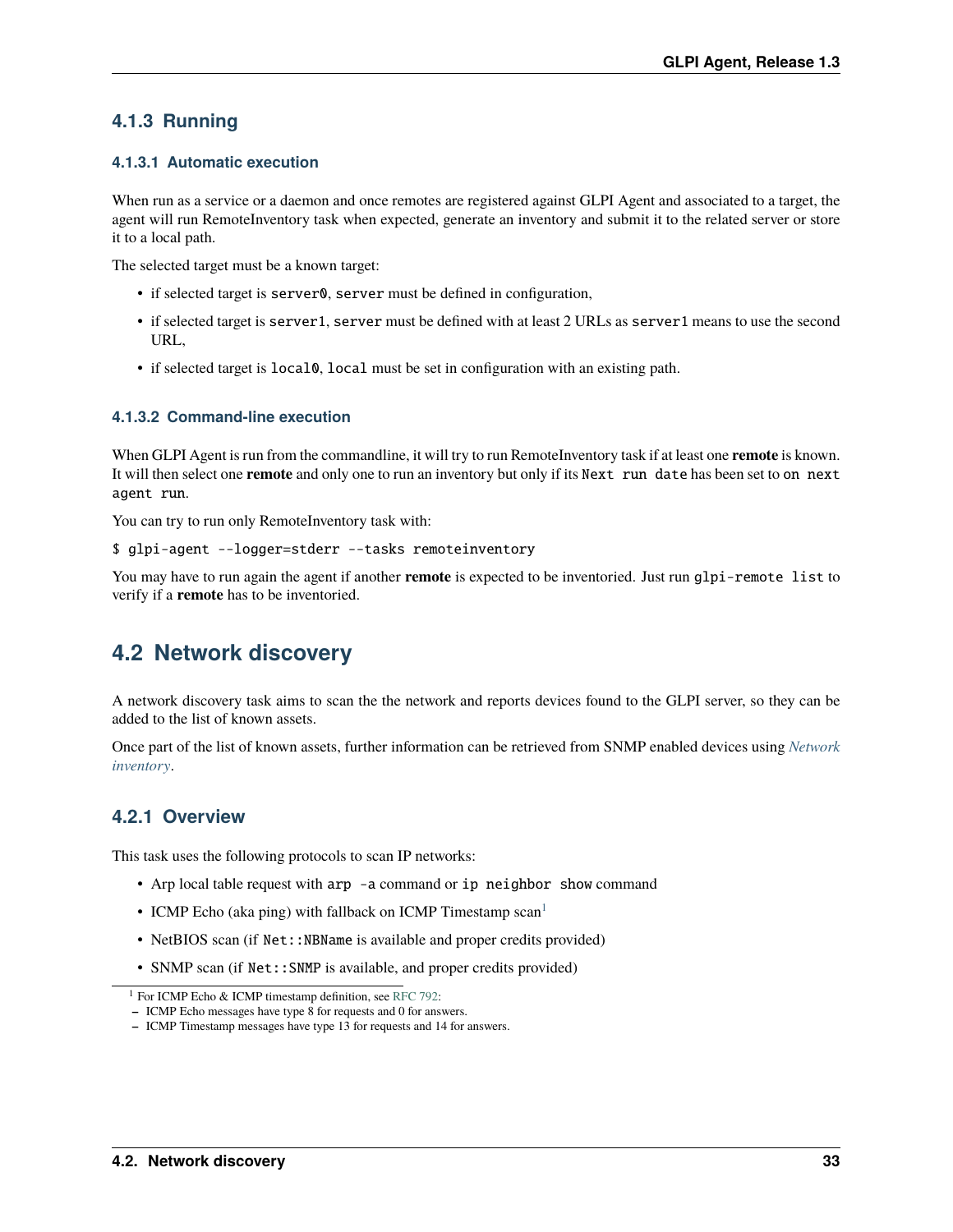Any device replying to at least one of those protocols will be *discovered*, with minimal information, such as mac address and hostname.

Additionally, if the device replies to SNMP, the agent will attempt to identify it using various methods.

The primary method relies on retrieving the value of the dedicated SNMP variable (SNMPv2-MIB::sysObjectID.0), which is a constructor-specific OID identifying a given device model, and comparing it to the agent internal database (the sysobject.ids file, described in *[SNMP device IDS database](#page-56-0)*).

If a match is found, model, type and manufacturer are added to the information reported to the GLPI server, allowing simple identification. If no match is found, various heuristics are performed in order to identify the device, with lower reliability.

A secondary method relies on GLPI Agent MibSupport feature which permits to implement dedicated perl module for any kind of device. As an example, when the sysObjectID is reported as **linux** with the 8072.3.2.10 model-specific suffix, the LinuxAppliance **MibSupport** module usage is triggered and permits to inventory Synology or Ubiquiti devices.

Discovered devices are then reported to the GLPI servers, where import rules are applied. Devices not matching any import criteria will be kept in a server list of ignored devices.

## **4.2.2 Running**

### **4.2.2.1 Pre-requisite**

The agent performing the task needs to have the **netdiscovery** module installed.

The agent performing the task needs network access the target networks, with forementioned protocols, as well as control access, for SNMP: just being able to send UDP packets to a device is not enough, if this device is configured to ignore them. It is even best to use an agent from the same network than the scanned devices so it can access the local system arp table.

As for any other server controlled task, the agent should use either managed or half-managed mode, as explained in *[Execution modes](#page-31-0)*. If the task is server-triggered, the agent must run in managed mode, and its HTTP port should be reachable from the server.

### **4.2.2.2 Command-line execution**

A network discovery task can be also performed without a GLPI server, allowing easier control and troubleshooting, with the glpi-netdiscovery command-line tool.

However, this command generates files which will have to be injected in GLPI server using glpi-injector command.

### **4.2.2.3 Efficiency concerns**

### **4.2.2.3.1 Credentials**

Unfortunately, there is no way to distinguish a failed SNMP authentication attempt on a device from the absence of a device. It means the agent will try each available credential against each IP address, in given order, and wait for timeout each time. The most efficient way to address this issue if to only use the relevant set of credentials, and reduce the specific SNMP timeout.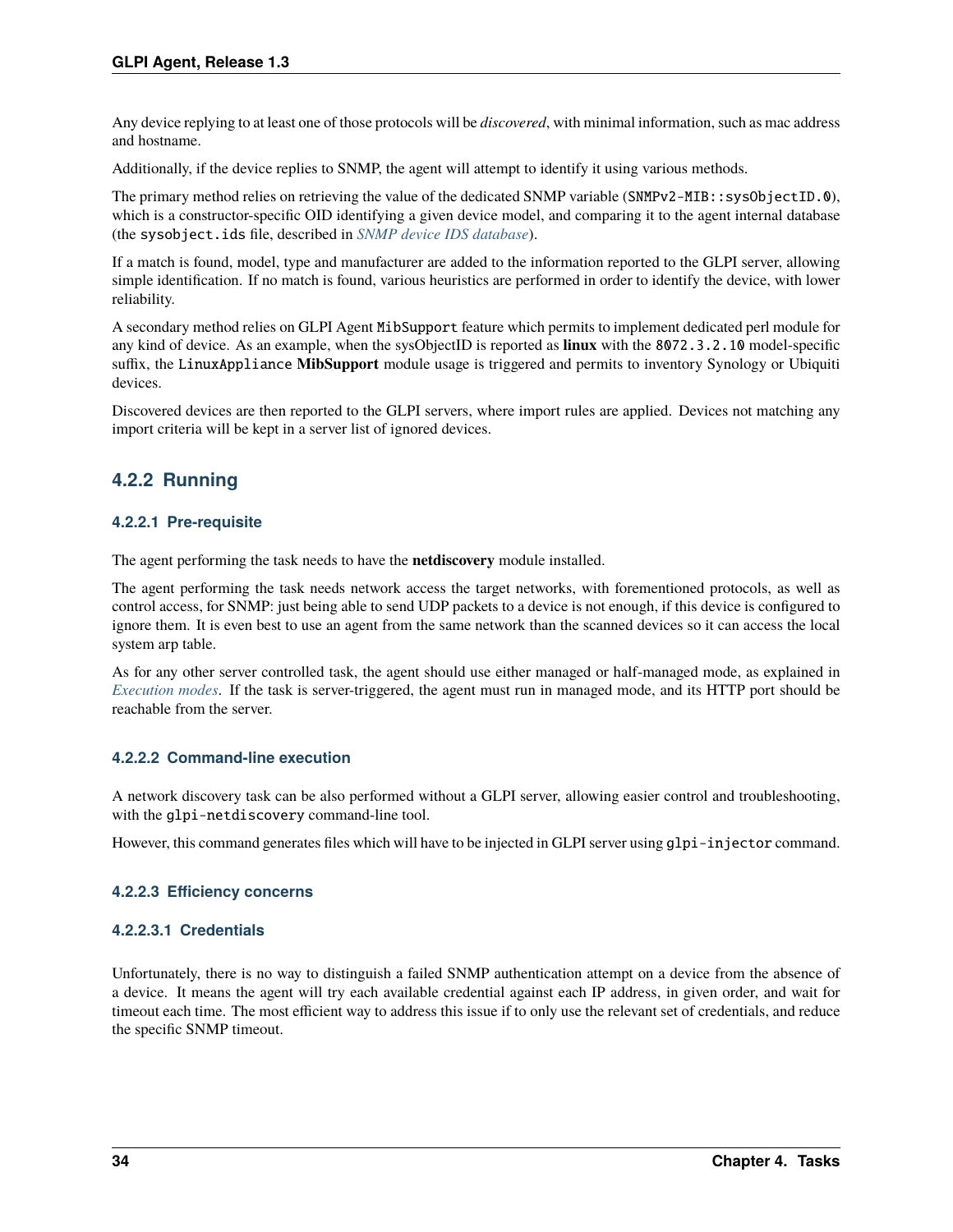### **4.2.2.3.2 Threads number**

In order to scan multiple addresses simultaneously, the agent can use multiple discovery threads. This allow multiple simultaneous request, but also increase resource usage on agent host.

## <span id="page-40-0"></span>**4.2.3 Troubleshooting**

### 1. **The task doesn't run at all**

- a) The agent may be lacking the NetDiscovery module: run glpi-agent --list-tasks to check installed modules.
- b) There may be a server/agent communication issue: check you can reach the agent port (62354 by default) from the server host.
- c) The agent may be ignoring server requests, due to a a trust issue: check the agent logs for [http server] invalid request (untrusted address) message.

### 2. **The task runs, but agent logs show that SNMP is not used**

- a) The agent may be lacking the required Net::SNMP perl module: run perl -MNet::SNMP on agent host to check, it should blocks.
- b) There may be no SNMP credentials associated to the network scanned.

### 3. **The task runs, but no devices get added to my inventory**

The reported items are insufficiently identified to be imported, according to your current import rules, check the list of ignored devices and the list of import rules on server side.

### 4. **The task runs, but my SNMP devices are not properly identified**

The agent probably lacks the device SNMP identifier in its internal database.

Use glpi-netdiscovery executable with debug option on the device, get the value from its output, and add it to the sysobject.ids file, as described in *[SNMP device IDS database](#page-56-0)* to fix the issue.

```
$ glpi-netdiscovery --first 192.168.0.1 --last 192.168.0.1 --credentials version:2c,community:publ:
```
Output:

```
...
[debug] partial match for sysobjectID .1.3.6.1.4.1.311.1.1.3.1.1 in database:
˓→unknown device ID
                                                    ^^^^^^^^^^^^^
```
### 5. **Agent crashes**

This is likely to be a TLS multithreading issue. They are multiple ways to reduce the probability of such crash:

- a) make sure you only have one TLS perl stack installed on the agent host, preferably IO::Socket::SSL + Net::SSLeay. Having both stacks at once (IO::Socket::SSL + Net::SSLeay vs Net::SSL + Crypt::SSLeay) usually leads to unexpected results, even without thread usage
- b) use latest upstream release of  $I0$ : Socket: : SSL, even if your distribution doesn't provide it
- c) reduce threads number during network discovery tasks

However, the only actual solution currently is to disable SSL completely, using plain HTTP for agent/server communication. If the agent run on server host, that's usually not really a problem.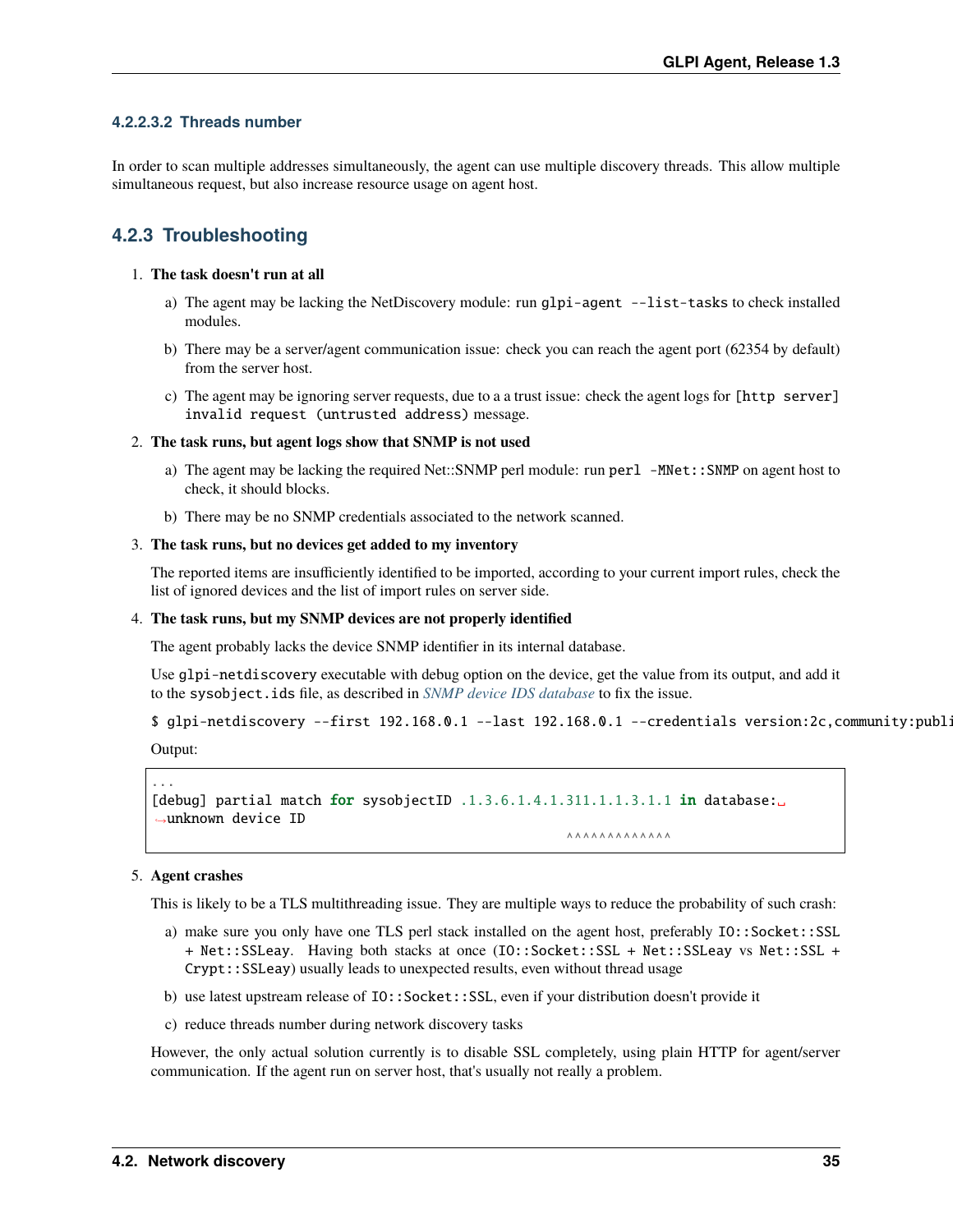# <span id="page-41-0"></span>**4.3 Network inventory**

A network inventory task aims to retrieve exhaustive information from SNMP compatible devices, such as network devices or printers, already part of the list of known assets.

This task can only be performed on devices already part of the list of known assets, either as a result of a previous *[Network discovery task](#page-38-1)*, or manually created, with proper SNMP credentials.

## **4.3.1 Overview**

This task uses SNMP to retrieve various information from a device, so as to update it in GLPI:

- consumable levels and print counter on printers
- virtual LANs definition, network topology, network ports status on network devices

## **4.3.2 Running**

### **4.3.2.1 Pre-requisite**

The agent performing the task needs to have the NetInventory module installed.

The agent performing the task needs network access the target devices, with proper access control: just being able to send UDP packets to a device is not enough, if this device is configured to ignore them.

The target device should be associated with proper SNMP credentials in GLPI.

As for any other server controlled task, the agent should use either managed or half-managed mode, as explained in *[Execution modes](#page-31-0)*. If the task is server-triggered, the agent must run in managed mode, and its HTTP port should be reachable from the server.

### **4.3.2.2 Command-line execution**

A network inventory task can be also performed without a GLPI server, allowing easier control and troubleshooting, with the glpi-netinventory command-line tool.

However, this command generates files which will have to be injected in GLPI server using glpi-injector command.

## **4.3.3 Troubleshooting**

See *[NetDiscovery troubleshooting](#page-40-0)*.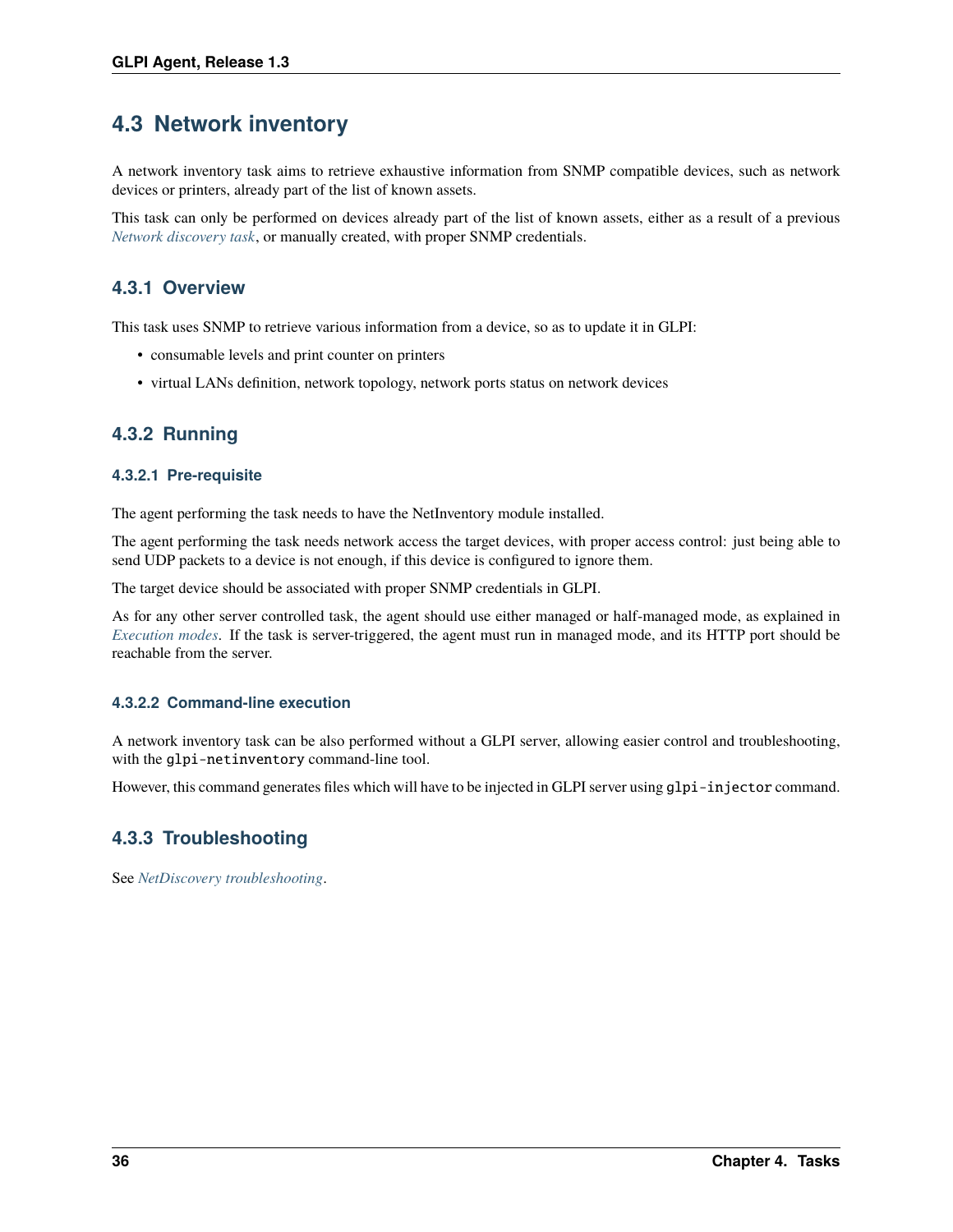### **CHAPTER**

# **HTTP INTERFACE**

When run as a daemon or a service, GLPI Agent can be reached on an HTTP interface which, by default, can be reached on port 62354.

The HTTP interface, by default, provides few basic features.



It shows agent version, configured targets, next planned run date, and eventually a link to force tasks run if your ip is in the *[trusted list](#page-27-0)*.

The interface provides also an API on /status page for GLPI server. It returns a short plain text depending on what the agent is currently doing, like:

- status: waiting
- status: running task inventory

# **5.1 Security**

Regarding security, by default, this interface provides a really limited public access as it only permits to see basic informations.

Anyway, when required, the HTTP interface can be disabled by setting *[no-httpd](#page-27-1)* configuration.

Listening interface can be changed using *[httpd-ip](#page-27-2)* configuration to restrict it, as by default all network interfaces are use to listen for new connection. Also the port can be changed to listen on a different port using *[httpd-port](#page-27-3)* configuration.

Trusted IP is limited by default and you can trust new ip or iprange configuring *[httpd-trust](#page-27-0)*.

The GLPI server ip is always added to the trusted ip list.

GLPI Agent is provided with few HTTP server plugins which are all disabled by default but can extend the HTTP interface with few nice features. Regarding security, the [SSL Server plugin](ssl-server-plugin.html) can be used to encrypt HTTP exchange using SSL protocol.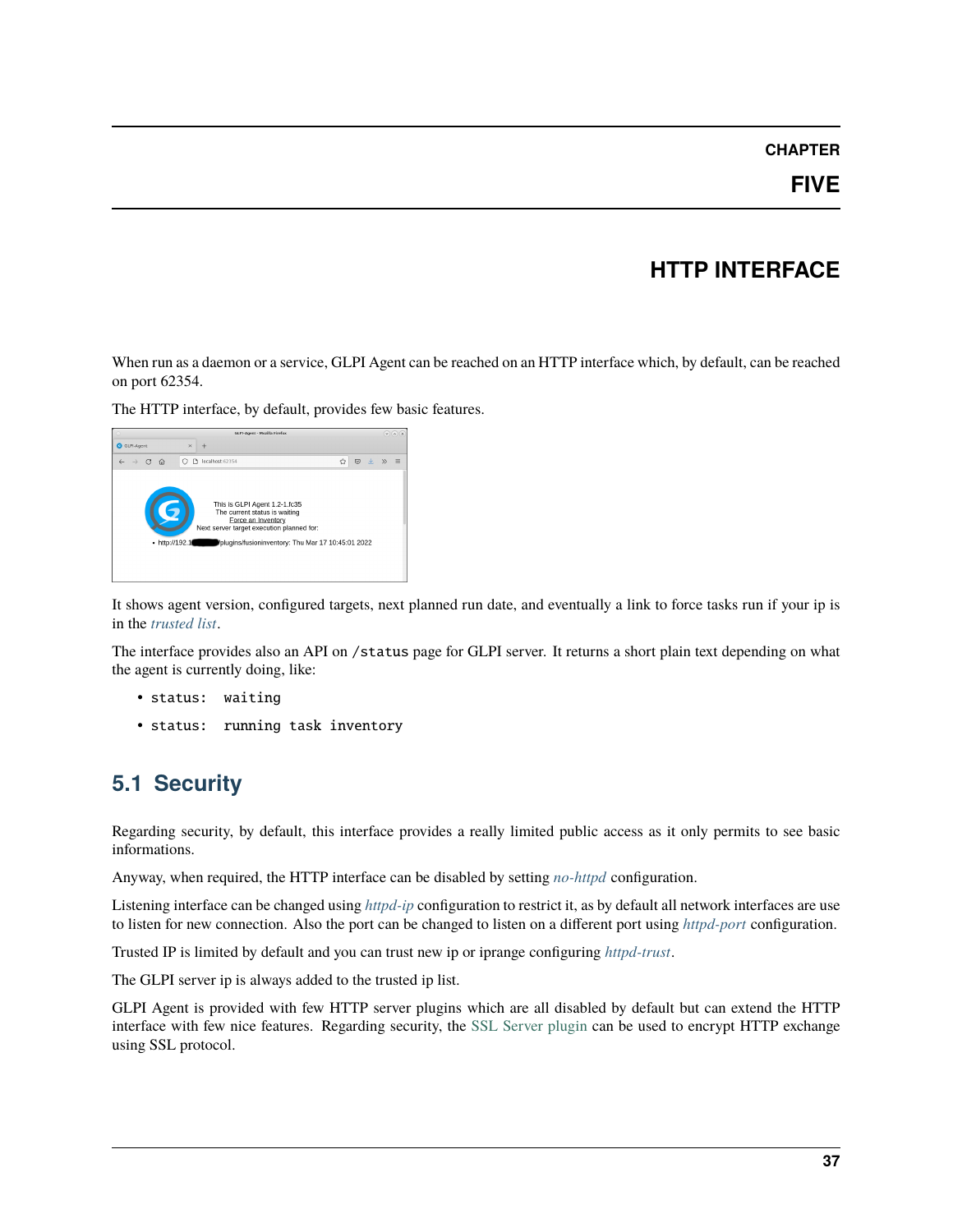## **5.2 Plugins**

### <span id="page-43-1"></span>**5.2.1 SSL Server Plugin**

By default, the agent embedded HTTP interface doesn't support message encryption using SSL.

The purpose of this plugin is to enable SSL on the embedded HTTP interface to secure all exchanges with external clients.

### **5.2.1.1 Setup**

By default, this plugin is disabled. The first step is to enable it creating a dedicated configuration:

- 1. Locate the ssl-server-plugin.cfg file under the GLPI agent *[configuration folder](#page-24-0)*[1](#page-43-0) ,
- 2. Make a copy of this file in the same folder by just changing the file extension from .cfg to .local.
- 3. Edit the ssl-server-plugin.local and set disabled to no

This way, the agent will start to only accept client supporting SSL. For instance, if you accessed before the agent interface on local machine using http://127.0.0.1:62354, you'll now have to use https://127.0.0.1:62354.

### **5.2.1.2 Configuration**

The default configuration is self-explanatory:

```
# By default, a plugin is always disabled unless "disabled" is set to "no" or "0".
# You can uncomment the following line or set it in included configuration file
# at the end of this configuration
#display = no
# Comma separated list of ports like in: ports = 62355,62356
#ports = 0# Example command to generate key/certificate files pair
# openssl req -x509 -newkey rsa:2048 -keyout etc/key.pem -out etc/cert.pem -days 3650 -
\rightarrowsha256 -nodes -subj "/CN=127.0.0.1"
#ssl_cert_file = cert.pem
#ssl\_key\_file = key.pem# You should create and define you specific parameter in the following
# included configuration file to override any default.
# For example just set "disabled = no" in it to enable the plugin
include "ssl-server-plugin.local"
```
### disabled

Can be set to "no" to enable the plugin. (By default: yes)

### ports

Can be set to a list of ports on which you need to enable SSL support. (By default: 0)

You can for example keep simple http support on the default port and just enable SSL on the port used by one or more agent server plugins.

<span id="page-43-0"></span><sup>1</sup> On windows, the configuration is also a file and it located under the etc sub-folder of the GLPI Agent installation folder.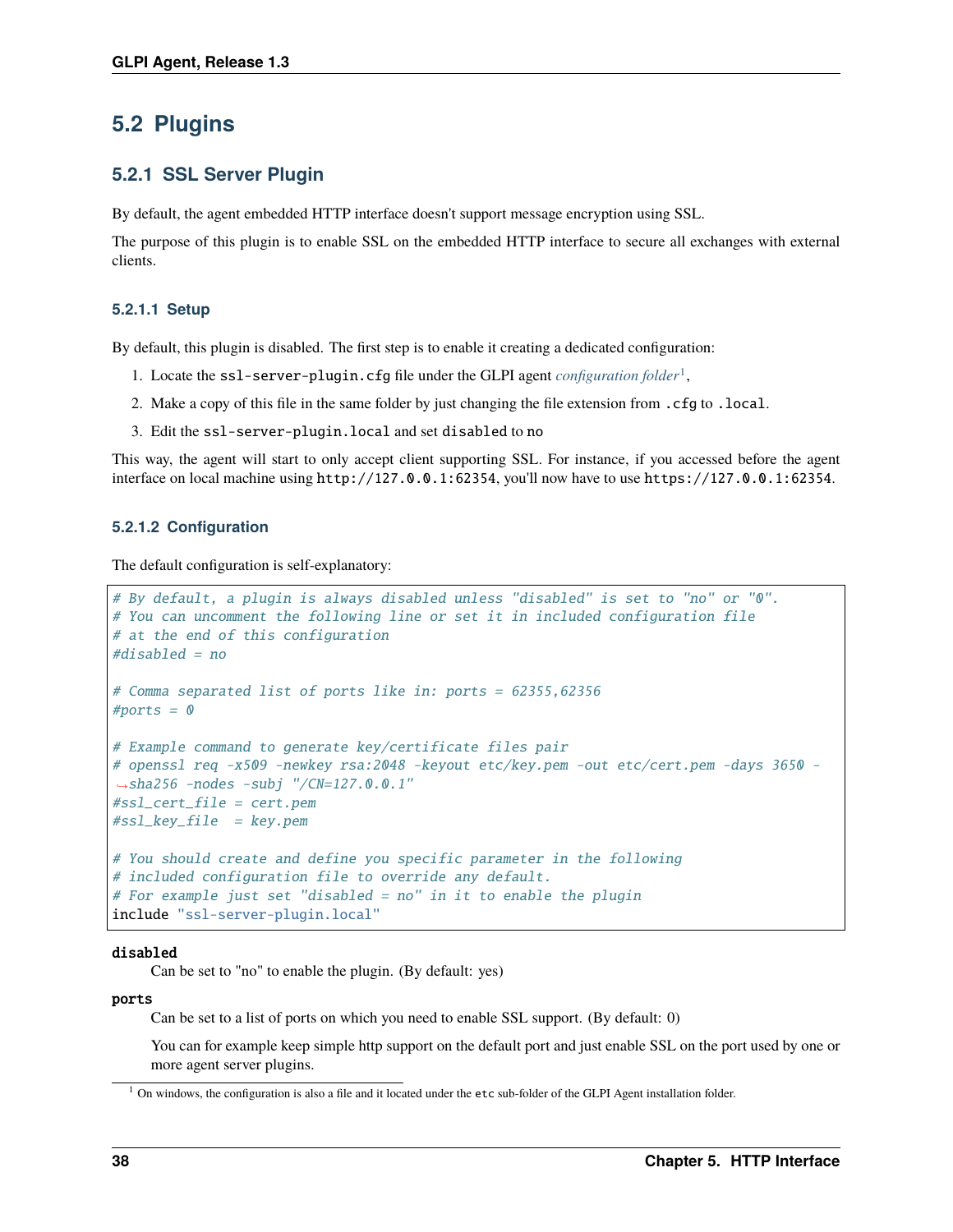### ssl\_cert\_file

The path to the server certificate to use with SSL support. (By default: not defined)

The path can be relative to the configuration folder or an absolute path.

### ssl\_key\_file

The path to the server private key certificate to use with SSL support. (By default: not defined)

The path can be relative to the configuration folder or an absolute path. This path should be a secured location, not readable by simple local system users.

**Note: ssl\_cipher** option is available since GLPI Agent v1.2

#### ssl\_cipher

Set cipher to use for SSL support or set ciphers to disable. (By default: not defined)

You can for TLS v1.3 support by setting: ssl\_cipher = TLSv13

You disable SSL v3 and TLS v1.1 support by setting:  $ssL$ cipher = !SSLv3:!TLSv11

## **5.2.2 Proxy Server Plugin**

The purpose of this plugin is to enable a proxy mode on the embedded HTTP interface.

Fig. 1: Proxy Server Plugin diagram

It can replace a proxy pass configuration on a http server or a complex proxy setup. It offers few other advantages and features that can be used in advanced setup.

### **5.2.2.1 Setup**

By default, this plugin is disabled. The first step is to enable it creating a dedicated configuration:

- 1. Locate the proxy-server-plugin.cfg file under the GLPI agent *[configuration folder](#page-24-0)*[1](#page-44-0) ,
- 2. Make a copy of this file in the same folder by just changing the file extension from .cfg to .local.
- 3. Edit the proxy-server-plugin.local and set disabled to no

This way, the agent will start to accept inventory submission on its current port and on /proxy/glpi as base url. If a GLPI server is setup, any submitted inventory will be forwarded to that GLPI server.

**Note:** You can also enable a **secondary proxy** by creating the proxy2-server-plugin.local configuration. The purpose here is to enable another proxy configuration on the same agent, mostly in the case you need it on a dedicated port with eventually SSL support plugin enabled.

<span id="page-44-0"></span> $1$  on windows the configuration is also a file under the etc sub-folder of the GLPI Agent installation folder.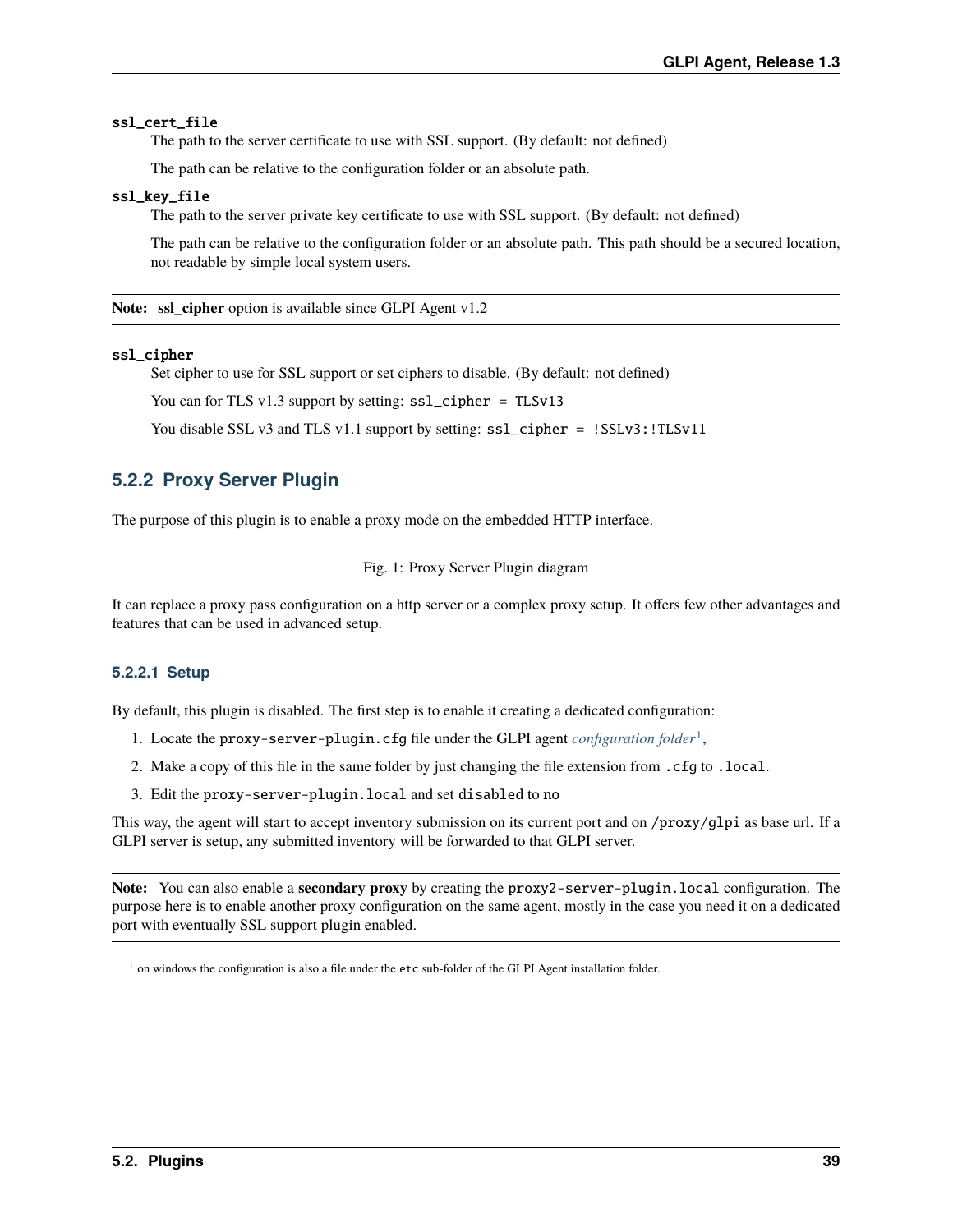### **5.2.2.2 Configuration**

The default configuration is self-explanatory:

```
# By default, a plugin is always disabled unless "disabled" is set to "no" or "0".
# You can uncomment the following line or set it in included configuration file
# at the end of this configuration
#disabled = no
# Set base url matching for API
#url path = /proxy
# Note: the server URL to set on client would have to be http[s]://[host]:[port][url_
\rightarrowpath]/glpi
# By default, this should be: http://[agent-ip-or-dns]:62354/proxy/glpi
# Port on which to listen for inventory requests, default to legacy port
#port = 62354# The delay the proxy should return as contact timeout to agents (in hours)
#prolog_freq = 24
# Option to handle proxy local storing. Set a folder full path as local_store to
# also store received XML locally. Set only_local_store to not immediatly send
# received XML to known server(s).
#only_local_store = no
#local_store =
# To limit any abuse we expect a maximum of 30 requests by hour and by ip (3600 seconds)
# You can adjust the rate limitation by updating the requests number limit
# or the period on which apply the requests number limit
#maxrate = 30
#maxrate_period = 3600
# The maximum number of forked handled request
#max_proxy_threads = 10
# The maximum number of proxy a request can pass-through
\#max_{ }pass_through = 5
# By default, if a GLPI server is set, we consider it supports GLPI protocol
# otherwise this proxy should only support legacy XML based protocol
#glpi_protocol = yes
# no-category config returned to agent when using CONTACT protocol without GLPI server
# or if only_local_store is set to yes
# no_category =
# Example: no_category = process,environment
# You should create and define you specific parameter in the following
# included configuration file to override any default.
# For example just set "disabled = no" in it to enable the plugin
include "proxy-server-plugin.local"
```
disabled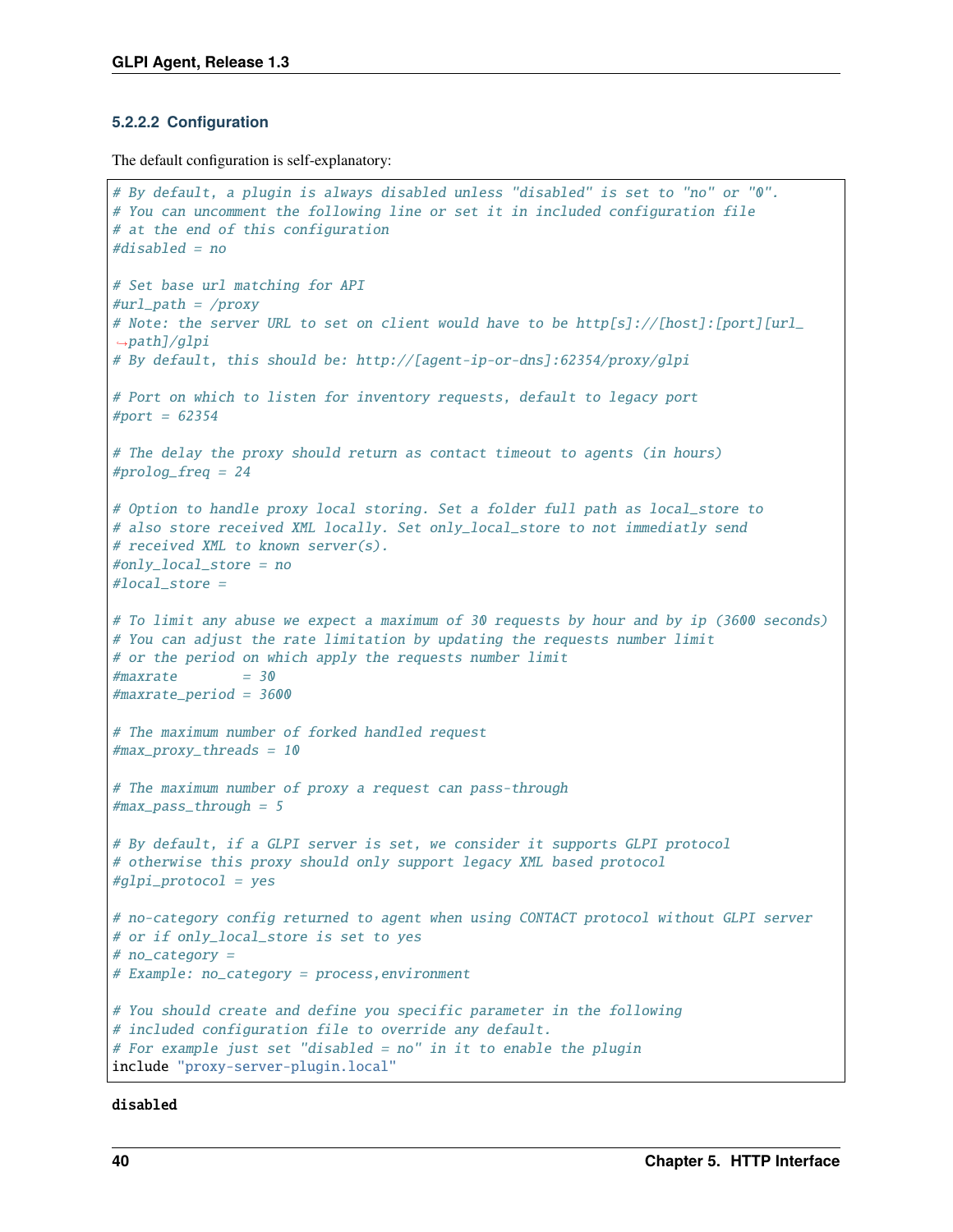Can be set to "no" to enable the plugin. (By default: yes)

#### port

Can be set to a port on which the agent will listen too. (By default: 0, meaning use agent port)

You can dedicate a port for the proxy usage. You can even enable the *[SSL Server Plugin](#page-43-1)*, and set the port in its ports list to force using SSL with the proxy mode.

### prolog\_freq

In the case the proxy agent is not in touch with a GLPI server, this is the delay time in hours an inventory should be sent by contacting agents. (By default: 24)

### only\_local\_store

Set to yes to only store locally submitted inventories. (By default: no)

This can be handy if the only purpose is to collect inventories and no GLPI server is reachable. Stored inventories could then be passed later to glpi-injector.

### local\_store

This is a full path where to store submitted inventories. If set, the proxy agent will always stored submitted inventories. (By default: empty)

You must manage by yourself the stored inventories or you may face a storage outage after a while if many agents submits inventories. But as inventories are stored with the deviceid as file basename, new inventory for a known agent will just replace the existing one.

This storage may be used as an inventory backup solution but keep in mind this storage should be keep secured as it will contains a lot of sensible datas.

#### maxrate **and** maxrate\_period

Limit requests for a given ip to **maxrate** other the **maxrate\_period** time (in seconds). (By default: **30** requests by **3600** seconds for a single ip)

This 2 parameters could be used to limit abuse if the agent proxy if listening on a public network.

By default the average request for a given ip should be lower than 2. But this can be greater if the other ip is a chained proxy. In that last case, you may need to grow that values.

### max\_proxy\_threads

This set the maximum number of single requests the proxy agent can handle at the same time. (By default: 10)

### <span id="page-46-0"></span>max\_pass\_through

This set the maximum number of proxy agents a single inventory submission can pass. (By default: 5)

Each time a inventory is submitted, a HTTP header value is set or increased. If that value reachs the max\_pass\_through of a proxy agent, the inventory won't be submitted to the next proxy agent.

Changing this parameter is only needed when you're using a chained proxy agents configuration and when you have at least 5 proxy agents in the chain. This parameter is a security to block loops in the case of chained proxy agents misconfiguration pointing to each others.

### glpi\_protocol

Set to "no" if you don't want to use new GLPI Agent Protocol needed for GLPI native inventory. (By default: yes)

When set to "no", the proxy agent will just act as a legacy GLPI server supporting XML inventory format only. Otherwise, it will tell remote agent to use new protocol which involves to send inventory in JSON format.

#### no\_category

This is a comma separated list of category to not include in inventories. It has the same purpose than *[no-category](#page-28-0) [configuration](#page-28-0)* but set on server-side. This only works with new GLPI Agent Protocol and JSON format.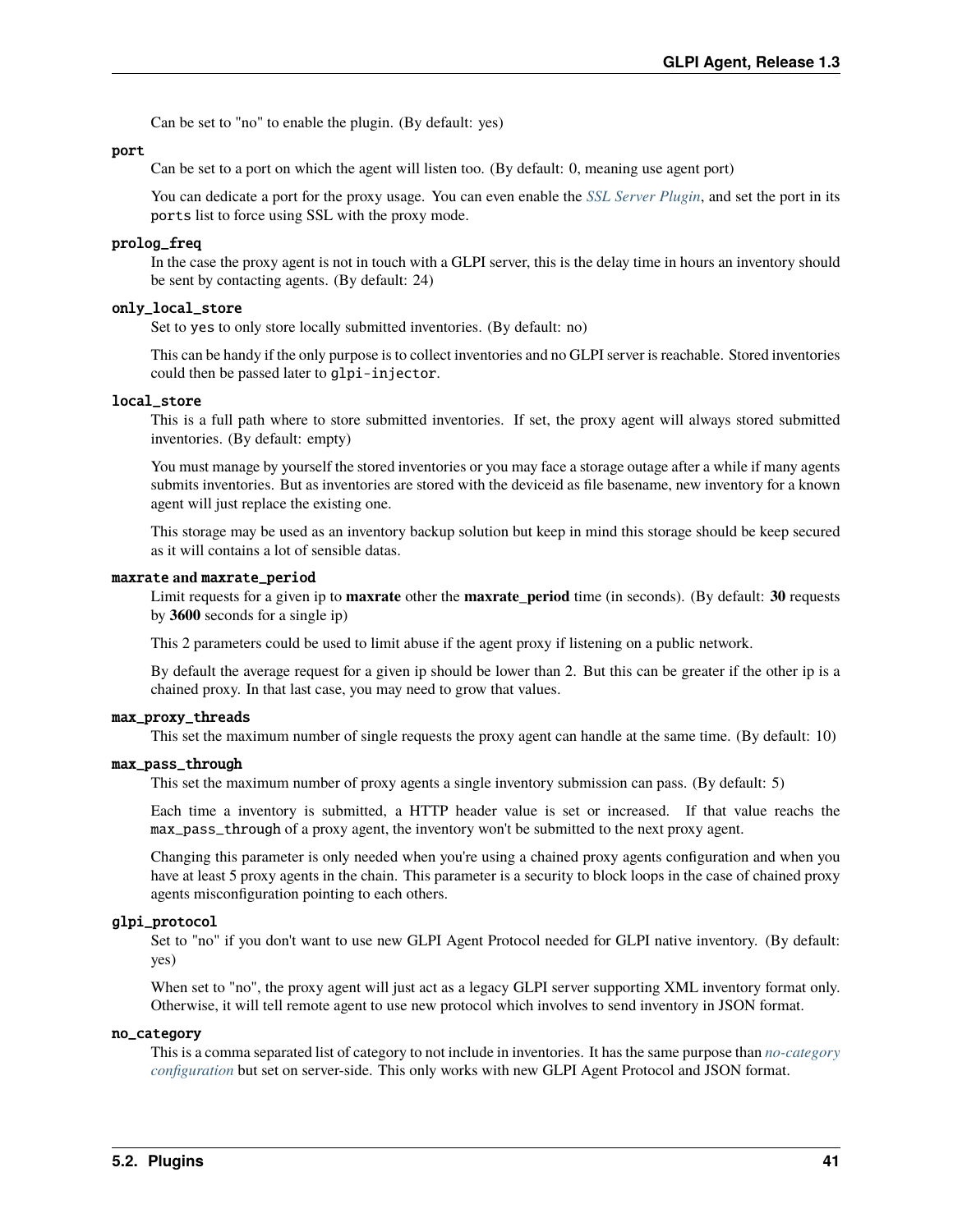### **5.2.2.3 Use cases**

### **5.2.2.3.1 Private network inventory storage**

In the case, you have a private network from where no device can access the GLPI server, you can:

First, store submitted inventory using a proxy agent with such proxy-server-plugin. local configuration:

```
disabled = no
only_local_store = yes
local\_store = /var/glpi-agent/proxy
```
Then, from GLPI server or a dedicated platform with GLPI server access possible, get a copy of stored inventories into a dedicated folder:

- using a command like scp, ftp or rsync
- using an USB key

Finally, inject inventories into GLPI with glpi-injector script:

```
$ glpi-injector -d /var/glpi-agent -r -R -u http://my-glpi-server/
```
### **5.2.2.3.2 Proxy with HTTP and HTTPS support**

In the case you need to secure a private network with eventually old FusionInventory agent not supporting SSL, but you still need SSL for newer GLPI Agents, you can create a proxy agent listening on port 80 and port 443.

First, enable main proxy mode on port 443 with the following proxy-server-plugin.local configuration:

```
disabled = no
port = 443
```
Secondly, enable the secondary proxy mode on port 80 with the following proxy2-server-plugin.local configuration:

```
disabled = no
port = 80
```
Also enable the *[SSL Server Plugin](#page-43-1)* with the following ssl-server-plugin.local configuration:

```
disabled = no
ports = 443
```
Now, in agent configuration having access to the proxy agent, you can use any one of the 2 following URL as *[server](#page-25-0) [configuration](#page-25-0)*:

```
server = http://proxy-agent/proxy/glpi
server = https://proxy-agent/proxy/glpi
```
Here you don't have to specify the port as standard http and https ports are used. The only requirement for the proxy agent is to run on a dedicated server with that ports not used by any other service.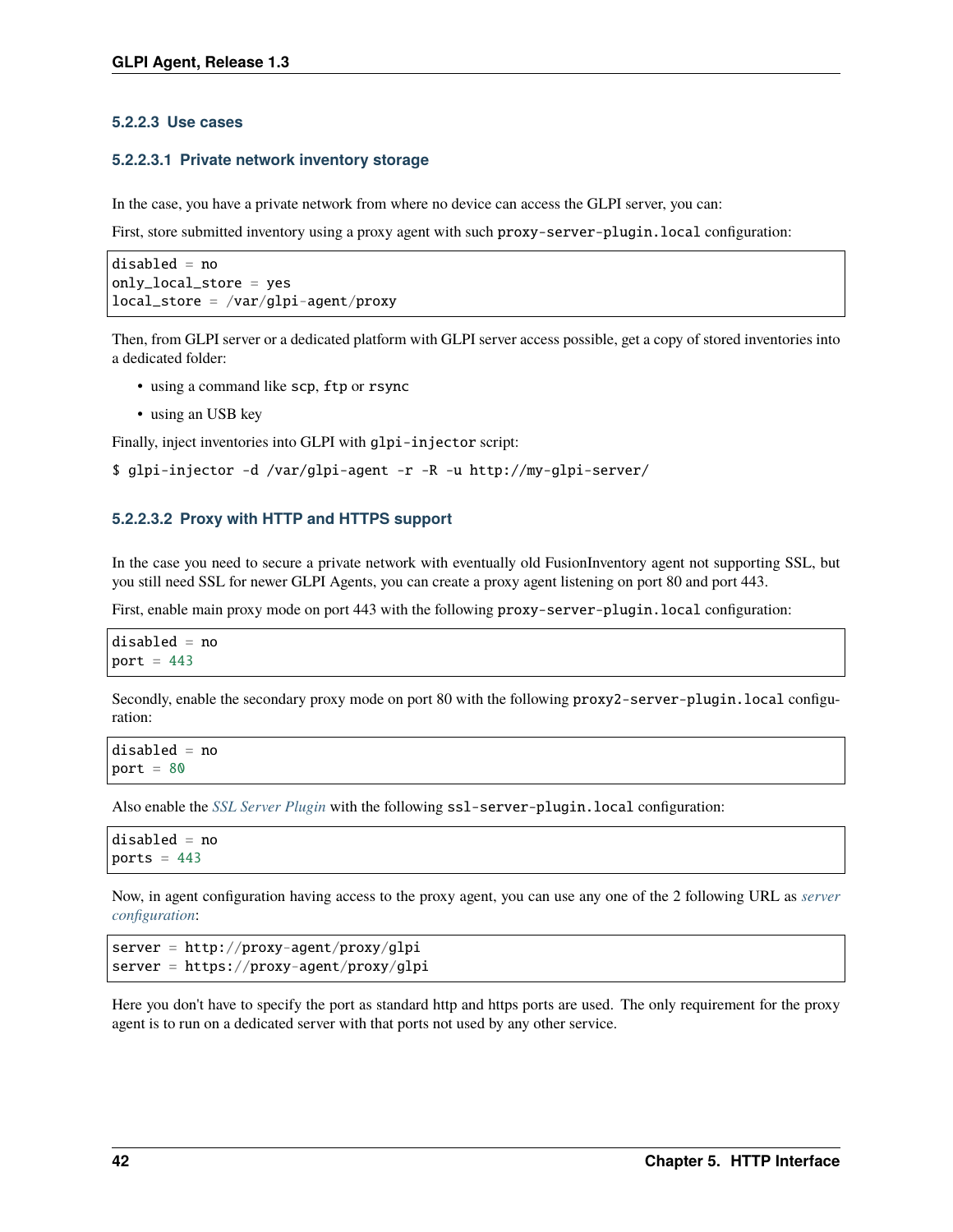### **5.2.2.3.3 Chained proxies**

Imagine you want to inventory the devices from one factory of your company in a given town having its dedicated and private network. This factory network is only visible via a vpn at the town level through a network being able to see other factories in the same town. Now your GLPI server is located in your head quarter in another town linked through a dedicated network link.

You can first create a proxy agent at the factory level just by enabling the proxy plugin on one computer, let'say the one with 10.77.200.55 ip. You just need to enable the plugin with the following proxy-server-plugin.local configuration:

disabled = no

Do the same on other agent where you need the plugin, the one at the town level, let's say it has the 10.77.0.2 ip. And do also the same with the agent in the head quarter network with let's say the 10.1.0.120 ip.

On all other devices in the factory, setup agents with the following URL as *[server configuration](#page-25-0)*:

server = http://10.77.200.55:62354/proxy/glpi

On the agent with the proxy plugin enabled, set the server URL to the proxy agent enabled at the town level:

 $server = http://10.77.0.2:62354/proxy/glpi$ 

On the agent at the town level with the proxy plugin enabled, set the server URL to the proxy agent enabled at the head quarter level:

```
server = http://10.1.0.120:62354/proxy/glpi
```
On the agent at the head quarter level, just set the normal GLPI server URL as *[server configuration](#page-25-0)*.

Then you just have to secure your network to permit each proxy agent to communicate on port 62354 with its chained one.

**Note:** Remember only 5 proxy agents can be chained by default (see *[max\\_pass\\_through parameter](#page-46-0)*). If you want to chain more proxy agents, set this parameter value to a higher value starting from the 6th proxy agent.

## **5.2.3 Inventory Server Plugin**

This plugin purpose is to permit requesting an inventory from a trusted remote computer knowing a shared secret. This is handy in the case the agent has no way to contact the GLPI server by itself.

Fig. 2: Inventory Server Plugin diagram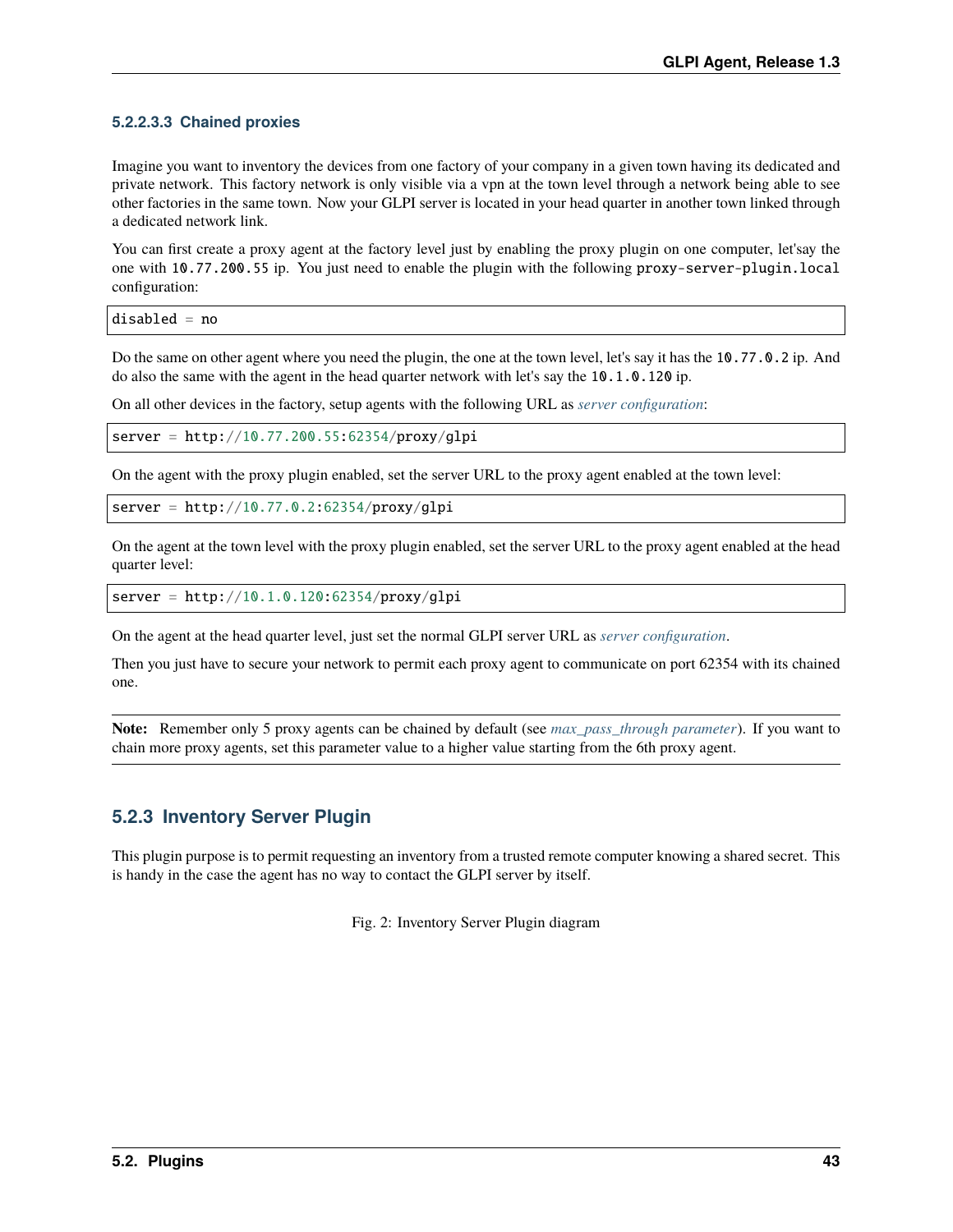### **5.2.3.1 Setup**

By default, this plugin is disabled. The first step is to enable it creating a dedicated configuration:

- 1. Locate the inventory-server-plugin.cfg file under the GLPI agent *[configuration folder](#page-24-0)*[1](#page-49-0) ,
- 2. Make a copy of this file in the same folder by just changing the file extension from .cfg to .local.
- 3. Edit the inventory-server-plugin.local and set disabled to no
- 4. Also set a private token setting the token parameter to any strong secret

This way, the agent will start to accept inventory requets from a computer knowing the shared secret. To make such inventory requests, you'll just have to use the **agent** sub-command of *[glpi-remote](#page-50-0)* script.

**Hint:** You can also enable the *[SSL Server Plugin](#page-43-1)* to also encrypt the communication.

**Note:** This HTTP server plugin feature as nothing to do with the glpi-agent remote inventory feature as here, you still need to install a GLPI Agent on the targeted systems. With the glpi-agent remote inventory feature, you don't need any agent on the targeted systems.

### **5.2.3.2 Configuration**

The default configuration is self-explanatory:

```
# By default, a plugin is always disabled unless "disabled" is set to "no" or "0".
# You can uncomment the following line or set it in included configuration file
# at the end of this configuration
#disabled = no
# Set base url matching for API
#url_path = /inventory
# Port on which to listen for inventory requests, default to legacy port
#port = 62354# token as private secret used to verify authorization token, not defined by
# default, but mandatory to access API
#token = [secret-string]
# A timeout for session to no more trust a client payload
#session_timeout = 60
# Set this to 'yes' if XML compression is not required
#no_compress = no
# To limit any abuse we expect a maximum of 50 requests by hour (3600 seconds)
# You can adjust the rate limitation by updating the requests number limit
# or the period on which apply the requests number limit
#maxrate = 30#maxrate_period = 3600
```
(continues on next page)

<span id="page-49-0"></span><sup>&</sup>lt;sup>1</sup> on windows the configuration is also a file under the etc sub-folder of the GLPI Agent installation folder.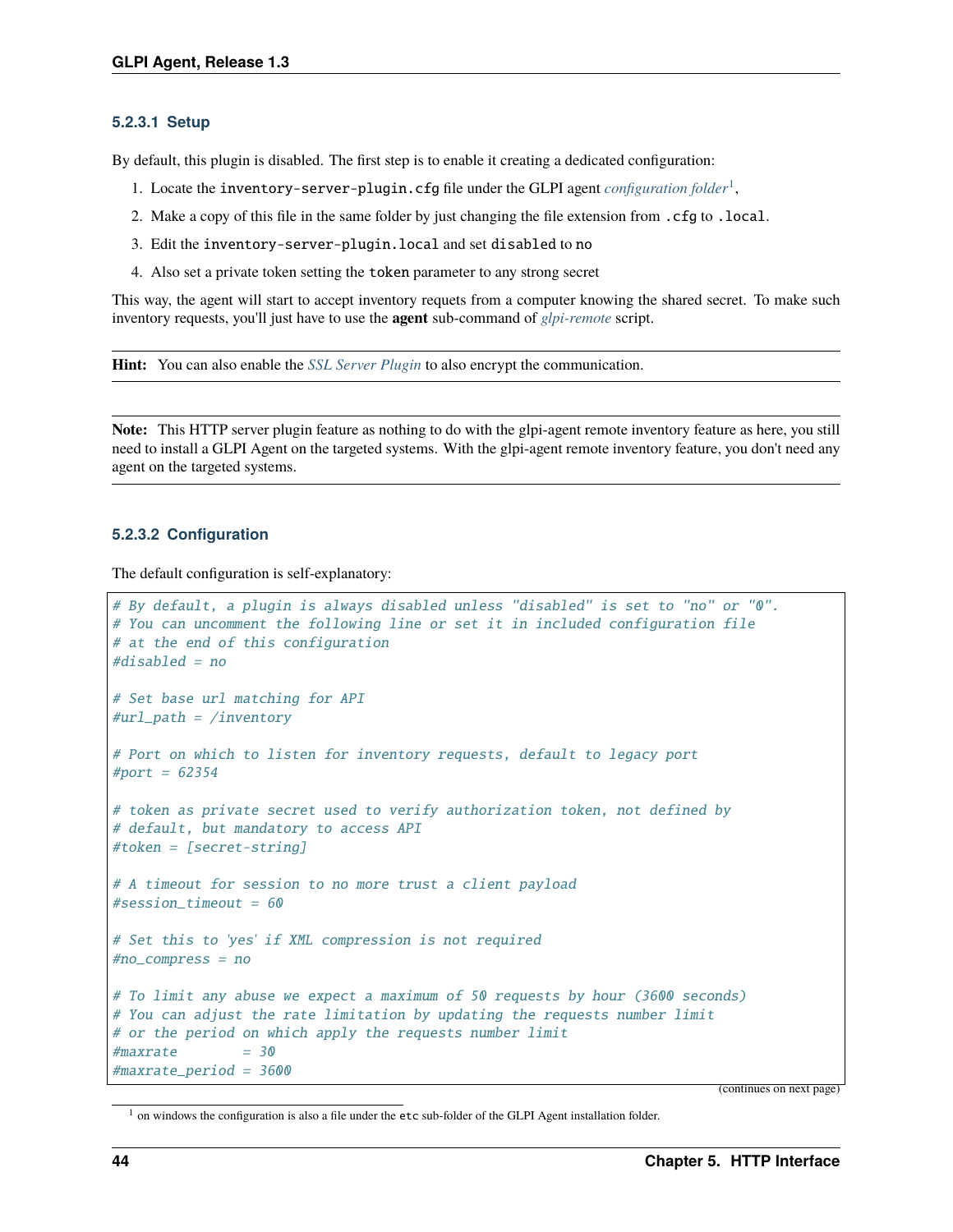(continued from previous page)

```
# You should create and define you specific parameter in the following
# included configuration file to override any default.
# For example just set "disabled = no" in it to enable the plugin
include "inventory-server-plugin.local"
```
### disabled

Can be set to "no" to enable the plugin. (By default: yes)

### url\_path

The path to the server certificate to use with SSL support. (By default: **/inventory**)

The path can be relative to the configuration folder or an absolute path.

### port

Can be set to a port on which the agent will listen too. (By default: **0**, meaning use agent port)

You can dedicate a port for the inventory usage. You can even enable the *[SSL Server Plugin](#page-43-1)*, and set the port in its ports list to force using SSL with the inventory plugin.

#### token

**MUST** be set to a strong secret or no inventory will be generated. (By default: not defined)

### session\_timeout

The session timeout is a time in seconds and defines the maximum time the agent will wait for the remote client to authentify itself with the shared secret. (By default: **60**)

### no\_compress

Can be set to **yes** to avoid inventory compression when sent back. (By default: **no**)

#### maxrate **and** maxrate\_period

Limit requests for a given ip to **maxrate** other the **maxrate\_period** time (in seconds). (By default: **30** requests by **3600** seconds for a single ip)

This 2 parameters could be used to limit even more any brute force attack attempt.

### <span id="page-50-0"></span>**5.2.3.3 Inventory request**

Inventory request have to be done using **agent** sub-command of the glpi-remote script.

See the *[glpi-remote](#page-76-0)* dedicated man page for all possible options.

### **5.2.3.4 Use cases**

### **5.2.3.4.1 DMZ server inventory**

In the case you have a server in DMZ which cannot access the GLPI server, but the GLPI server is authorized to reach it. You still can install an agent on GLPI server to request remotely inventory to a listening remote agent.

Then first, enable the plugin with such inventory-server-plugin.local configuration:

```
disabled = no
token = 5c9898f9-e619-4bdb-8e29-6a20766ab760
```
In the agent conf, don't set server nor local but set listen to yes and set httpd-trust with the GLPI server one. For example create the /etc/glpi-agent/conf.d/local.cfg file with: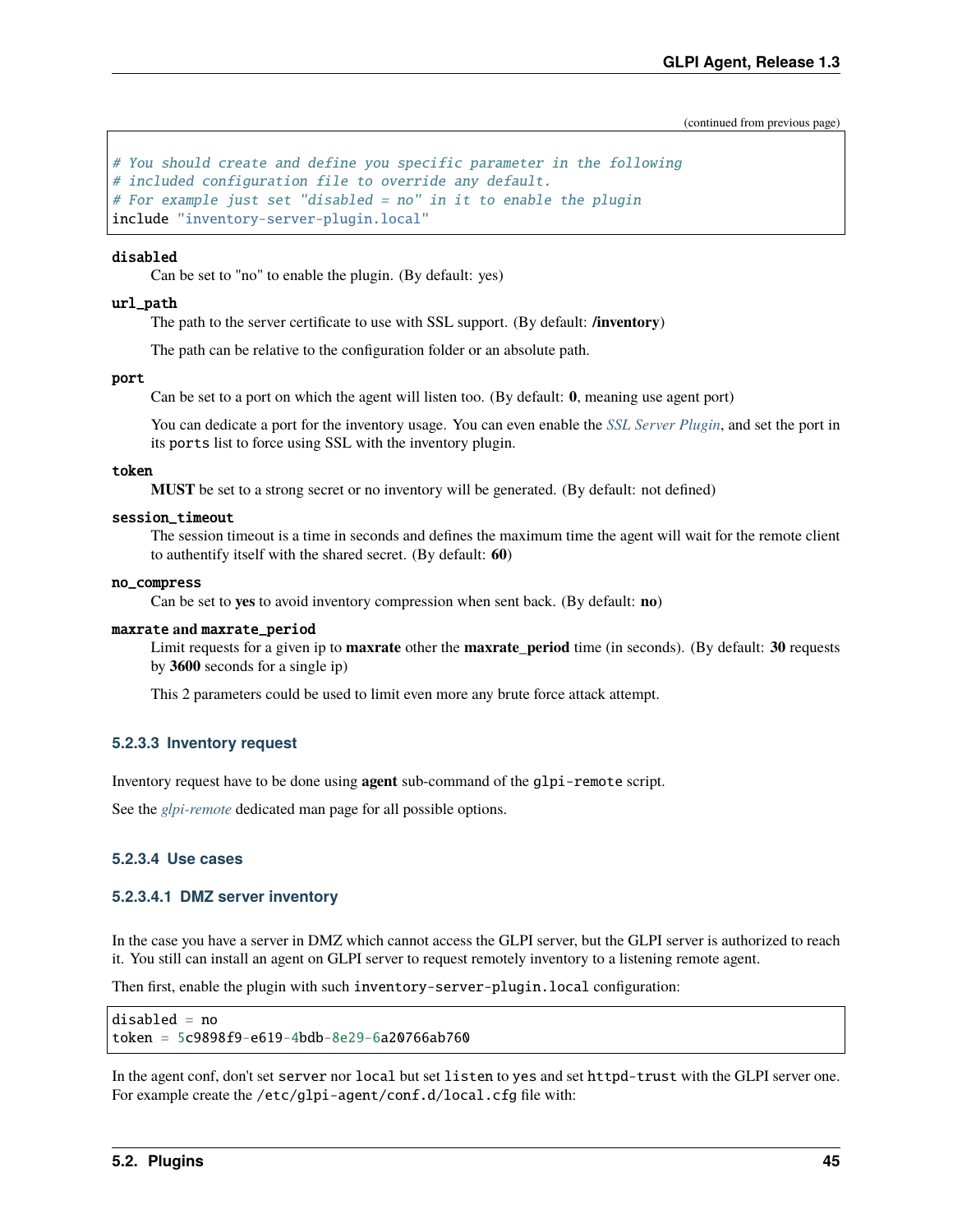```
listen = yeshttpd-trust = <glpi-server-ip>
```
On the GLPI server, create a script you would want to put in /etc/cron.daily:

```
#!/bin/bash
sleep $((RANDOM/100))
glpi-remote -T 5c9898f9-e619-4bdb-8e29-6a20766ab760 agent <dmz-server-ip> | \ \rangleglpi-injector -url http://127.0.0.1/ >/var/tmp/server-inventory.log 2>&1
```
Adapt this shell script to your needs.

### **5.2.3.4.2 Internet server**

In the case you have an internet server hosted anywhere and you want to inventory it in your GLPI being in your intranet.

Make sure server and intranet firewalls will permits communications between them, the GLPI server being the HTTP client and let's say via the 54443 port.

Then first, after installed the agent on the internet server, enable the plugin with such inventory-server-plugin. local configuration:

```
disabled = no
token = 2b0a48a2-6eb1-4e8f-bf8c-41f461b58ef1
base = /2cd3a12ac1c4port = 54443
```
Also enable the *[SSL Server Plugin](#page-43-1)* with such ssl-server-plugin.local configuration:

disabled = no ports =  $54443$ 

In the agent conf, don't set server nor local but set listen to yes and set httpd-trust with your intranet public one. For example create the /etc/glpi-agent/conf.d/glpi.cfg file with:

```
listen = yes
httpd-trust = <intranet-public-ip>
```
On the GLPI server, create a script you would want to put in /etc/cron.daily:

```
#!/bin/bash
sleep $((RANDOM/100))
glpi-remote -T 2b0a48a2-6eb1-4e8f-bf8c-41f461b58ef1 -p 54443 --ssl --no-ssl-check -b /
˓→2cd3a12ac1c4 agent <internet-server-ip> | \
   glpi-injector -url http://127.0.0.1/ >/var/tmp/internet-server-inventory.log 2>&1
```
Adapt this shell script to your needs.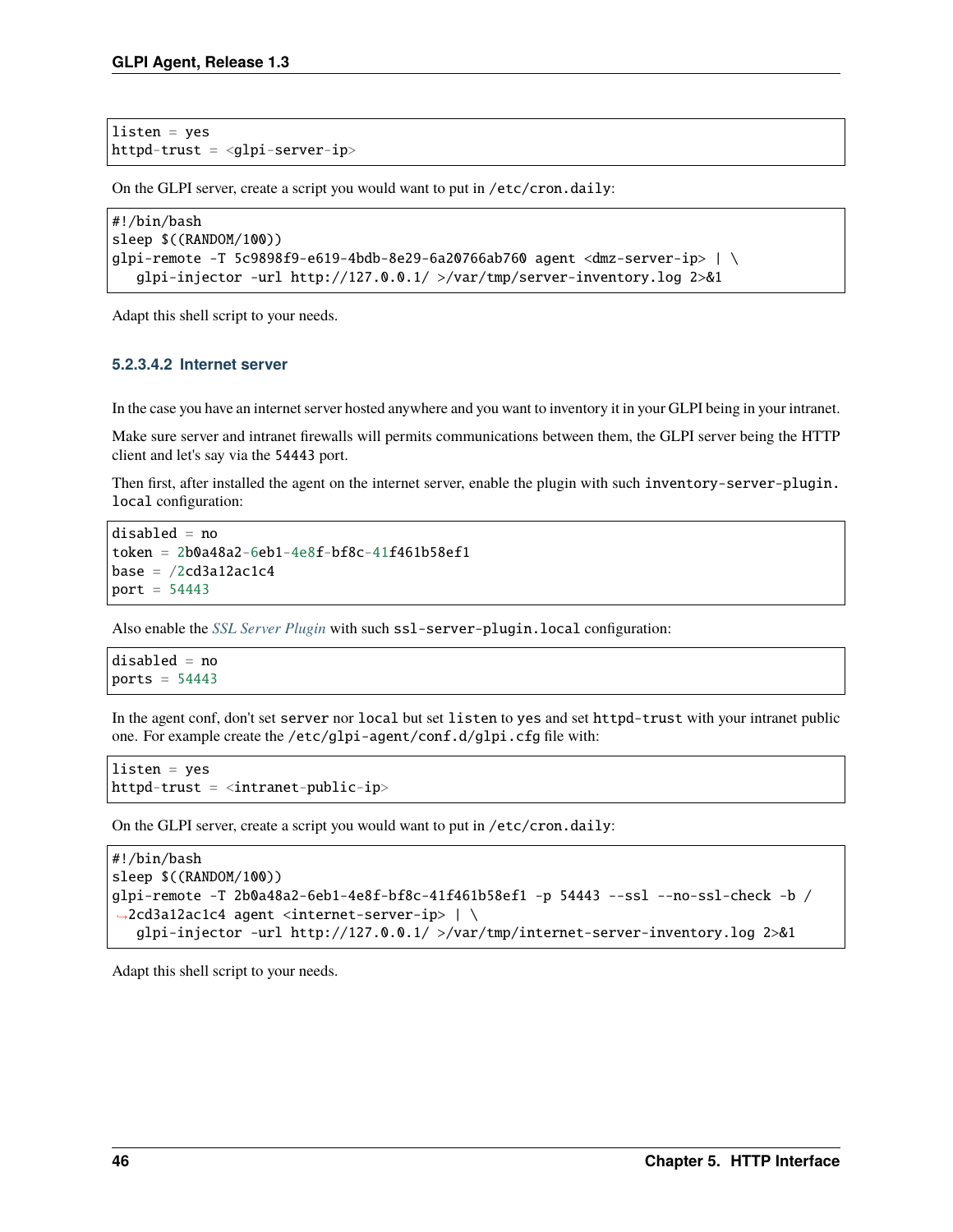## **5.2.4 Test Server Plugin**

This plugin has indeed no functional purpose but it can be used as a template if you need to develop your own GLPI Agent HTTP server plugin.

This plugin when enabled only log the request and just answer to it with a HTTP 200 return code if its URL matched the  $\lambda / \text{test}/(\lceil \wedge \text{d}/- \rceil + )$ ?\$ regular expression.

See the [code for more details.](https://github.com/glpi-project/glpi-agent/blob/develop/lib/FusionInventory/Agent/HTTP/Server/Test.pm)

### **5.2.4.1 Setup**

By default, this plugin is disabled. The first step is to enable it creating a dedicated configuration:

- 1. Locate the server-test-plugin.cfg file under the GLPI agent *[configuration folder](#page-24-0)*[1](#page-52-0) ,
- 2. Make a copy of this file in the same folder by just changing the file extension from .cfg to .local.
- 3. Edit the server-test-plugin.local and set disabled to no

### **5.2.4.2 Configuration**

The default configuration is:

```
# By default, a plugin is always disabled unless "disabled" is set to "no" or "0".
# You can uncomment the following line or set it in included configuration file
# at the end of this configuration
#disabled = no
#configtest = test
#port = 62355# You should create and define you specific parameter in the following
# included configuration file to override any default.
# For example just set "disabled = no" in it to enable the plugin
include "server-test-plugin.local"
```
### disabled

Can be set to "no" to enable the plugin. (By default: yes)

### port

Can be set to a port on which the agent will listen too. (By default: 0, meaning use agent port)

You can dedicate a port and even enable the *[SSL Server Plugin](#page-43-1)* setting this port in its ports list to force using SSL with this Test plugin.

### confiatest

Just a value that would be logged with the request log line.

<span id="page-52-0"></span><sup>&</sup>lt;sup>1</sup> on windows the configuration is also a file under the etc sub-folder of the GLPI Agent installation folder.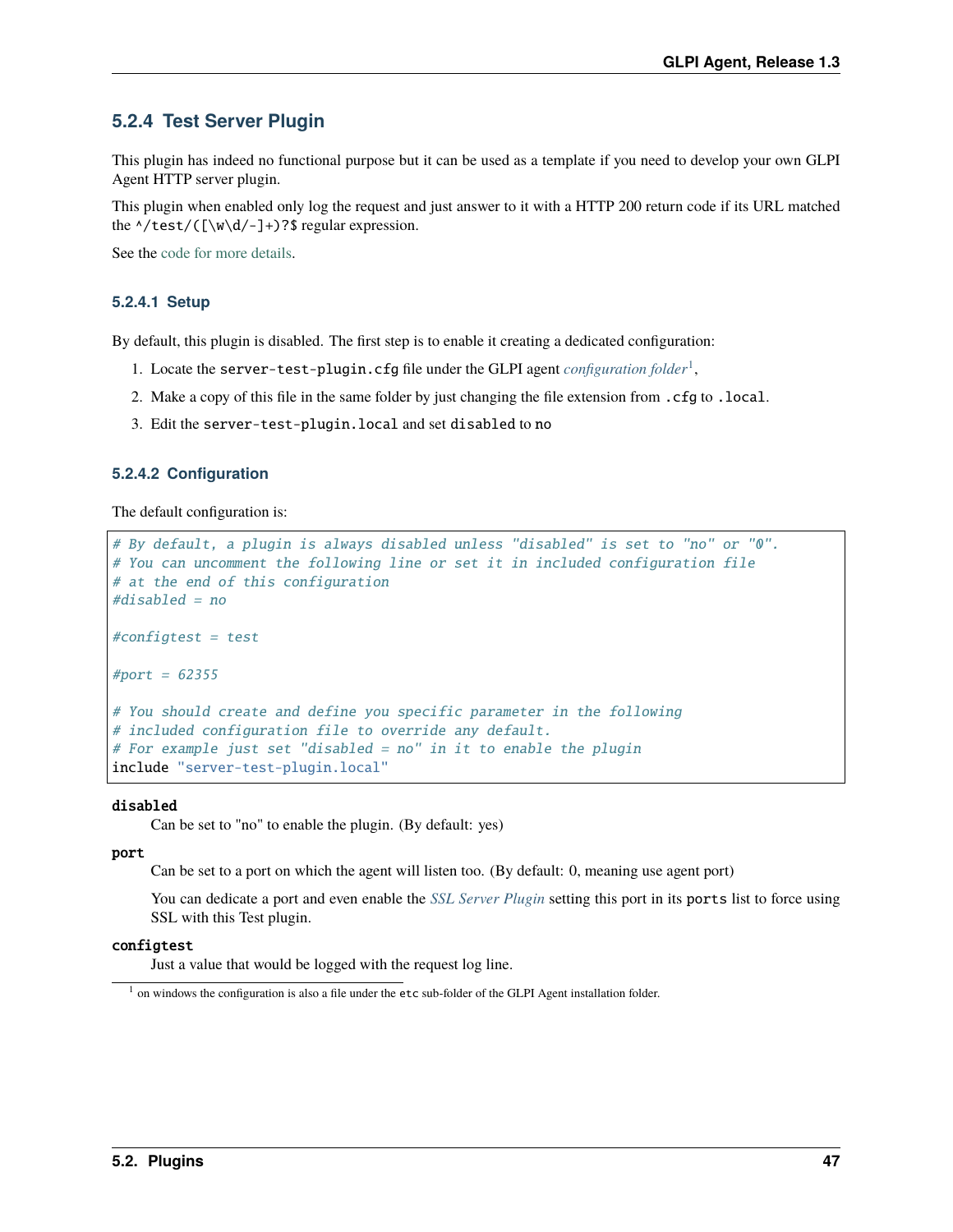## **5.2.5 ToolBox interface**

ToolBox is a simple HTTP user interface allowing to use some features when no GLPI server is available.

**Note: ToolBox** is not intended to replace a plugin like [GlpiInventory](https://github.com/glpi-project/glpi-inventory-plugin/) or [FusionInventory for GLPI](https://github.com/fusioninventory/fusioninventory-for-glpi) plugin but can be helpful where these can't be used for any reason.

**ToolBox** is firstly a GLPI-Agent tool permitting to run netdiscovery and netinventory tasks over an isolated network using a simple HTTP interface. It allows you to setup SNMP credentials, IP Range and run tasks.

Run tasks results are stored in the agent environment and you can show them in on dedicated pages to make checks.

Some MIB-Support rules can also be applied to tune the results as the tasks are run.

The tool can also be used to review and update inventory with custom fields which can be setup using a YAML file exported from [GLPI Fields plugin.](https://github.com/pluginsGLPI/fields)

### **5.2.5.1 Setup**

By default, this plugin is disabled. The first step is to enable it creating a dedicated configuration:

- 1. Locate the toolbox-plugin.cfg file under the GLPI agent *[configuration folder](#page-24-0)*[1](#page-53-0) ,
- 2. Make a copy of this file in the same folder by just changing the file extension from .cfg to .local.
- 3. Edit the toolbox-plugin.local and set disabled to no

This way, the agent will start to accept toolbox request on its current port and on /toolbox as base url.

**Warning:** As the only current security is a "by trusted IP address" filtering, don't enable **ToolBox** on an unsecure network.

By default and for security reasons, you only have a very restricted interface this way.

To be able to enable all **ToolBox** features, you also need to edit the toolbox.yaml file and add the following lines:

```
configuration:
 updating_support: yes
```
After you have restarted GLPI-Agent service, you'll see you can edit everything under setup page clicking on the top right gear icon.

The first thing you'll want to enable is probably all **ToolBox** navigation bar entries.

<span id="page-53-0"></span><sup>&</sup>lt;sup>1</sup> on windows the configuration is also a file under the etc sub-folder of the GLPI Agent installation folder.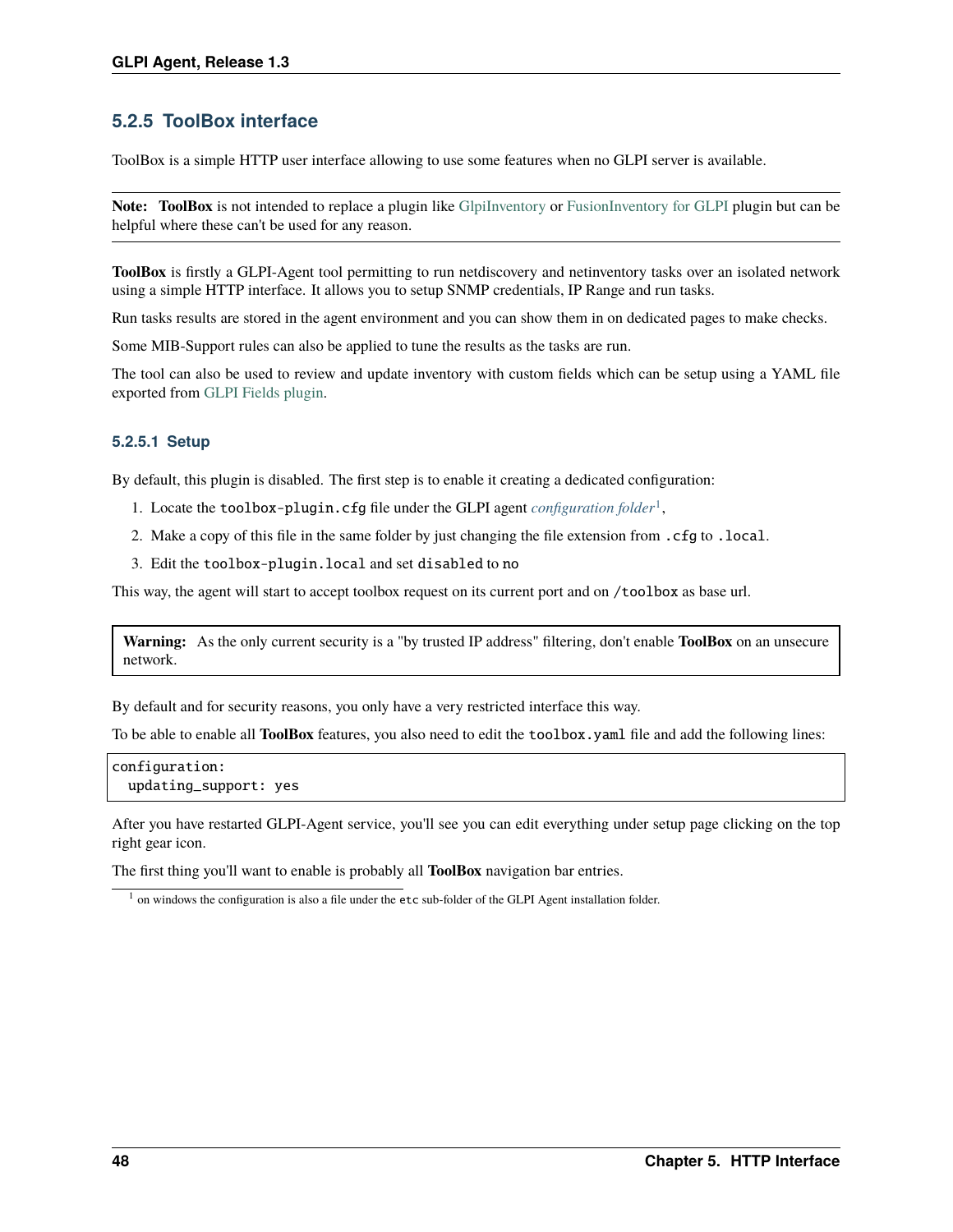### **5.2.5.2 Configuration**

### **There are few files used to configure ToolBox:**

- toolbox-plugin.cfg: This file permits to setup the GLPI-Agent plugin integration
- toolbox.yaml: This YAML file will contains a configuration section to tune your **ToolBox** experience but it will also be updated with all the datas you'll provide to **ToolBox** including sensible datas like SNMP credentials. So keep in mind this file **MUST** be secured as much as possible. A **container** can also be setup to support *Custom Fields* but you can also just copy the file downloaded from [GLPI Fields plugin](https://github.com/pluginsGLPI/fields) and select it in the dedicated *Custom fields YAML file* entry in configuration page.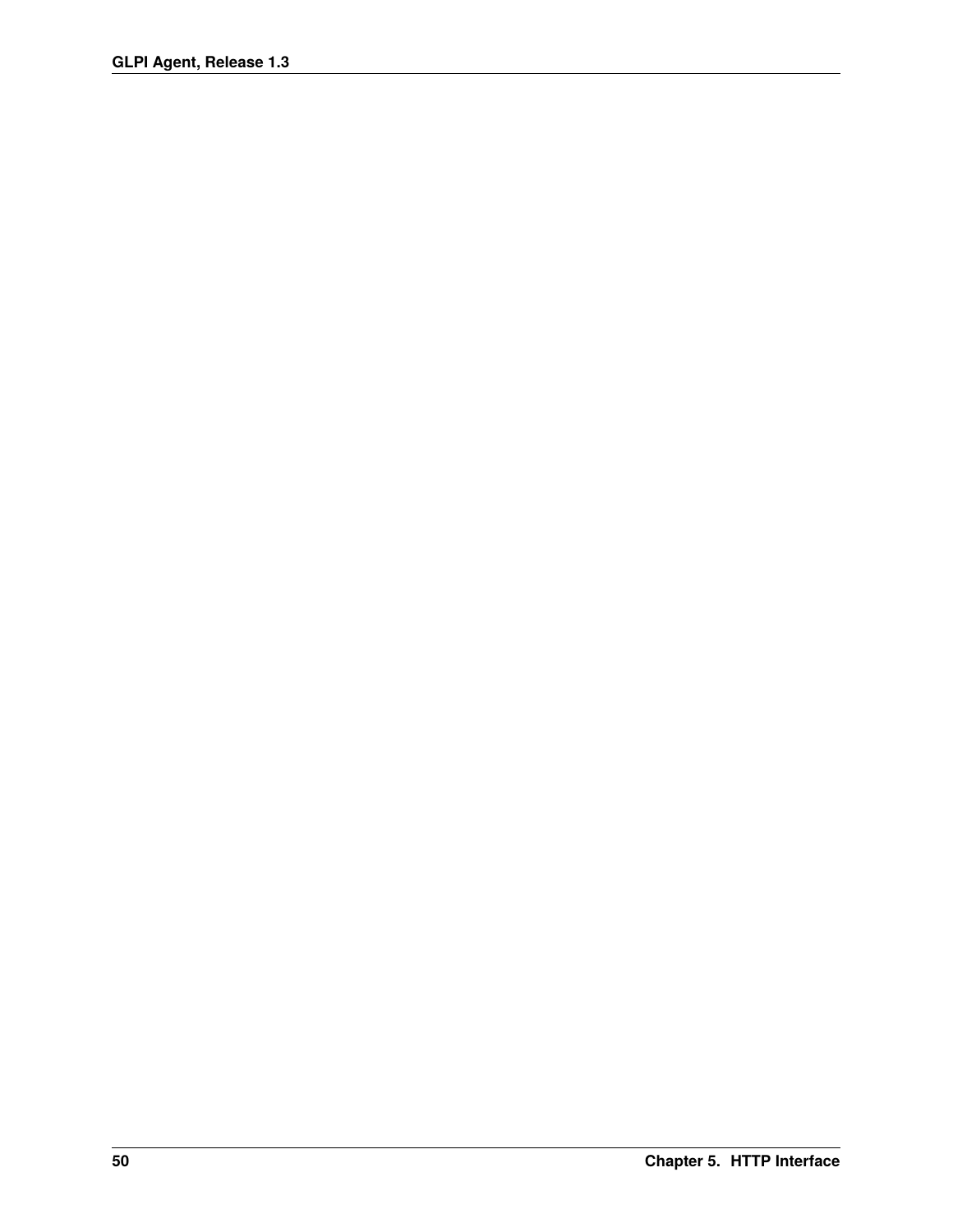### **CHAPTER**

# **IDS DATABASES**

The agent integrates IDS databases which are located in agent data directory. It consists of the following files:

- pci.ids is a database of PCI devices, used by local inventory module,
- usb.ids is a database of USB devices, used by local inventory module,
- edid.ids is a database of Screen manufacturer, used by local inventory module,
- sysobject.ids is a database of SNMP devices, used by network discovery and network inventory tasks modules.

Those files can easily be customized if needed, as their format is self-documented. However, local modifications will get lost on upgrade.

# <span id="page-56-0"></span>**6.1 SNMP device IDS database**

The sysobject. ids file is a database of known SNMP devices, indexed by the discriminant part of their sysObjectID<sup>[1](#page-56-1)</sup> value:

|       | Cisco | NETWORKING | Catalyst 3500                             |
|-------|-------|------------|-------------------------------------------|
| $\pm$ | $+$   | $+$        | $\ddot{}$                                 |
|       |       |            |                                           |
|       |       |            | $\leftarrow$ device model                 |
|       |       |            |                                           |
|       |       |            | +-----------------> device type           |
|       |       |            |                                           |
|       |       |            | --------------------> device manufacturer |
|       |       |            |                                           |
|       |       |            | --> sysObjectID model-specific suffix     |

The **sysObjectID model-specific suffix** is the last part of the full sysObjectID value, ie:

```
.1.3.6.1.4.1.9.1.111
+ +
| |
          | +-----> model-specific suffix
|
         ------> shared prefix
```
<sup>1</sup> See sysObjectID definition in [RFC 3418:](https://www.rfc-editor.org/rfc/rfc3418.html)

<span id="page-56-1"></span>sysObjectID is the vendor's authoritative identification of the network management subsystem contained in the entity. This value is allocated within the SMI enterprises subtree (1.3.6.1.4.1) and provides an easy and unambiguous means for determining *what kind of box* is being managed.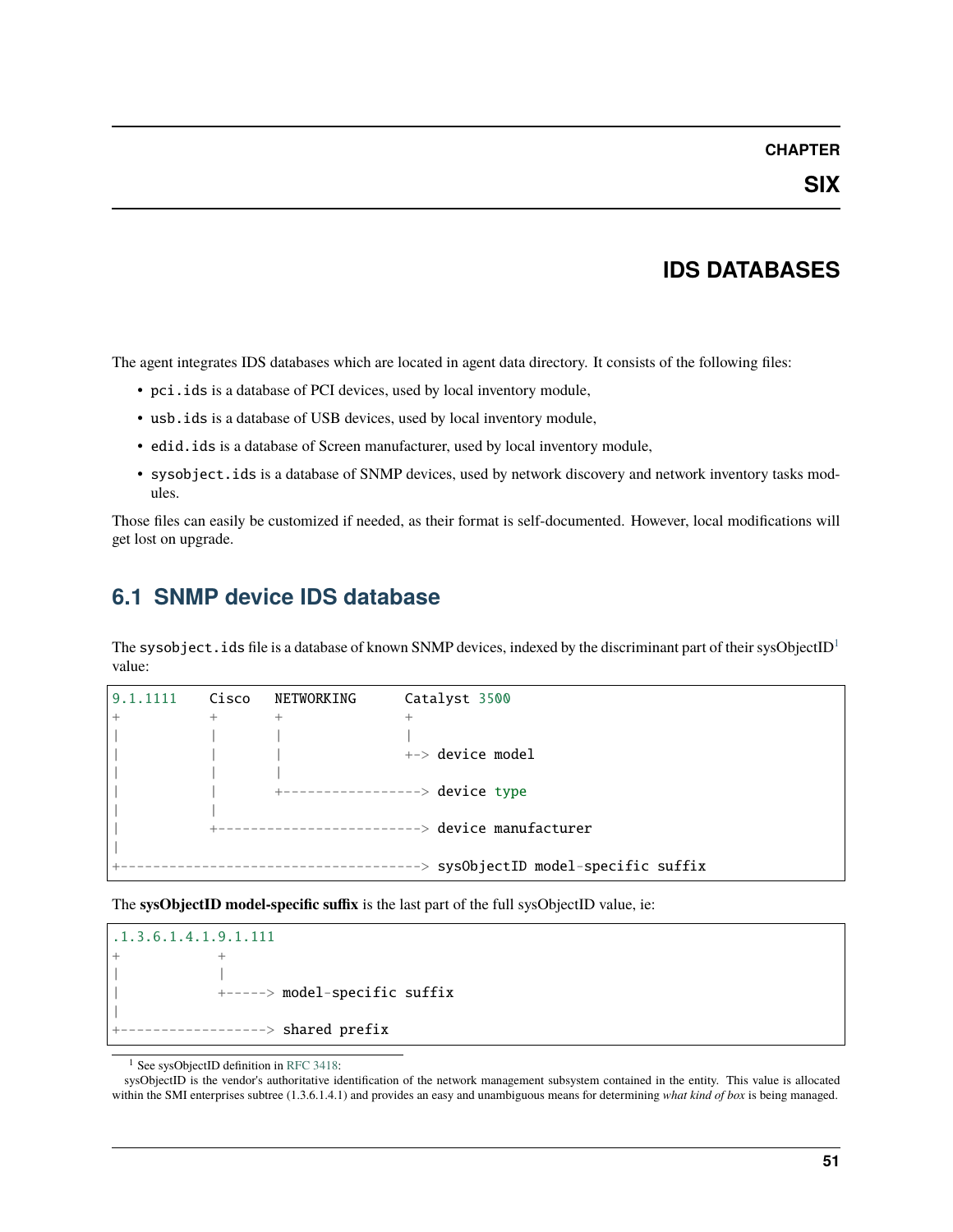The sysObjectID value for any SNMP device can be retrieved by any SNMP client, using its OID (.1.3.6.1.2.1.1. 2.0), or with either *[Network inventory](#page-41-0)* or *[Network discovery](#page-38-1)* command-line tools, with --debug flag.

Hint: You can contribute your modifications on the [related github sysobject.ids project.](https://github.com/glpi-project/sysobject.ids/)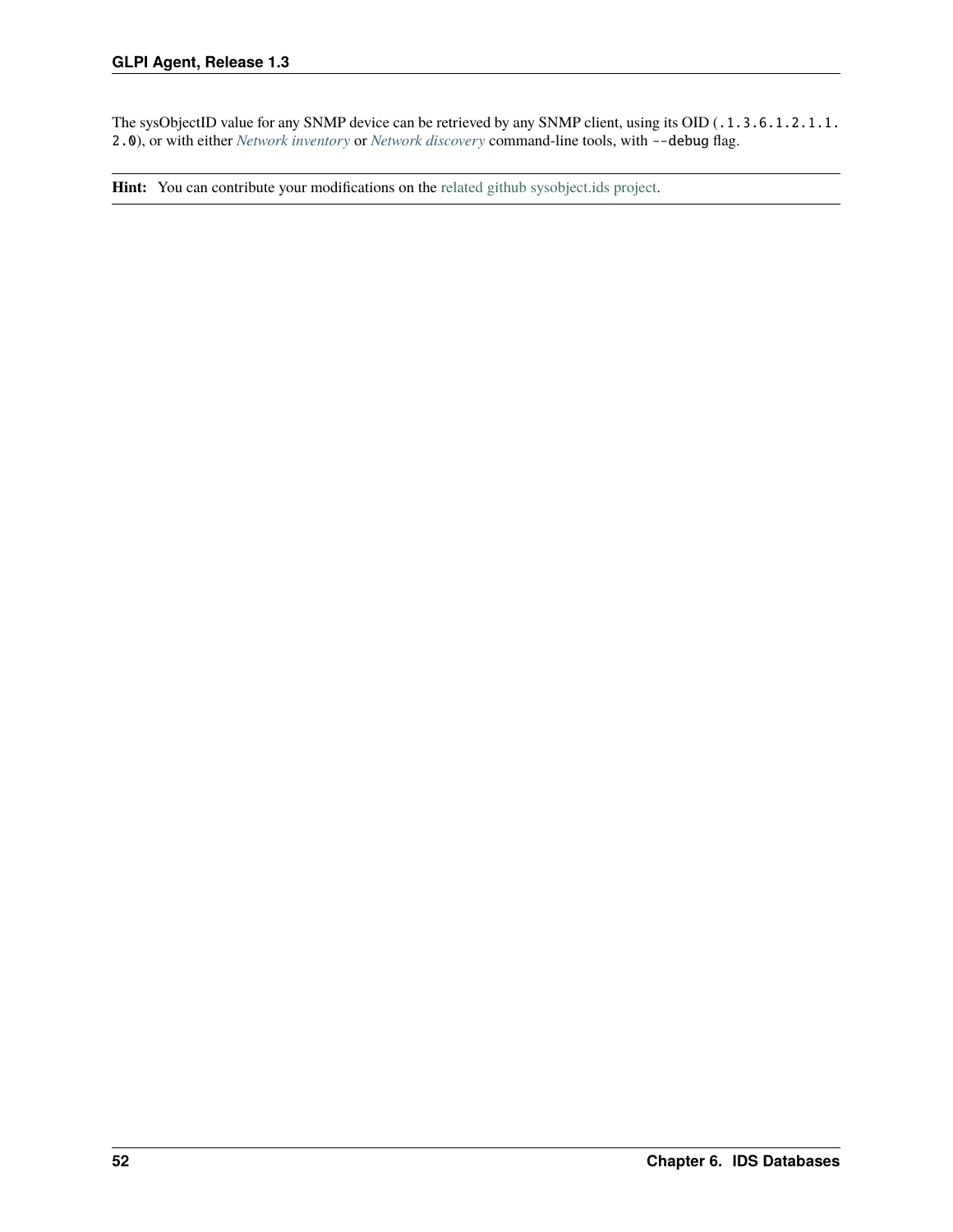## **CHAPTER**

## **SEVEN**

## **BUG REPORTING**

**Attention:** Problems related to this documentation should be reported on [its dedicated project issue tracker.](https://github.com/glpi-project/doc-agent/issues) You can also just edit the project in your own github environment and [submit a pull request.](https://github.com/glpi-project/doc-agent/pulls)

For any GLPI agent problem or issue, you need to use [GitHub issue tracker,](https://github.com/glpi-project/glpi-agent/issues) and report your issue with all the requested informations. This requires an GitHub user account.

**Hint:** Before reporting your problem, always take a look at the [opened and closed GitHub issues](https://github.com/glpi-project/glpi-agent/issues?q=is%3Aissue+is%3Aopen+is%3Aclosed) by updating the *Filters* field and check if your problem has still not been addressed.

## **7.1 Problem description**

You have to use english, for the sake of internationalization.

Always describe your problem clearly and precisely, for someone without any prior knowledge of your environment.

To do so, always describe:

- the operating system on which the GLPI agent is running,
- the GLPI agent version you're using and the way you installed it,
- the problem itself, eventually including log extract or agent run output,
- what you're expecting

**Hint:** You can obtain a more verbose output when running the agent from the console by using --debug option to set debug level 1, or by using --debug --debug options to set debug level 2. You can also set the *[debug parameter](#page-28-1)* in configuration to 1 or 2 and restart the daemon or service.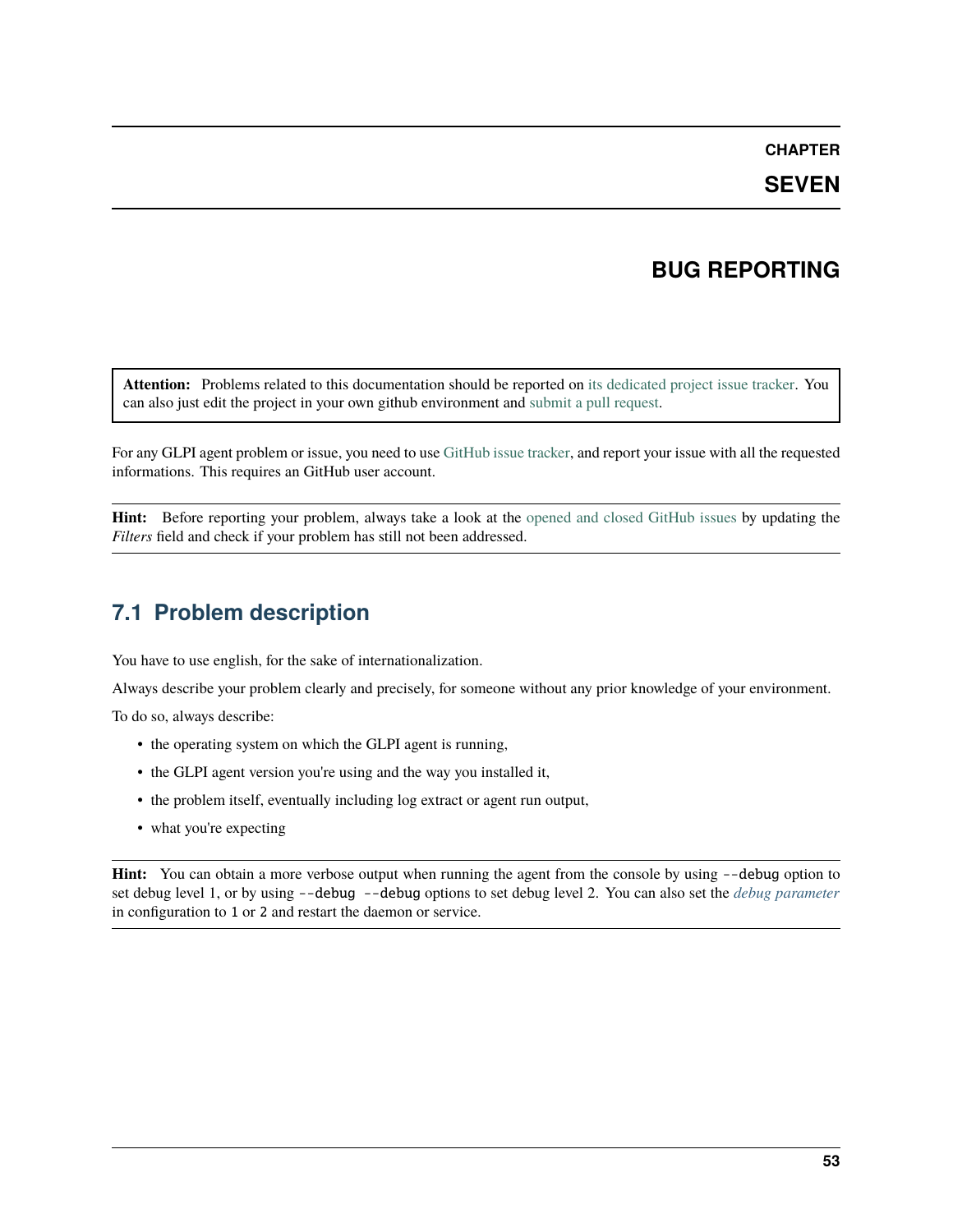# **7.2 External data**

When the issue is related to some missing or invalid value, it can be caused by a parsing error while processing external data (a command output, a file, whatever...). In order to reproduce the problem and find a way to fix it, we need a sample of those data.

You can then attach the relevant file or command output as an attachement to the issue report. If there is any privacy concern, try to obfuscate sensible data or ask for an email where to send it.

On unix/linux, when running any command for such purpose, you always must unset locales first to avoid localized output:

\$ export LC\_ALL=C

Here are other command-specific advices:

## **7.2.1 WMI queries**

Windows WMI queries can be exported with wmic tool:

C: > wmic path <somequery> get /Format:list > <somefile.txt>

## **7.2.2 Registry extract**

Windows registry content can be exported with regedit tool:

C: > regedit /e <somefile.reg> <somekey>

## **7.2.3 dmidedoce output**

dmidecode output can be generated on any system, including windows, as we ship a dmidecode executable in the agent windows packaging, under the perl\bin subdirectory.

C: > "C: Files-Agent-agent" > dmidecode-output.txt

On unix/linux, just run the command in a root console:

\$ dmidecode >dmidecode-output.txt

## **7.2.4 snmpwalk output**

Snmpwalk output can be generated with the following command under unix/linux:

\$ snmpwalk -v <version> -c <community> -t 15 -Cc -On -Ox <somehost> .1 > walk-filename.walk

Using an explicit root OID (.1 here), a non-default timeout (15 seconds, the same one as the agent default), and disabling internal consistency checks (-Cc) are required to extract all possible data.

Option -Ox is not mandatory but can help to enhance debugging discovery and inventory tasks as we may not know anything about the related MIB. So just having full numeric values can help.

Option -On is required to keep OID numerically to be sure to have a fully compliant snmp walk.

**Hint:** Joining known private MIBs related to your device could be really useful. You always can share them privately if you don't have the right to make them public.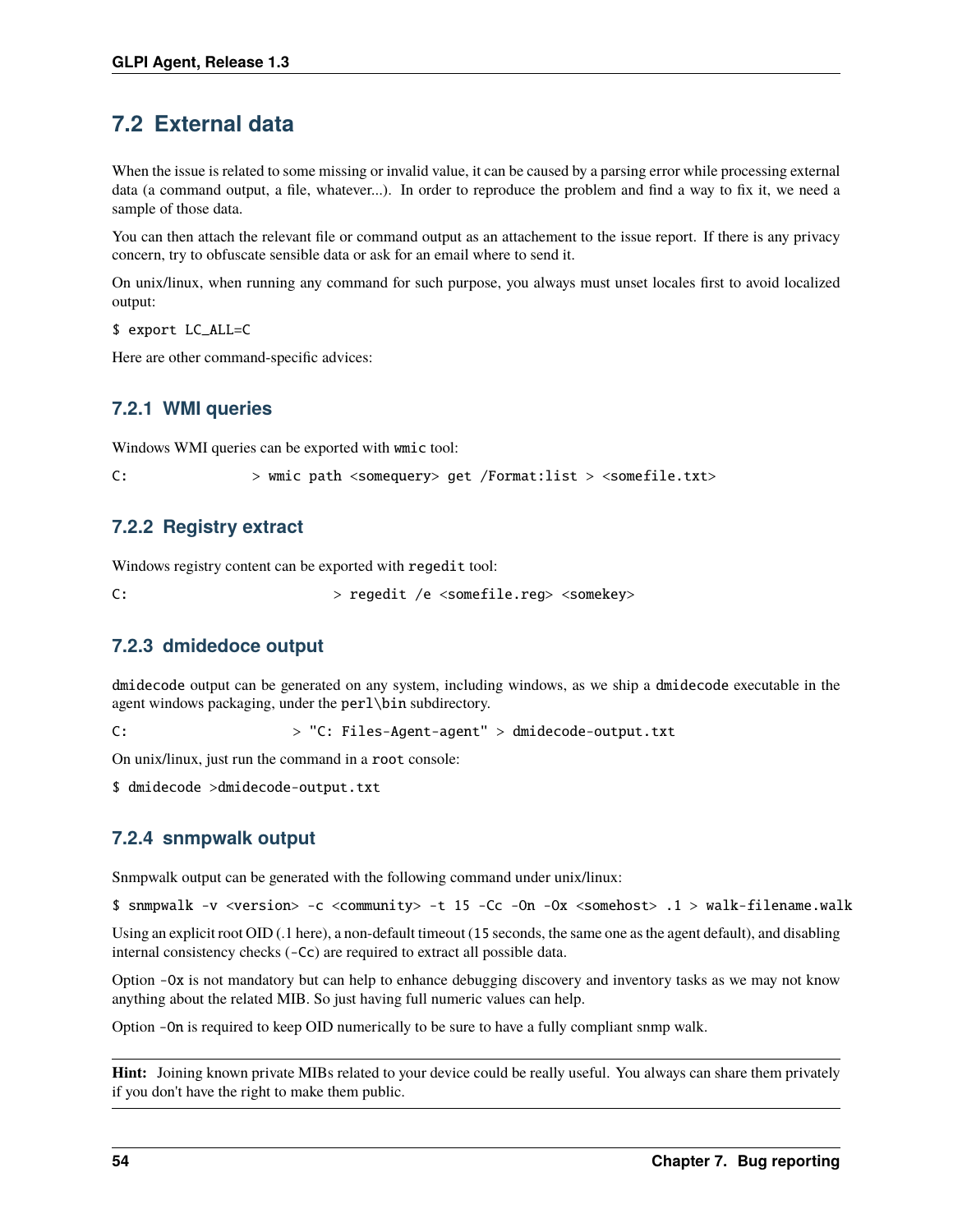**Hint:** When reporting a snmp walk, list all possible expected data you can know by another way, and at least the missing ones, like:

- serial number
- accurate model name
- manufacturer
- device name
- device mac address

 $\bullet$   $\ldots$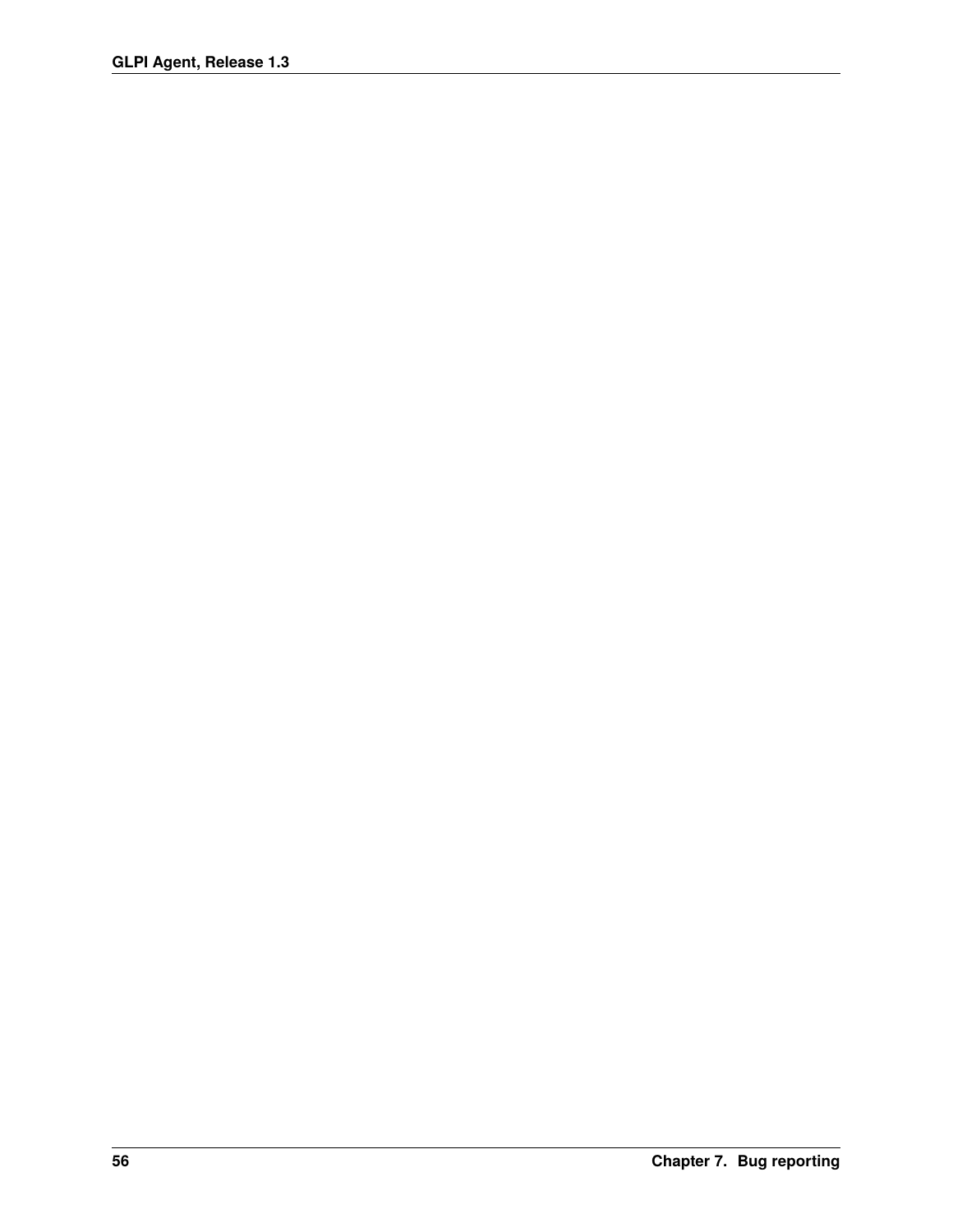## **CHAPTER**

## **EIGHT**

## **MAN PAGES**

## **8.1 glpi-agent**

**Hint:** Configuration options are also documented on the *[Configuration](#page-24-1)* page.

## **8.1.1 NAME**

glpi-agent - GLPI perl agent For Linux/UNIX, Windows and MacOSX

## **8.1.2 SYNOPSIS**

glpi-agent [options] [--server server|--local path]

```
Target definition options:
 -s --server=URI send tasks result to a server
 -1 --local=PATH write tasks results locally
Target scheduling options:
 --delaytime=LIMIT maximum delay before first target,
                              in seconds (3600). It also defines the
                              maximum delay on network error. Delay on
                              network error starts from 60, is doubled at
                              each new failed attempt until reaching max
 --lazy do not contact the target before
                            next scheduled time
 --set-forcerun set persistent state 'forcerun' option so a run
                            will be started immediately during a start or init
Task selection options:
 --list-tasks and exit list available tasks and exit
 --no-task=TASK[,TASK]... do not run given task
 --tasks=TASK1[,TASK]...[,...] run given tasks in given order
Inventory task specific options:
 --no-category=CATEGORY do not list given category items
 --list-categories list supported categories
 --scan-homedirs scan user home directories (false)
```
(continues on next page)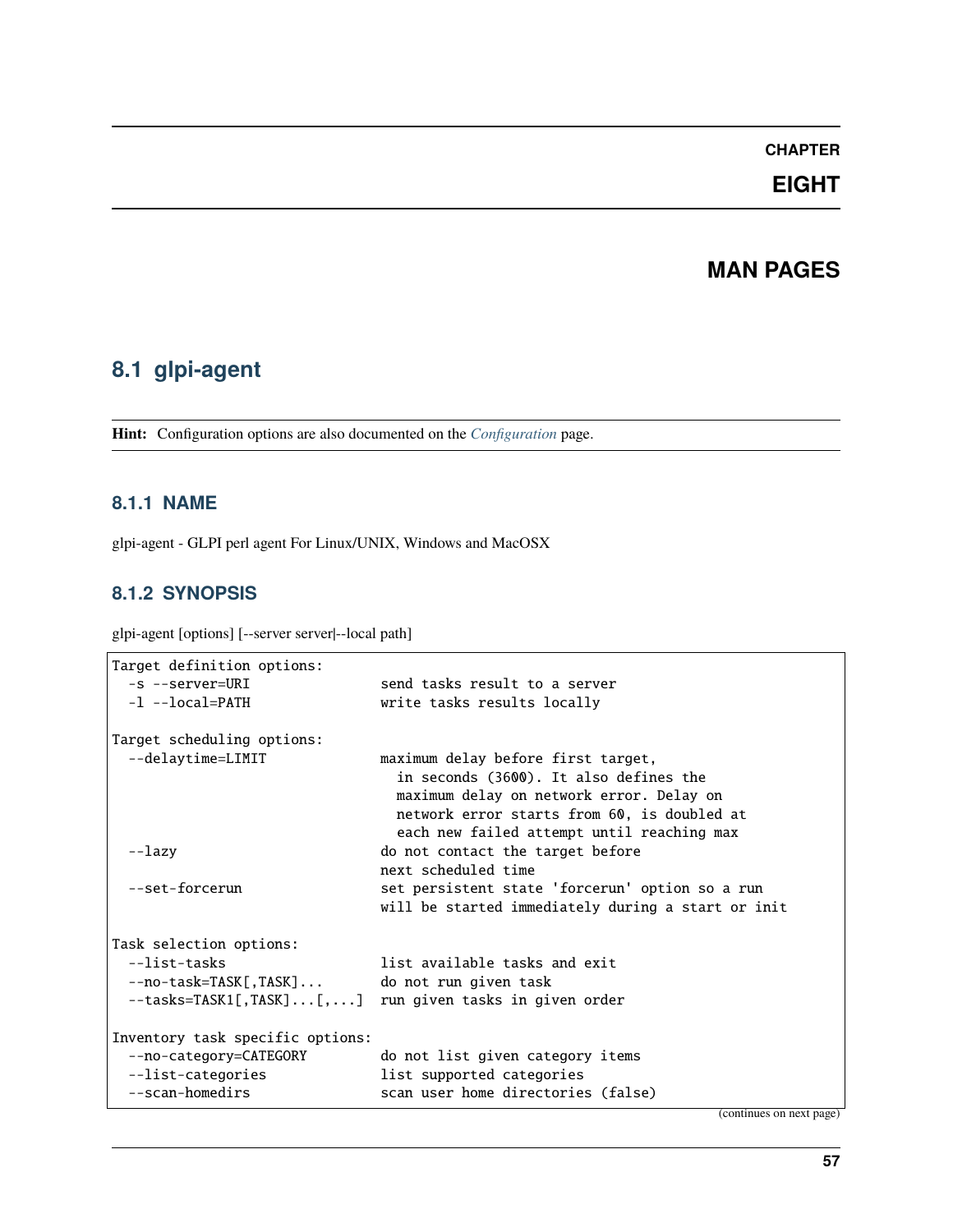(continued from previous page)

```
--scan-profiles scan user profiles (false)
 --html save the inventory as HTML (false)
 --json save the inventory as JSON (false)
 -f --force always send data to server (false)
 --backend-collect-timeout=TIME timeout for inventory modules
                             execution (30)
 --additional-content=FILE additional inventory content file
 --partial=CATEGORY make a partial inventory of given category
                             items, this option implies --json
 --credentials \qquad \qquad set credentials to support database inventory
Package deployment task specific options:
 --no-p2p do not use peer to peer to download
                             files (false)
Network options:
 -P --proxy=PROXY proxy address
 -u --user=USER user name for server authentication
 -p --password=PASSWORD password for server authentication
 --ca-cert-dir=DIRECTORY CA certificates directory
 --ca-cert-file=FILE CA certificates file
 --no-ssl-check do not check server SSL certificate
                             (false)
 --ssl-fingerprint=FINGERPRINT Trust server certificate if its SSL fingerprint
                            matches the given one
 -C --no-compression do not compress communication with server
                             (false)
 --timeout=TIME connection timeout, in seconds (180)
Web interface options:
 --no-httpd disable embedded web server (false)
 --httpd-ip=IP 11.1 network interface to listen to (all)
 --httpd-port=PORT network port to listen to (62354)
 --httpd-trust=IP trust requests without authentication
                             token (false)
 --listen enable listener target if no local or
                           server target is defined
Logging options:
 --logger=BACKEND logger backend (stderr)
 --logfile=FILE log file
 --logfile-maxsize=SIZE maximum size of the log file in MB (0)
 --logfacility=FACILITY syslog facility (LOG_USER)
 --color use color in the console (false)
Configuration options:
 --config=BACKEND configuration backend
 --conf-file=FILE configuration file
 --conf-reload-interval=<SECONDS> number of seconds between two
                                configuration reloadings
```
Execution mode options:

(continues on next page)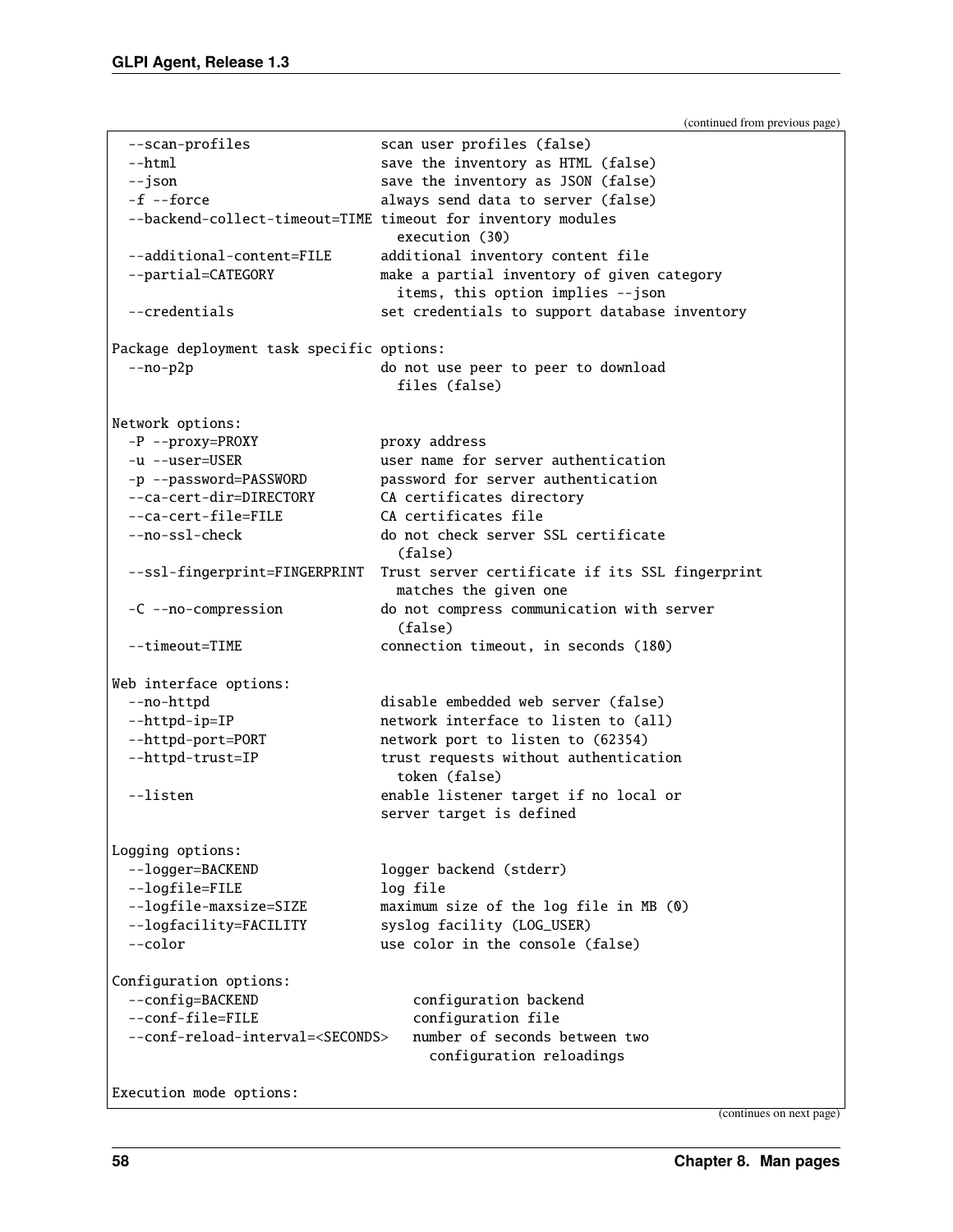(continued from previous page)

```
-w --wait=LIMIT maximum delay before execution,
                          in seconds
-d --daemon run the agent as a daemon (false)
--no-fork don't fork in background (false)
-t --tag=TAG add given tag to inventory results
--debug debug mode (false)
--setup print the agent setup directories
                          and exit
--vardir=PATH use specified path as storage folder for agent
                          persistent datas
--version print the version and exit
--no-win32-ole-workaround [win32 only] disable win32 work-around
                          used to better handle Win32::OLE apis.
                          !!! Use it at your own risk as you may
                          experiment perl crash under win32 !!!
```
### **8.1.3 DESCRIPTION**

The *glpi-agent* agent is a generic multi-platform agent. It can perform a large array of management tasks, such as local inventory, software deployment or network discovery. It can be used either standalone, or in combination with a compatible server acting as a centralized control point.

### **8.1.4 OPTIONS**

Most of the options are available in a *short* form and a *long* form. For example, the two lines below are all equivalent:

```
% glpi-agent -s localhost
% glpi-agent --server localhost
```
### **8.1.4.1 Target definition options**

#### **-s, --server=***URI*

Send the results of tasks execution to given server.

If *URI* doesn't start with <http://> or [https://,](https://) the agent assume the parameter is a hostname and rewrite it as:

% --server=http://my-glpi-server/

In general, GLPI server URL have this format:

http://my-glpi-server/

and FusionInventory for GLPI this one:

http://my-glpi-server/plugins/fusioninventory

Multiple values can be specified, using comma as a separator.

### **-l, --local=***PATH*

Write the results of tasks execution locally.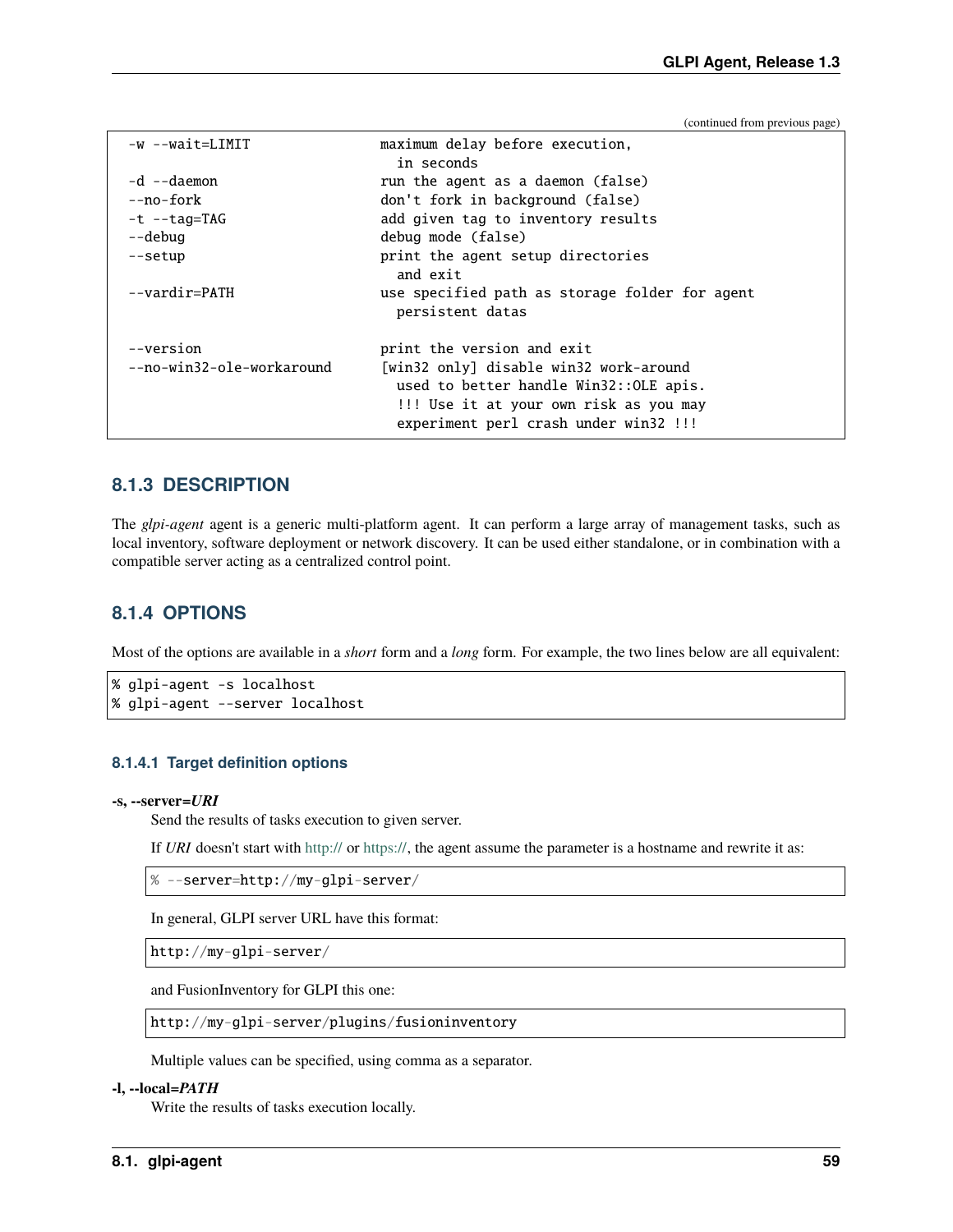Exact behaviour according to given path:

- if *PATH* is a directory, a file will be created therein
- if *PATH* is a file, it will be used directly
- if *PATH* is '-', STDOUT will be used

Multiple values can be specified, using comma as a separator.

### **8.1.4.2 Target scheduling options**

### **--delaytime=***LIMIT*

Set an initial delay before the first target, whose value is computed randomly between LIMIT / 2 and LIMIT seconds. This setting is ignored for server targets after the initial contact, in favor of server-specified parameter (PROLOG\_FREQ).

### **--lazy**

Do not contact the target before next scheduled time.

This option is only available when the agent is not run as a server.

### **8.1.4.3 Task selection options**

### **--list-tasks**

List all available tasks, tasks planned for execution and exit

### **--no-task=***TASK*

Do not run given task.

Multiple values can be specified, using comma as a separator. See option *--list-tasks* for the list of available tasks.

### **--tasks=***TASK*

Run given tasks in given order.

Multiple tasks can be specified, using comma as a separator. A task can be specified several times. if '...' is given as last element, all other available tasks are executed.

See option *--list-tasks* for the list of available tasks.

Examples :

### • **--tasks=inventory,deploy,inventory**

First task executed is 'inventory', second task is 'deploy', third and last task is 'inventory'.

### • **--tasks=inventory,deploy,...**

First executed task is 'inventory', second task is 'deploy' and then all other available tasks are executed.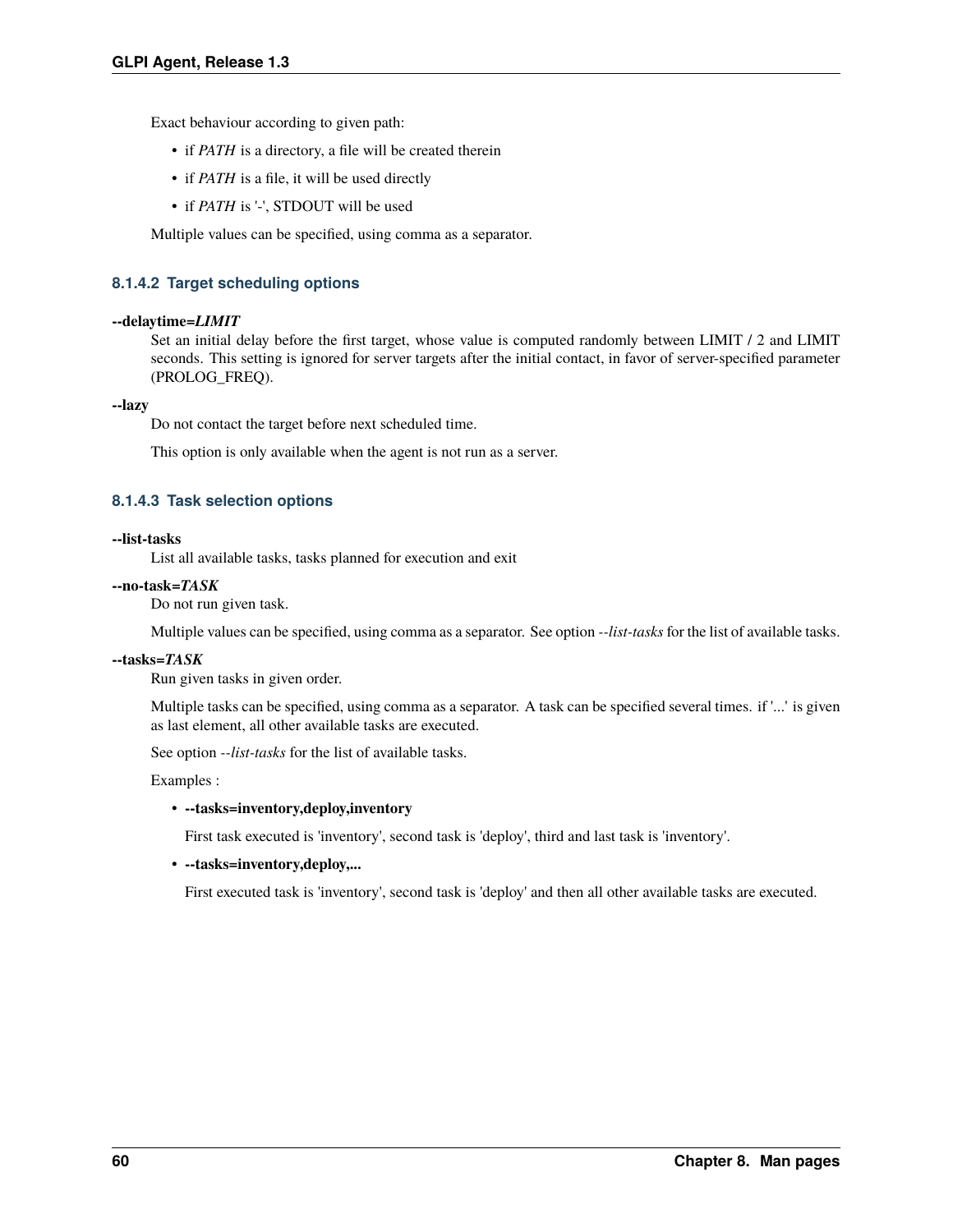### **8.1.4.4 Inventory task specific options**

### **--no-category=***CATEGORY*

Do not list given category items in inventory.

Multiple values can be specified, using comma as a separator. The available categories are:

- accesslog
- battery
- bios
- controller
- cpu
- database
- drive
- environment
- hardware
- input
- licenseinfo
- local\_group
- local\_user
- lvm
- memory
- modem
- monitor
- network
- os
- port
- printer
- process
- provider
- psu
- registry
- remote\_mgmt
- rudder
- slot
- software
- sound
- storage
- usb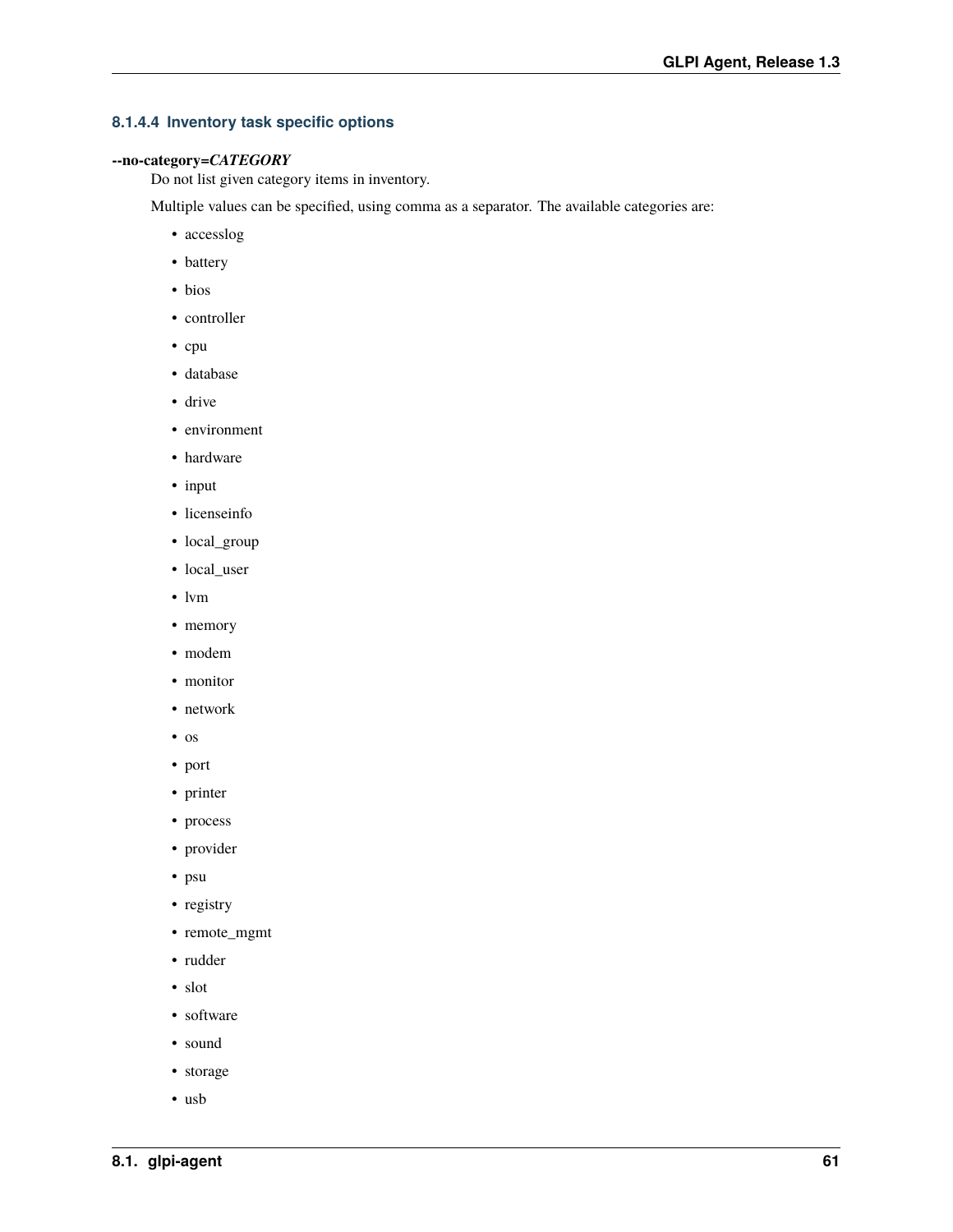- user
- video
- virtualmachine

### **--list-categories**

List all supported categories by scanning all available inventory modules

### **--credentials=***CREDENTIALS*

Setup credentials for database inventory

CREDENTIALS should be a list of "key:value" separated by commas like in: For example: - credentials="type:login\_password,login:root,password:**\*\*\*\***,use:postgresql,params\_id:0"

### **--scan-homedirs**

Allow the agent to scan home directories for virtual machines.

### **--scan-profiles**

Allow the agent to scan user profiles for software.

### **--html|--json**

Save the inventory as HTML or JSON.

This is only used for local inventories.

### **-f, --force**

Send an inventory to the server, even if this last one doesn't ask for it.

### **--backend-collect-timeout=***TIME*

Timeout for inventory modules execution.

### **--additional-content=***FILE*

Additional inventory content file.

This file should be an XML file, using same syntax as the one produced by the agent.

### **8.1.4.5 Package deployment task specific options**

### **--no-p2p**

Do not use peer to peer to download files.

### **8.1.4.6 Server target specific options**

### **-P, --proxy=***PROXY*

Use *PROXY* as HTTP proxy.

By default, the agent uses HTTP\_PROXY environment variable.

### **-u** *USER***, --user=***USER*

Use *USER* for server authentication.

### **-p, --password=***PASSWORD*

Use *PASSWORD* for server authentication.

### **--ca-cert-dir=***DIRECTORY*

CA certificates directory.

### **--ca-cert-file=***FILE*

CA certificates file.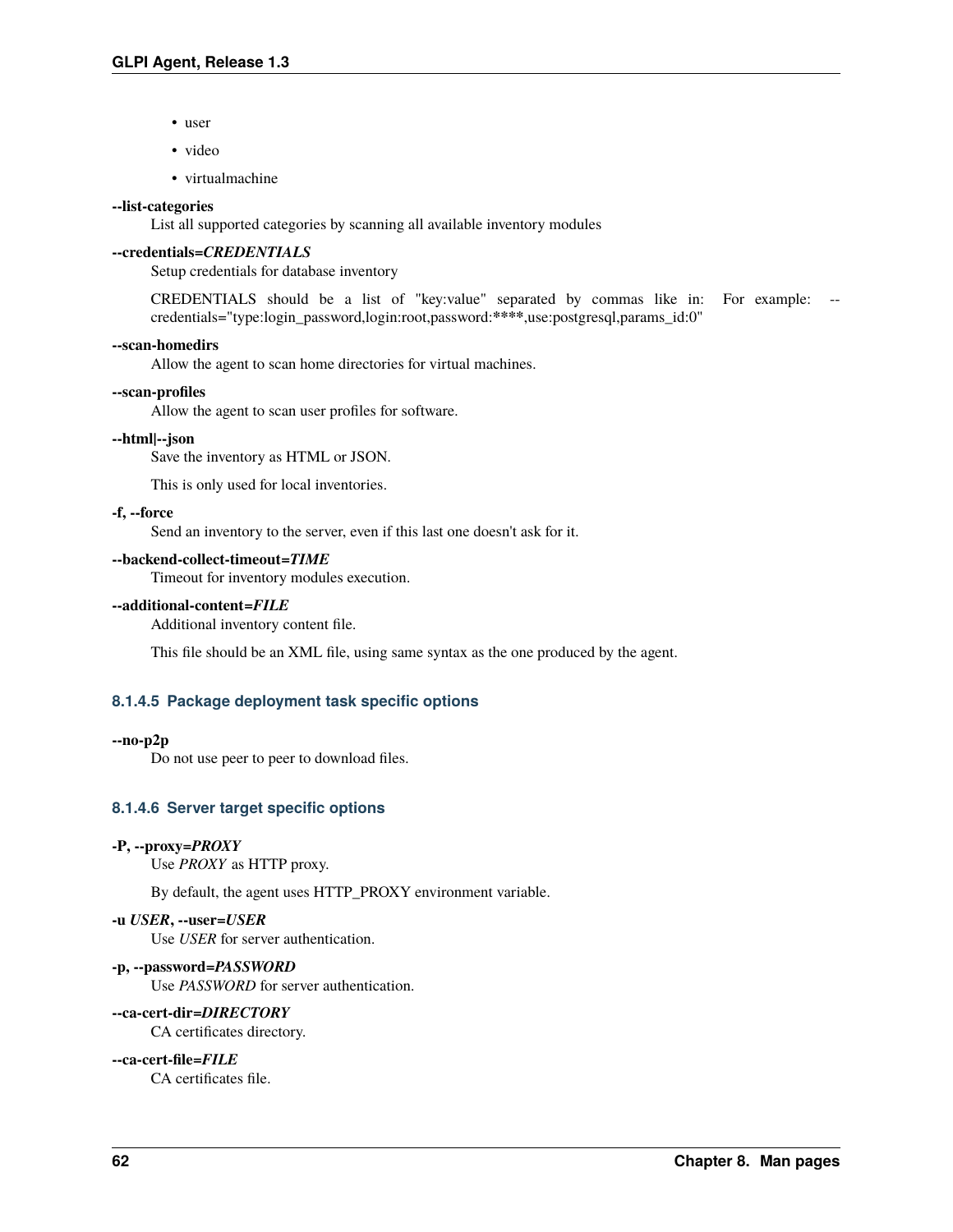### **--no-ssl-check**

Do not check server SSL certificate.

### **--timeout=***TIME*

Timeout for server connections.

### **8.1.4.7 Web interface options**

### **--no-httpd**

Disable the embedded web server.

### **--httpd-ip=***IP*

The network interface to use for the embedded web server (all).

### **--httpd-port=***PORT*

The network port to use for the embedded web server (62354).

### **--httpd-trust=***IP*

Trust requests from given addresses without authentication token (false).

For example: "192.168.0.0/24", "192.168.168.0.5" or an IP range like "20.34.101.207 - 201.3.9.99". Hostnames are also accepted. See [Net::IP](https://metacpan.org/pod/Net%3A%3AIP) documentation to get more example.

Multiple values can be specified, using comma as a separator.

### **--listen**

This option should be used if no local or server target is defined and the agent still needs to answer http requests. **--no-httpd** should not be set and **--httpd-trust** should be set to enable trusted remote clients.

### **8.1.4.8 Logging options**

### **--logger=***BACKEND*

Logger backend to use.

Multiple values can be specified, using comma as a separator. The available backends are:

- stderr: log messages directly in the console.
- file: log messages in a file.
- syslog: log messages through the local syslog server.

Multiple values can be specified, using comma as a separator.

### **--logfile=***FILE*

Log message in *FILE* (implies File logger backend).

### **--logfile-maxsize=***SIZE*

Max logfile size in MB, default is unlimited. When the max size is reached, the file is truncated. This is only useful if there is no log rotation mechanism on the system.

### **--logfacility=***FACILITY*

Syslog facility to use (default LOG\_USER).

### **--color**

Display color on the terminal, when the Stderr backend is used.

This options is ignored on Windows.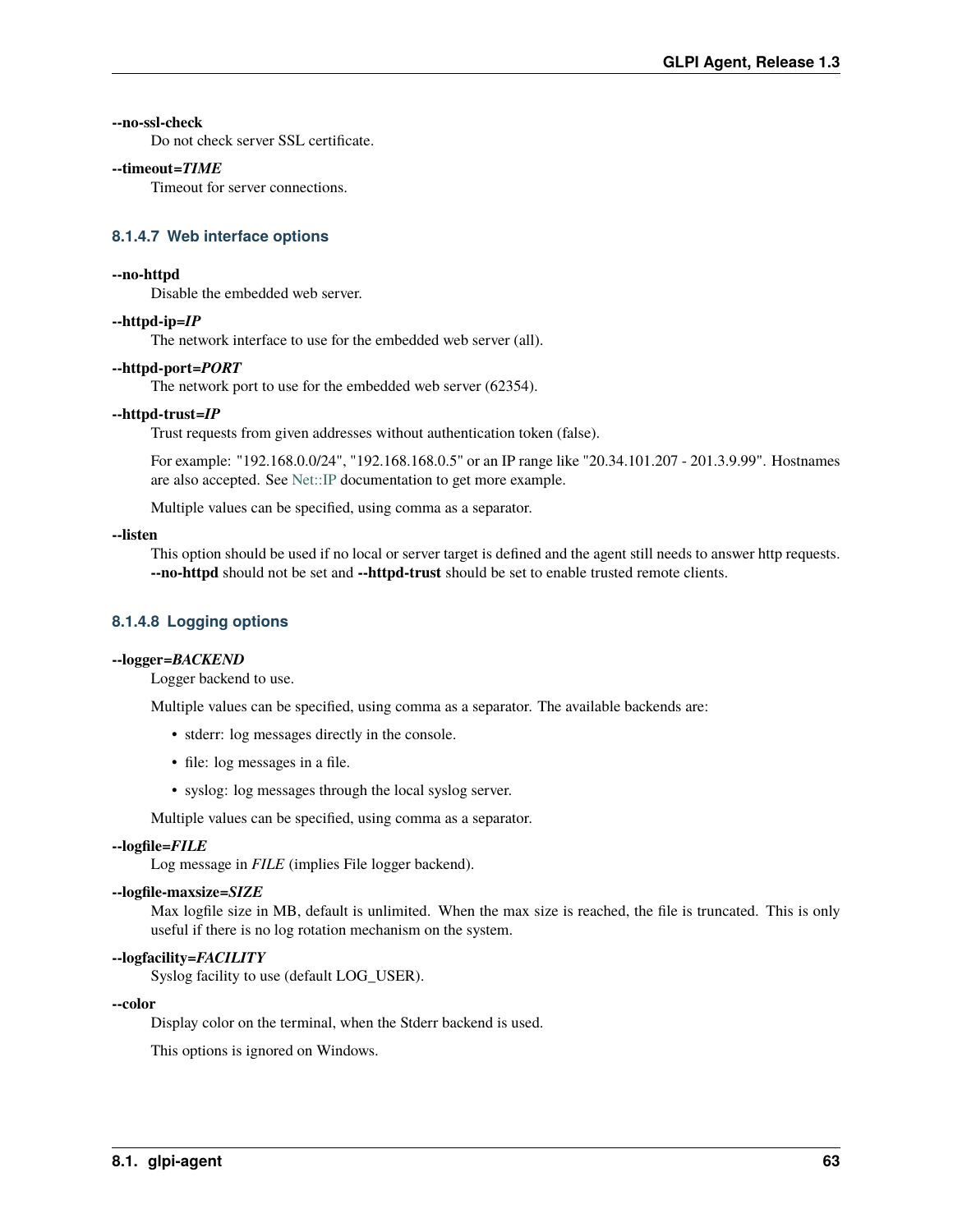### **8.1.4.9 Configuration options**

### **--config=***BACKEND*

Configuration backend to use.

The available backends are:

- file: read configuration from a file (default anywhere else as Windows).
- registry: read configuration from the registry (default on Windows).
- none: don't read any configuration.

### **--conf-file=***FILE*

Use *FILE* as configuration file (implies file configuration backend).

### **--conf-reload-interval=***SECONDS*

SECONDS is the number of seconds between two configuration reloadings. Default value is 0, which means that configuration is never reloaded. Minimum value is 60. If given value is less than this minimum, it is set to this minimum. If given value is less than 0, it is set to 0.

### **8.1.4.10 Execution mode options**

### **-w** *LIMIT***, --wait=***LIMIT*

Wait a random delay whose value is computed randomly between 0 and LIMIT seconds, before execution. This is useful when execution is triggered from some kind of system scheduling on multiple clients, to spread the server load.

### **-d, --daemon**

Run the agent as a daemon.

### **--no-fork**

Don't fork in background.

This is only useful when running as a daemon.

### **--pidfile[=***FILE***]**

Store pid in *FILE* or in default PID file.

This is only useful when running as a daemon and still not managed with a system service manager like systemd.

### **--tag=***TAG*

Add the given tag to every inventory results.

### **--debug**

Turn the debug mode on. You can use the parameter up to 3 times in a row to increase the verbosity (e.g: **--debug --debug**).

Level 3 turns on the debug mode of some external libraries like [Net::SSLeay.](https://metacpan.org/pod/Net%3A%3ASSLeay) These messages will only be be printed on STDERR.

### **--setup**

Print the agent setup directories and exit.

### **--version**

Print the version and exit.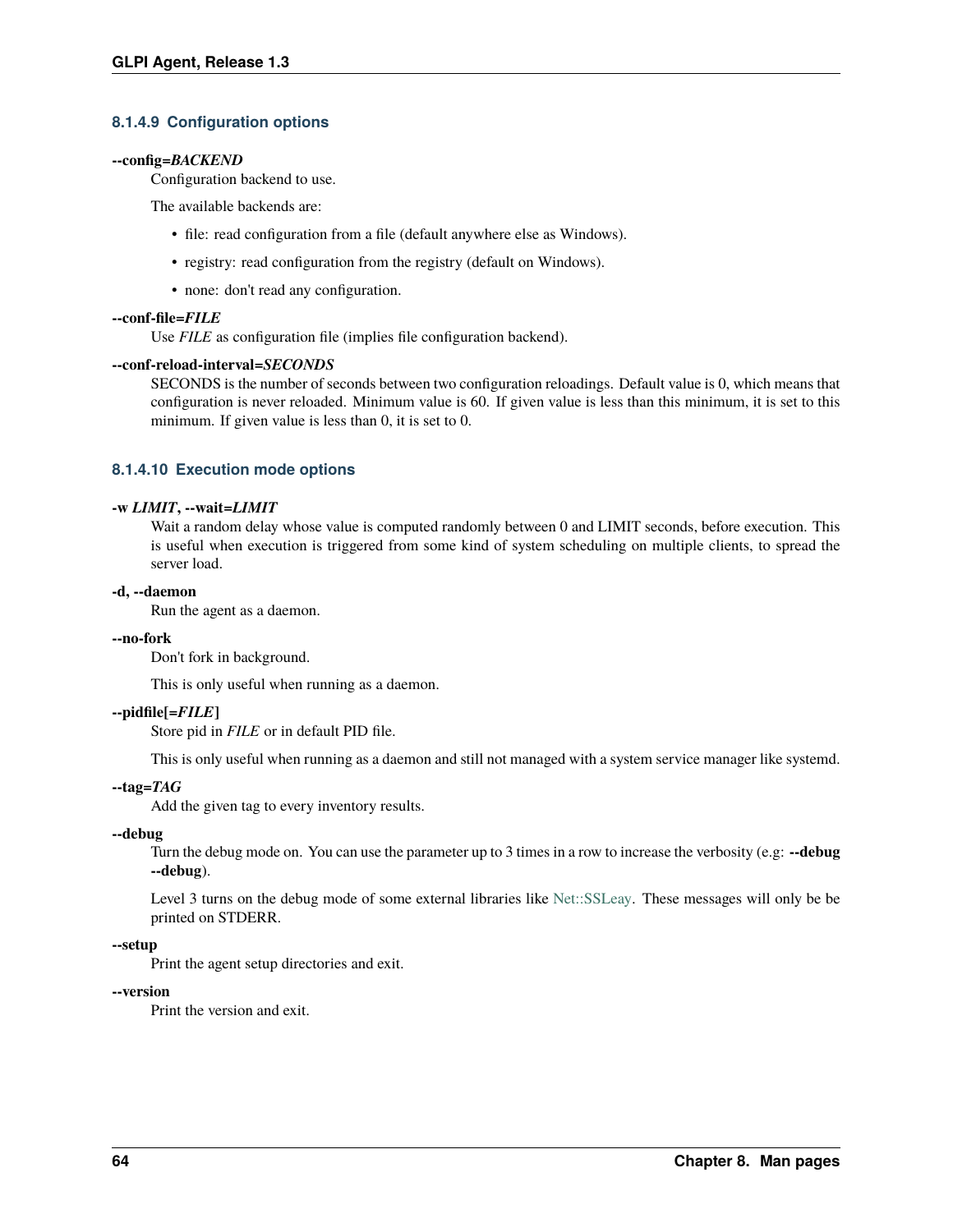## **8.2 glpi-inventory**

## **8.2.1 NAME**

glpi-inventory - Standalone inventory

## **8.2.2 SYNOPSIS**

glpi-inventory [options]

```
Options:
 --scan-homedirs scan use home directories (false)
 --scan-profiles scan user profiles (false)
 --html save the inventory as HTML (false)
 --json save the inventory as JSON (false)
 --no-category=CATEGORY do not list given category items
 --partial=CATEGORY make a partial inventory of given category
                           items, this option implies --json
 --credentials set credentials to support database inventory
 -t --tag=TAG mark the machine with given tag
 --backend-collect-timeout=TIME timeout for inventory modules
                           execution (30)
 --additional-content=FILE additional inventory content file
 --verbose verbose output (control messages)
 --debug debug output (execution traces)
 -h --help print this message and exit
 --version print the task version and exit
```
## **8.2.3 DESCRIPTION**

*glpi-inventory* can be used to run an inventory task without a GLPI server.

# **8.3 glpi-netdiscovery**

## **8.3.1 NAME**

glpi-netdiscovery - Standalone network discovery

## **8.3.2 SYNOPSIS**

glpi-netdiscovery [options] --first <address> --last <address>

```
Options:
 --host <ADDRESS> Host IP address to scan or IP range first address
 --first <ADDRESS> IP range first address
 --last <ADDRESS> IP range last address
 --port <PORT[,PORT2]> SNMP port (161)
 --protocol <PROT[,P2]> SNMP protocol/domain (udp/ipv4)
```
(continues on next page)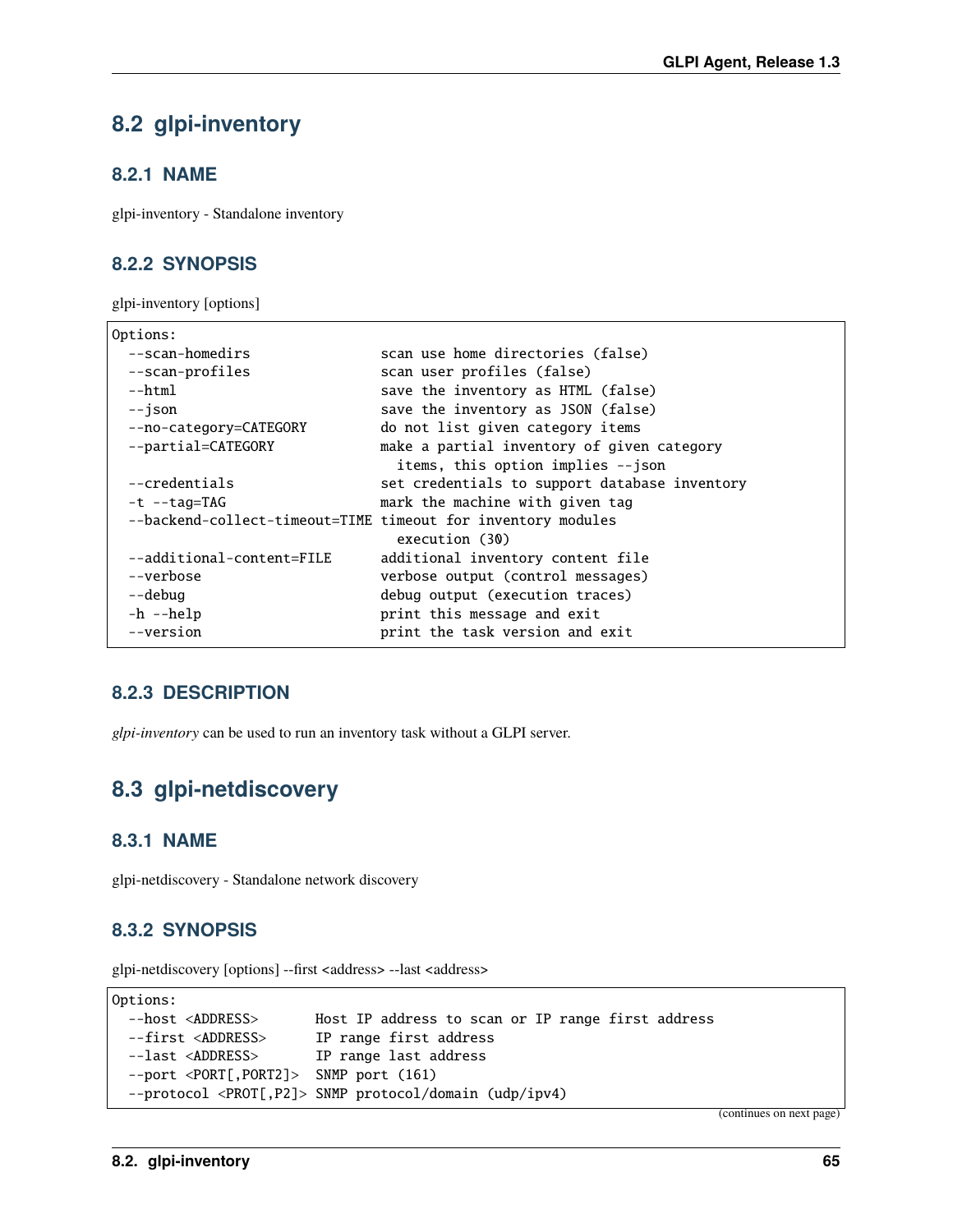(continued from previous page)

| --community <string></string>                                        | SNMP community string (public)                                                |
|----------------------------------------------------------------------|-------------------------------------------------------------------------------|
|                                                                      | --credentials <string> SNMP credentials (version:1,community:public)</string> |
| --timeout <time< td=""><td>SNMP timeout, in seconds (1)</td></time<> | SNMP timeout, in seconds (1)                                                  |
| --entity <entity></entity>                                           | GLPI entity                                                                   |
| --threads <count></count>                                            | number of discovery threads (1)                                               |
| --control                                                            | output control messages                                                       |
| --file <file></file>                                                 | snmpwalk input file                                                           |
| -i --inventory                                                       | chain with netinventory task for discovered devices                           |
| $-s$ --save $\langle \text{FOLDER}\rangle$                           | base folder where to save discovery and inventory xmls                        |
|                                                                      | - netdiscovery xmls will go in <folder>/netdiscovery</folder>                 |
|                                                                      | - netinventory xmls will go in <folder>/netinventory</folder>                 |
| --debug                                                              | debug output                                                                  |
| -h --help                                                            | print this message and exit                                                   |
| --version                                                            | print the task version and exit                                               |

## **8.3.3 DESCRIPTION**

*glpi-netdiscovery* can be used to run a network discovery task without a GLPI server.

## **8.3.4 OPTIONS**

### **--first|--host** *ADDRESS*

Set the first IP address of the network range to scan.

#### **--last** *ADDRESS*

Set the last IP address of the network range to scan.

If not set, it is set with the value of the --first or --host option.

### **--port** *PORT[,PORT2]*

List of ports to try, defaults to: 161

Set it to 161,16100 to first try on default port and then on 16100.

### **--protocol** *PROTOCOL[,PROTOCOL2]*

List of protocols to try, defaults to: udp/ipv4

Possible values are: udp/ipv4,udp/ipv6,tcp/ipv4,tcp/ipv6

### **--file** *FILE*

Run an offline discovery against snmpwalk output, stored in the given file.

If no host or first ip is provided, ip is set to emulate 1.1.1.1 ip scan.

### **--community** *STRING*

Use given string as SNMP community (assume SNMPv1).

### **--credentials** *STRING*

Use given string as SNMP credentials specification. This specification is a comma-separated list of key:value authentication parameters, such as:

- version:2c,community:public
- version:3,username:admin,authprotocol:sha,authpassword:s3cr3t
- etc.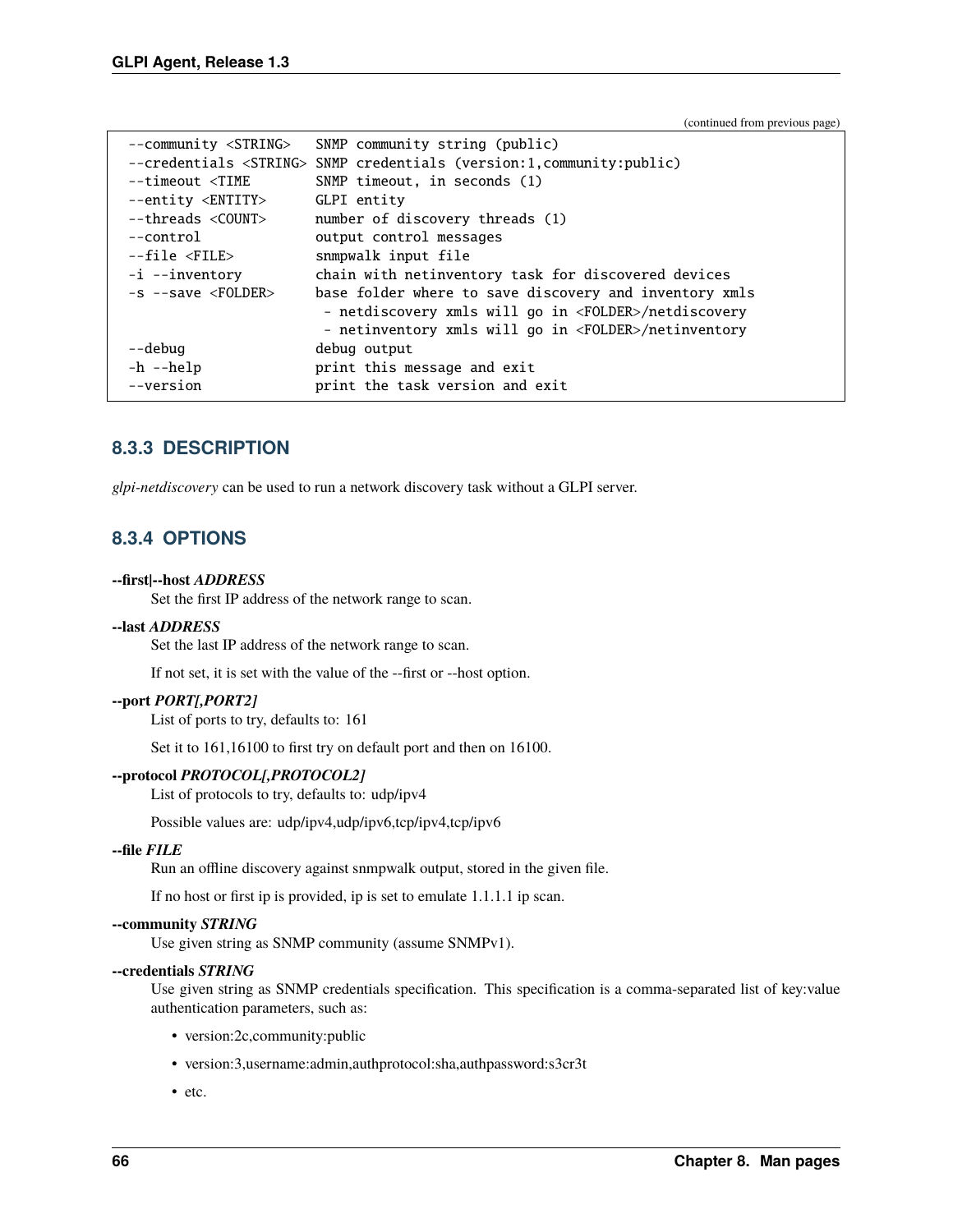### **--timeout** *TIME*

Set SNMP timeout, in seconds.

#### **--entity** *ENTITY*

Set GLPI entity.

## **--threads** *COUNT*

Use given number of inventory threads.

#### **--control**

Output server-agent control messages, in addition to inventory result itself.

#### **--debug**

Turn the debug mode on. Multiple usage allowed, for additional verbosity.

# **8.3.5 EXAMPLES**

Run a discovery against a network range, using SNMP version 1:

\$> glpi-netdiscovery --first 192.168.0.1 --last 192.168.0.254 --community public

Run a discovery against a network range, using multiple SNMP credentials:

```
\pmb{\Rightarrow} glpi-netdiscovery --first 192.168.0.1 --last 192.168.0.254 \
--credentials version:2c,community:public \
--credentials version:3,username:admin,authprotocol:sha,authpassword:s3cr3t
```
Emulate discovery using a snmpwalk file:

```
$> glpi-netdiscovery --file device.walk
```
# **8.4 glpi-netinventory**

## **8.4.1 NAME**

glpi-netinventory - Standalone network inventory

# **8.4.2 SYNOPSIS**

glpi-netinventory [options] [--host <host>|--file <file>]

```
Options:
 --host <HOST> target host
 --port <PORT[,PORT2]> SNMP port (161)
 --protocol <PROT[,P2]> SNMP protocol/domain (udp/ipv4)
 --file <FILE> snmpwalk output file
 --community <STRING> community string (public)
 --credentials <STRING> SNMP credentials (version:1,community:public)
 --timeout <TIME> SNMP timeout, in seconds (15)
 --type <TYPE> force device type
 --threads <COUNT> number of inventory threads (1)
 --control output control messages
```
(continues on next page)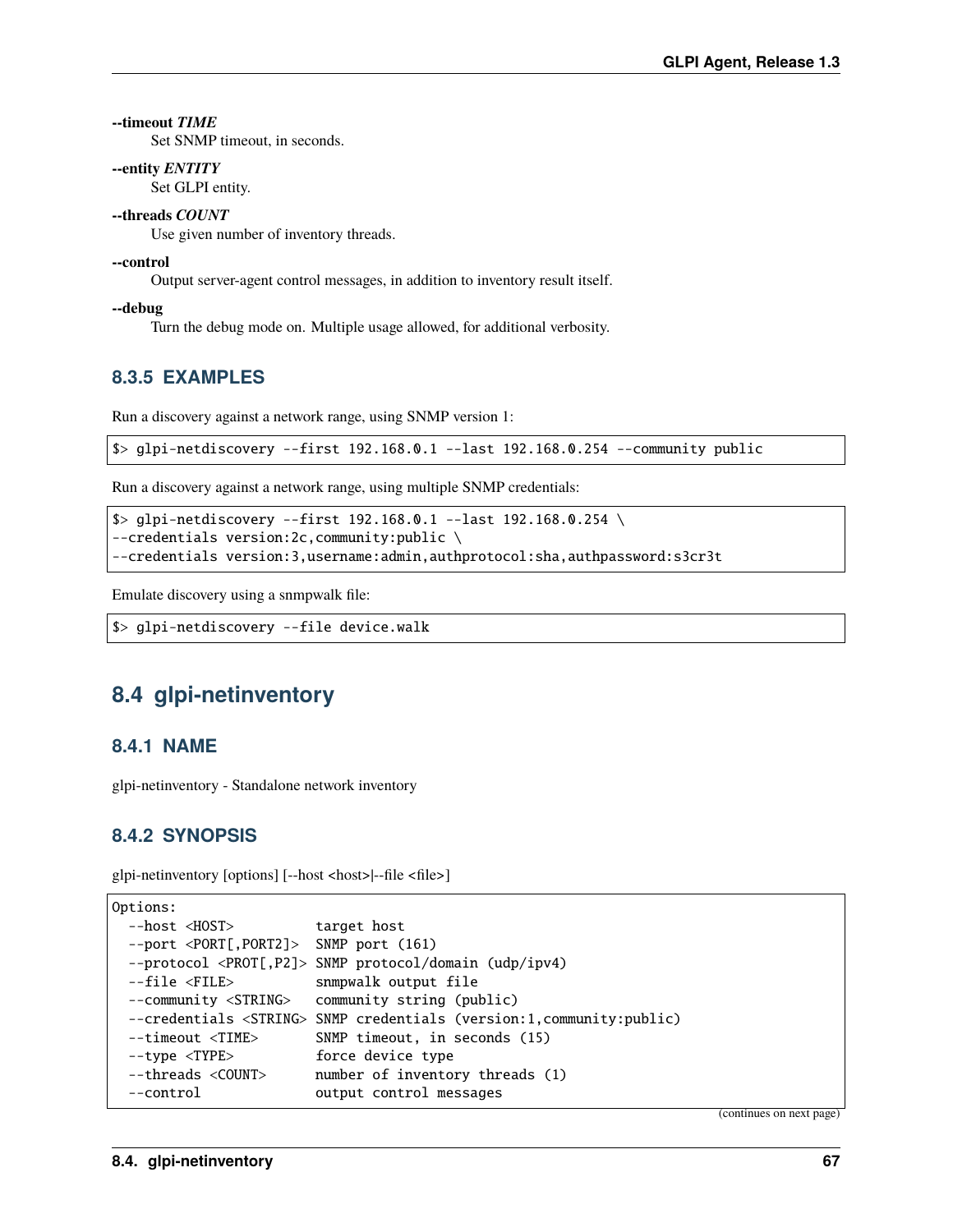| --debug   | debug output                    |
|-----------|---------------------------------|
| -h --help | print this message and exit     |
| --version | print the task version and exit |

# **8.4.3 DESCRIPTION**

*glpi-netinventory* can be used to run a network inventory task without a GLPI server.

# **8.4.4 OPTIONS**

### **--host** *HOST*

Run an online inventory against given host. Multiple usage allowed, for multiple hosts.

### **--port** *PORT[,PORT2]*

List of ports to try, defaults to: 161

Set it to 161,16100 to first try on default port and then on 16100.

### **--protocol** *PROTOCOL[,PROTOCOL2]*

List of protocols to try, defaults to: udp/ipv4

Possible values are: udp/ipv4,udp/ipv6,tcp/ipv4,tcp/ipv6

#### **--file** *FILE*

Run an offline inventory against snmpwalk output, stored in given file. Multiple usage allowed, for multiple files.

#### **--communty** *STRING*

Use given string as SNMP community (assume SNMPv1)

#### **--credentials** *STRING*

Use given string as SNMP credentials specification. This specification is a comma-separated list of key:value authentication parameters, such as:

- version:2c,community:public
- version:3,username:admin,authprotocol:sha,authpassword:s3cr3t
- etc.

## **--timeout** *TIME*

Set SNMP timeout, in seconds.

#### **--type** *TYPE*

Force device type, instead of relying on automatic identification. Currently allowed types:

- COMPUTER
- NETWORKING
- PRINTER
- STORAGE
- POWER
- PHONE

#### **--threads** *count*

Use given number of inventory threads.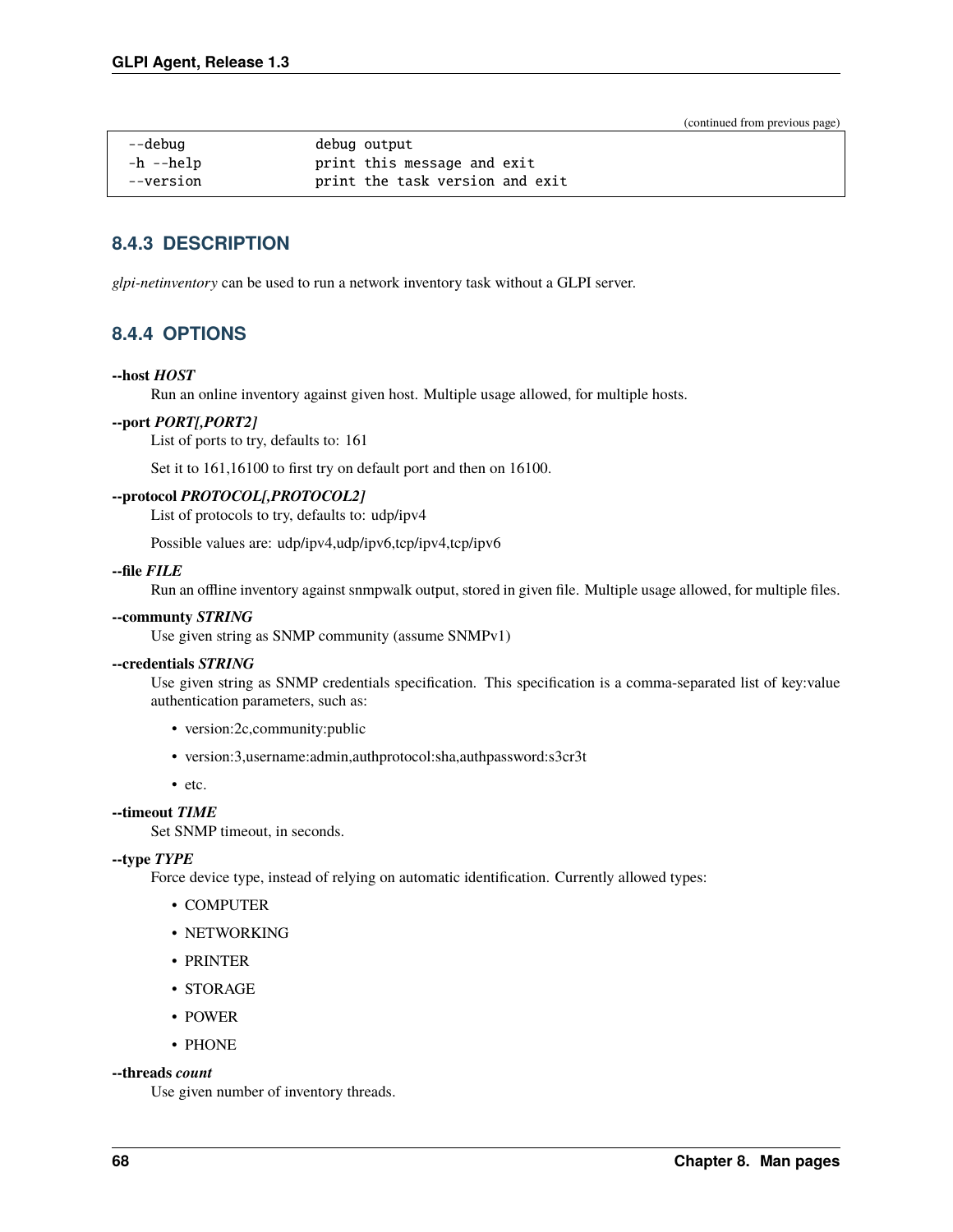**--control**

Output server-agent control messages, in addition to inventory result itself.

**--debug**

Turn the debug mode on. Multiple usage allowed, for additional verbosity.

# **8.4.5 EXAMPLES**

Run an inventory against a network device, using SNMP version 2c authentication:

\$> glpi-netinventory --host 192.168.0.1 --credentials version:2c,community:public

Run an inventory against a network device, using SNMP version 3 authentication and forcing its type:

```
$> glpi-netinventory --host my.device --type NETWORKING \
--credentials version:3,username:admin,authprotocol:sha,authpassword:s3cr3t
```
# **8.5 glpi-esx**

**Attention:** The informations on this man page are probably outdated.

## **8.5.1 NAME**

glpi-esx - vCenter/ESX/ESXi remote inventory from command line

# **8.5.2 SYNOPSIS**

glpi-esx --host <host> --user <user> --password <password> --directory <directory>

| Options:              |                                                                  |
|-----------------------|------------------------------------------------------------------|
| --help                | this menu                                                        |
| --host hostname       | ESX server hostname                                              |
| --user username       | user name                                                        |
| --password xxxx       | user password                                                    |
| --directory directory | output directory                                                 |
| --tag tag             | tag for the inventoried machine                                  |
| Advanced options:     |                                                                  |
| --dump                | also dump esx host full info datas in a *-hostfullinfo.dump file |
| --dumpfile file       | generate one inventory from a *-hostfullinfo.dump file           |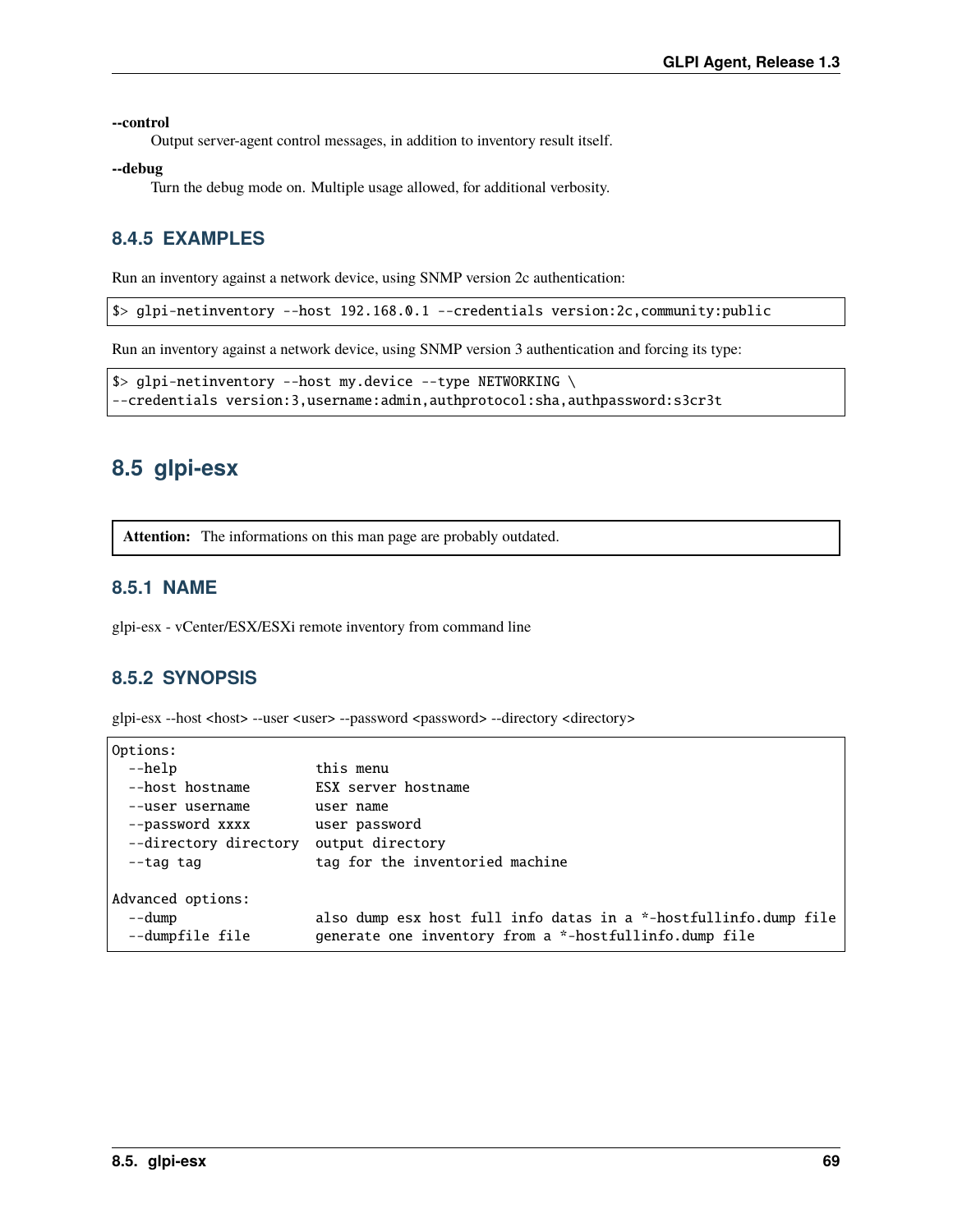# **8.5.3 EXAMPLES**

% glpi-esx --host myesx --user foo --password bar --directory /tmp

You can import the .xml file in your inventory server with the glpi-injector tool.

```
% glpi-injector -v --file /tmp/*.xml -u https://example/
```
# **8.5.4 DESCRIPTION**

*glpi-esx* creates inventory of remote ESX/ESXi and vCenter VMware. It uses the SOAP interface of the remote server.

Supported systems:

*ESX and ESXi 3.5*

*ESX and ESXi 4.1*

*ESXi 5.0*

*vCenter 4.1*

*vCenter 5.0*

Active Directory users, please note the AD authentication doesn't work. You must create a account on the VMware server.

# **8.5.5 LIMITATION**

So far, ESX serial number are not collected.

# **8.5.6 SECURITY**

The SSL hostname check of the server is disabled.

# **8.6 glpi-injector**

## **8.6.1 NAME**

glpi-injector - A tool to push inventory in an OCS Inventory or compatible server.

# **8.6.2 SYNOPSIS**

glpi-injector [options] [--file <file>|--directory <directory>|--stdin|--useragent <user-agent>]

```
Options:
 -h --help this menu
 -d --directory load every inventory files from a directory
 -R --recursive recursively load inventory files from <directory>
 -f --file load a specific file
 -u --url server URL
```
(continues on next page)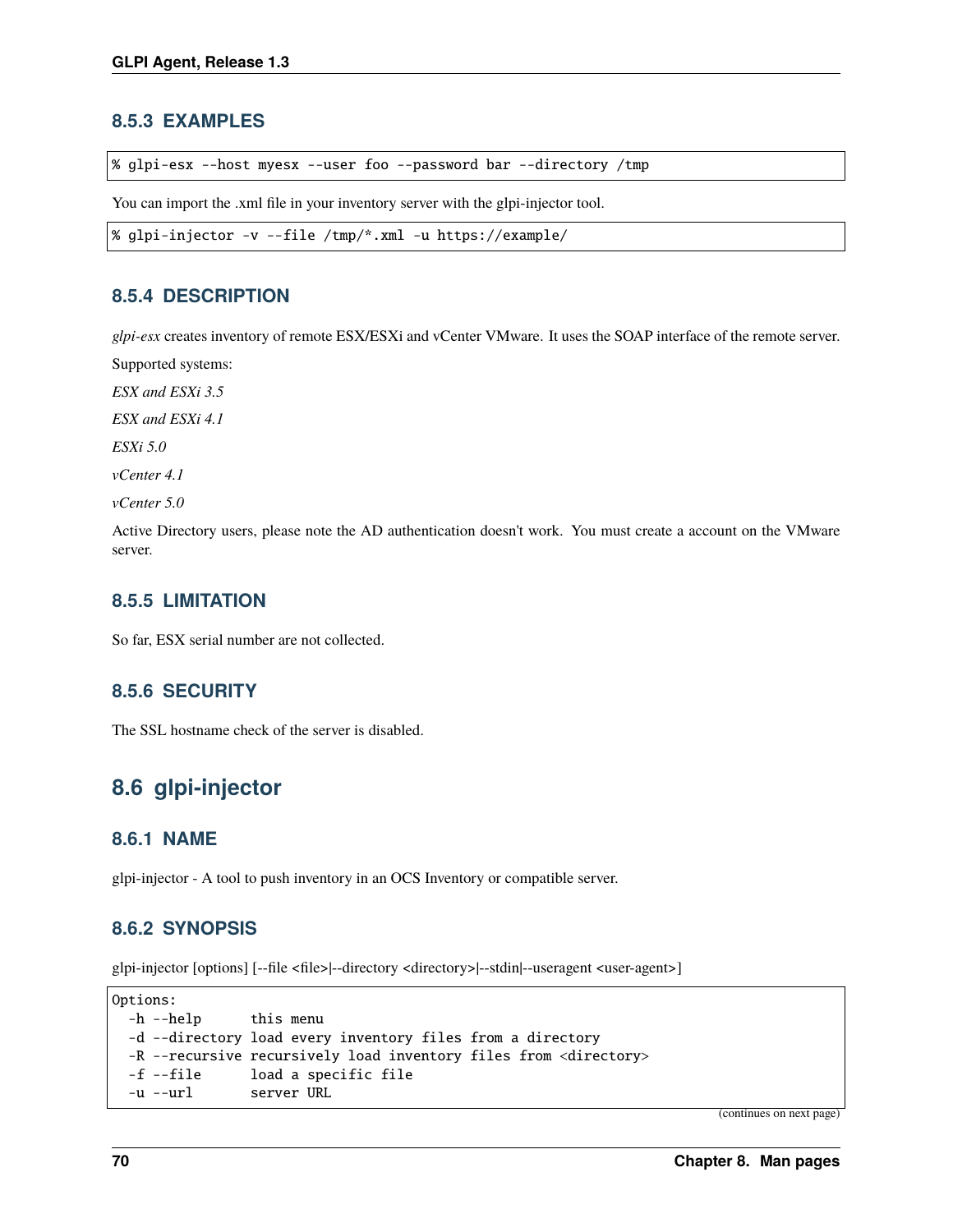```
-r --remove remove succesfuly injected files
  -v --verbose verbose mode
 --debug debug mode to output server answer
 --stdin read data from STDIN
 --useragent set used HTTP User-Agent for POST
 -x --xml-ua use Client version found in XML as User-Agent for POST
 -x --json-ua use Client version found in JSON as User-Agent for POST
 --no-ssl-check do not check server SSL certificate
 -C --no-compression don't compress sent XML inventories
Examples:
 glpi-injector -v -f /tmp/toto-2010-09-10-11-42-22.json --url https://login:pw@example/
 glpi-injector -v -R -d /srv/ftp/fusion --url https://login:pw@example/
```
# **8.6.3 DESCRIPTION**

This tool can be used to test your server, do benchmark or push inventory from off-line machine.

# **8.7 glpi-remote**

**Hint:** This 'agent' sub command can only be used toward GLPI agent with *[Inventory Server Plugin](#page-48-0)* enabled.

# **8.7.1 NAME**

glpi-remote - A tool to scan, manage and initialize virtual remote agents

# **8.7.2 SYNOPSIS**

glpi-remote [options] [--server server|--local path] [command] [command options]

```
Options:
 -h --help this menu
 -t --timeout <SECS> requests timeout in seconds (defaults to 10)
 -p --port <LIST> remote ports list to scan (defaults to '22,5985,5986')
 --ssh connect using SSH
 --ssl connect using SSL (winrm or with agent sub-command)
 --no-ssl-check do not check agent SSL certificate (winrm or agent sub-command)
 --ca-cert-dir <PATH> CA certificates directory
 --ca-cert-file <FILE> CA certificates file (winrm or for agent sub-command)
 --ssl-fingerprint <FINGERPRINT>
                    Trust server certificate if its SSL fingerprint matches the given␣
\rightarrowone
 --ssl-cert-file Client certificate file (winrm)
 -u --user authentication user
 -P --password authentication password
```
(continues on next page)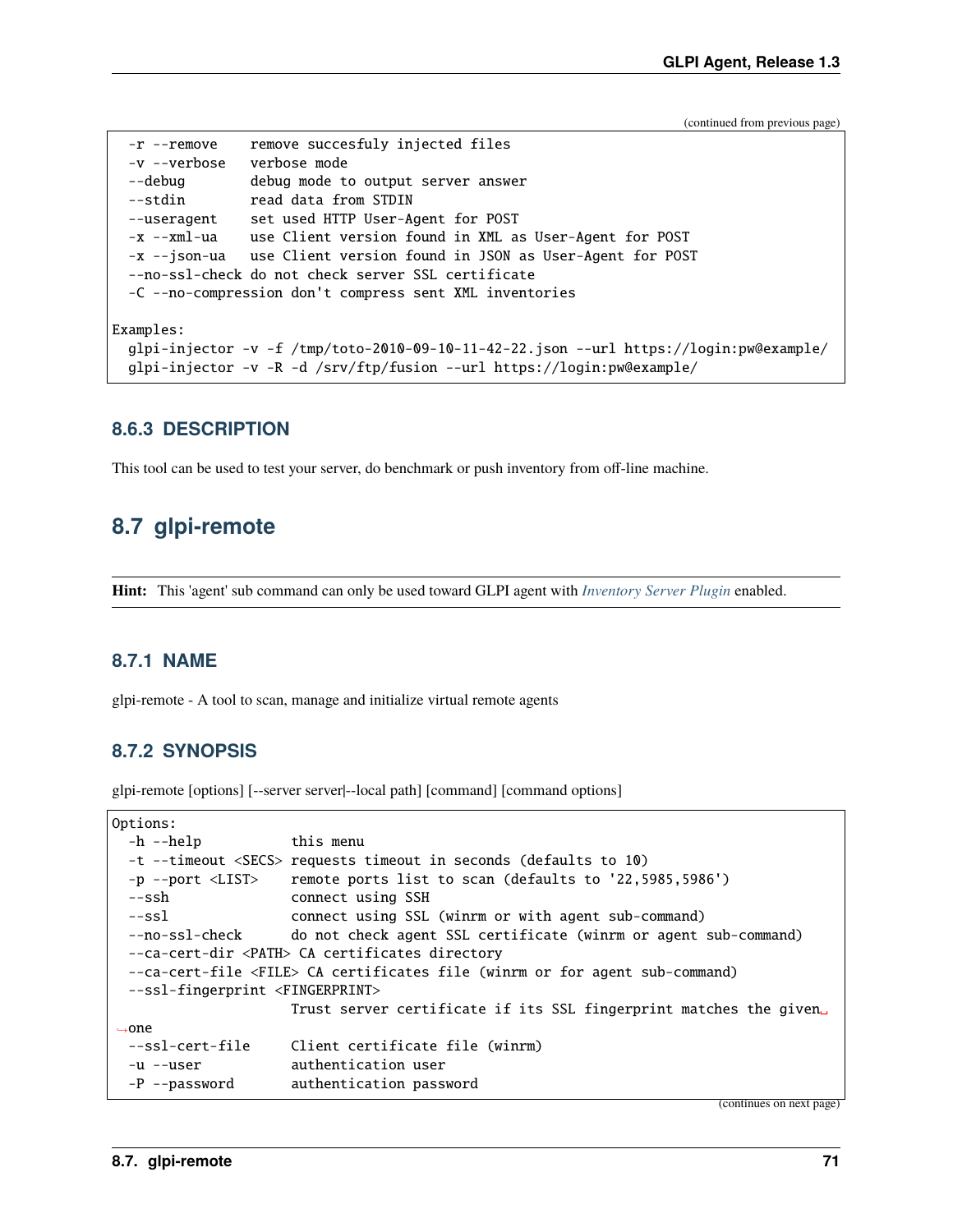```
-X --show-passwords (list command) show password as they are masked by default
  -c --credentials credentials list for scan
 -v --verbose verbose mode
 --debug debug mode
 -C --no-check don't check given remote is alive when adding
 -i --inventory don't register remotes, but run inventory on found remotes
 -T --threads <NUM> number of threads while scanning (defaults to 1)
 -A --add add scanned remotes to target so they always be inventoried
                     by RemoteInventory task
 -U --useragent set used HTTP User-Agent for requests
 --vardir <PATH> use specified path as storage folder for agent persistent datas
Target definition options:
 -s --server=<URI> agent will send tasks result to that server
 -l --local=<PATH> agent will write tasks results locally
 --target=<TARGETID> use target identified by its id (see list targets command)
Remote GLPI agent having inventory server plugin enabled options:
 -b --baseurl <PATH> remote base url if not /inventory
 -K --token <TOKEN> token as shared secret
 -I --id <ID> request id to identify requests in agent log
 --no-compression ask to not compress sent XML inventories
Sub-commands
 list [targets] list known remotes or targets
 add <url>+ add remote with given URL list
 del[ete] <index|deviceid>+
                     delete remote with given list index or given deviceid or
                     current known one when alone or all remotes while using
                     __ALL__ as id
 scan <first> [last] [TODO] scan given ip range for remote access or just <first> and
                     register it/them as remote agent
 agent [hosts] remotely claim an inventory to given remote hosts with a
                     GLPI agent having inventory server plugin enabled
                     (see https://glpi-agent.rtfd.io/inventory-server-plugin.html)
Supported environment variables:
 USERNAME
 PASSWORD
 PORT
 CA_CERT_PATH
 CA_CERT_FILE
 SSL_CERT_FILE
 CREDENTIALS
Examples:
 glpi-remote list
 glpi-remote list targets
 glpi-remote add ssh://admin:pass@192.168.43.237
 glpi-remote add ssh://admin:pass@192.168.43.238 --no-check
 glpi-remote add winrm://admin:pass@192.168.48.250 --no-check --target server0
 glpi-remote delete 1
```

```
(continues on next page)
```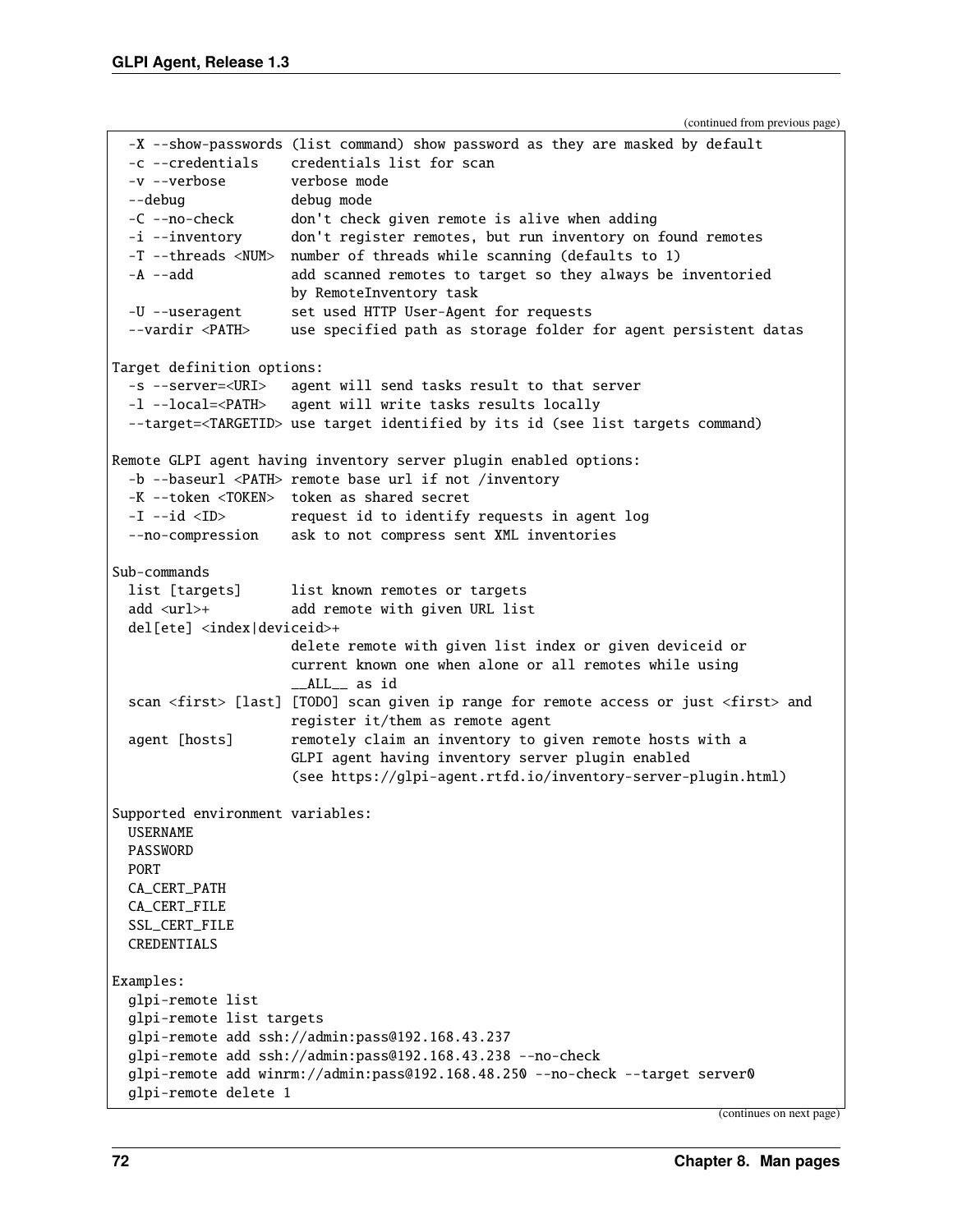```
glpi-remote scan 192.168.43.1 192.168.43.254
  glpi-remote scan 10.0.0.1 10.0.10.254 --inventory -s https://myglpi/
  glpi-remote scan 10.0.0.1 10.0.10.254 --inventory -l /var/tmp/remotes
  glpi-remote scan --inventory
  glpi-remote scan 192.168.48.99 | glpi-injector -url https://myglpi/
Examples for agent command:
  glpi-remote -T strong-shared-secret agent 192.168.43.236
  qlpi-remote -v -T strong-shared-secret agent 192.168.43.237 | \
      glpi-injector -url https://myglpi/
  glpi-remote -T strong-shared-secret -d /var/remote agent 192.168.43.236 192.168.43.237
```
## **8.7.3 DESCRIPTION**

The *glpi-remote* tool is used to manage virtual agents known locally by *glpi-agent*. A virtual agent is used to make remote inventories and is essentially defined by a remote access. A remote access can be defined by ssh authorization for unix/linux platforms or WinRM authorizations for a WinRM enabled platform like win32.

## **8.7.4 OPTIONS**

Most of the options are available in a *short* form and a *long* form. For example, the two lines below are all equivalent:

```
% glpi-agent -s localhost
% glpi-agent --server localhost
```
### **8.7.4.1 Target definition options**

#### **-s, --server=***URI*

Send the results of tasks execution to given server.

Multiple values can be specified, using comma as a separator.

#### **-l, --local=***PATH*

Write the results of tasks execution locally.

#### **--target=***TARGETID*

Use the given TARGETID to look for the expected target for result submission.

For example, **server0** is the first server target setup in agent configuration.

#### **Remark:**

- target option is generaly mandatory while adding remote or scanning for remotes
- if one server and only one is still setup in the agent it will be selected as default target
- when scanning and making inventory, uses any target option or each inventory will be sent to standard output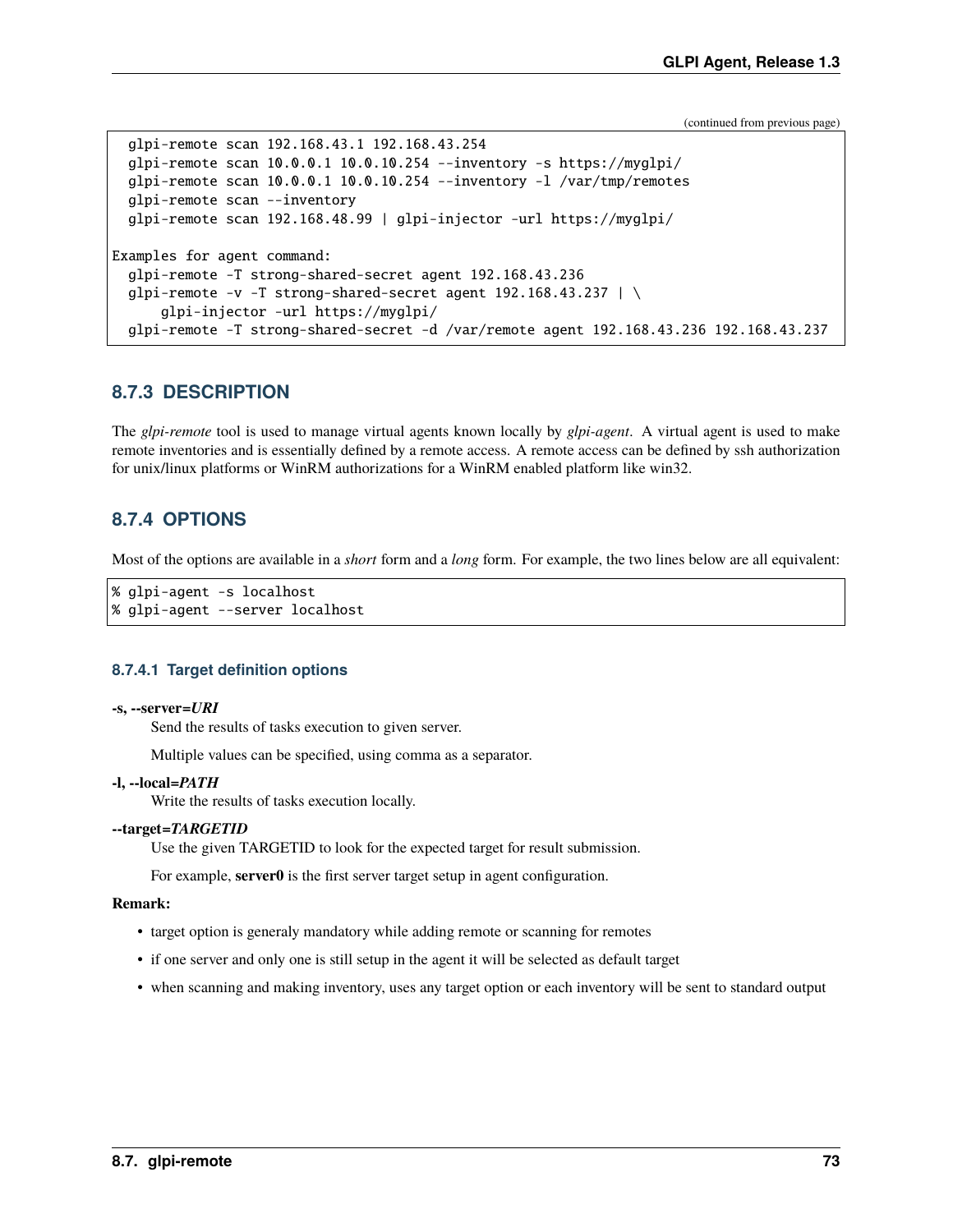## **8.7.4.2 General options**

#### **-t, --timeout=***SECS*

Set the timeout for network requests (defaults to 10 seconds).

#### **-p, --port=***LIST*

Do not contact the target before next scheduled time.

A list of ports used when making a scan and to discover remote computers. The defaults is to scan the standard ssh port and winrm ports: *22,5985,5986*.

#### **--ssh**

Use ssh protocol for connection.

#### **--ssl**

Use SSL protocol for connecting with WinRM protocol or to a remote agent with inventory server plugin enabled.

#### **--ca-cert-dir=***DIRECTORY*

CA certificates directory.

#### **--ca-cert-file=***FILE*

CA certificates file.

### **--ssl-cert-file=***FILE*

SSL certificate file for authentication

### **--no-ssl-check**

Do not check server SSL certificate.

### **-u** *USER***, --user=***USER*

Use *USER* for remote authentication.

### **-p, --password=***PASSWORD*

Use *PASSWORD* for remote authentication.

#### **-X, show-passwords**

By default, **list** sub-command won't show remotes passwords. This option asks to unmask them during remotes listing.

### **-c, --credentials=***LIST*

List of credentials to try during a scan.

#### **-v, --verbose**

Enable verbose mode.

#### **--debug**

Turn the debug mode on. You can use the parameter up to 2 times in a row to increase the verbosity (e.g: **--debug --debug**).

#### **-C, --no-check**

Don't check remote is alive while adding it.

#### **-i, --inventory**

Don't register remotes as they are discovered but just run the inventory task on them.

#### **-T, --threads=***NUM*

Setup number of threads while doing a scan. By default, the agent only uses one thread.

#### **-A, --add**

Add discovered remotes to local remotes list.

#### **-U, --useragent=***USER-AGENT*

Define HTTP user agent for request (mostly if required for winrm).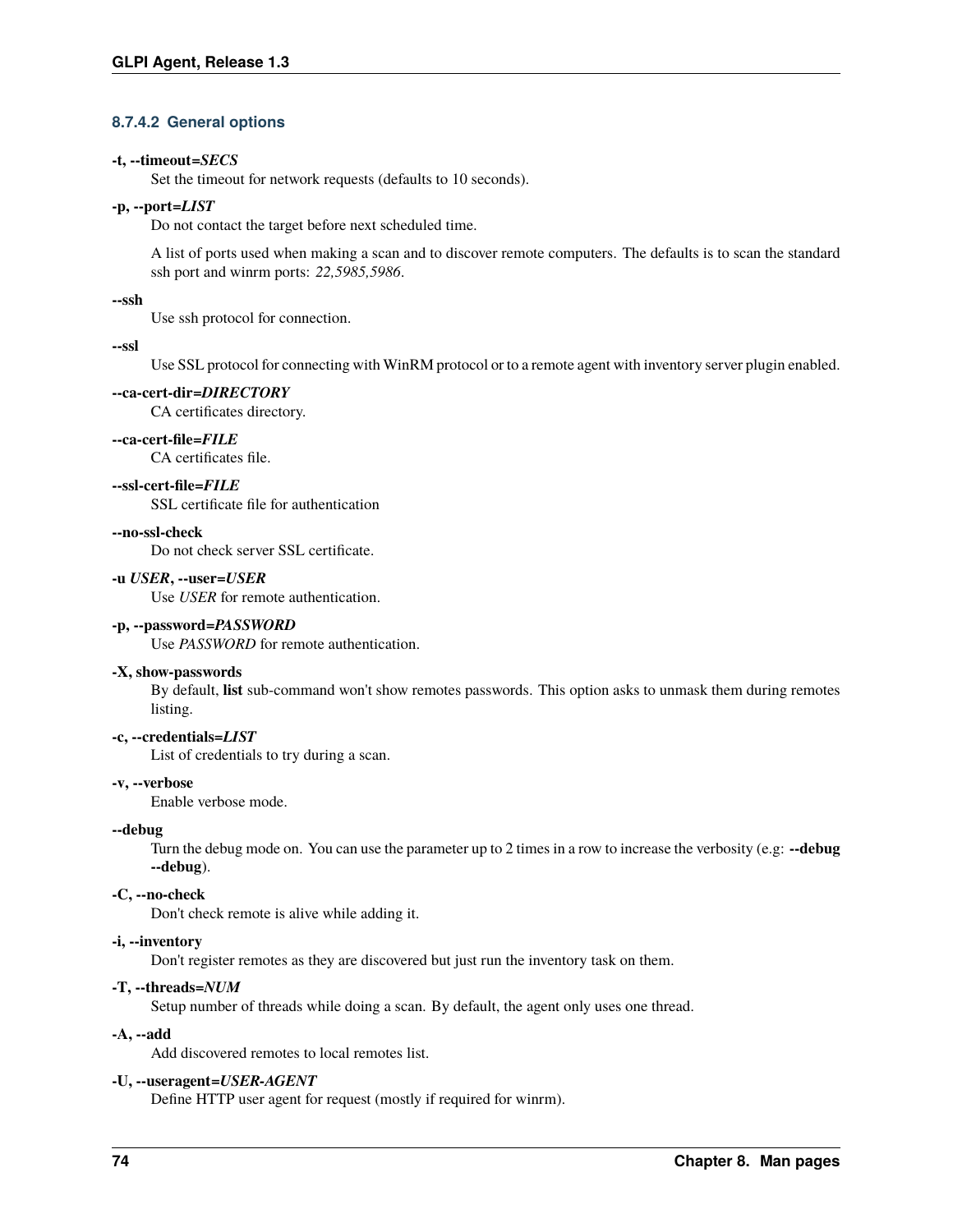## **8.7.4.3** *agent* **sub-command options**

#### **-b, --baseurl=***PATH*

Remote base url if the default */inventory* has been changed in the remote plugin configuration.

### **-K, --token=***TOKEN*

Shared secret required to request an inventory to the remote plugin.

### **-I, <--id>=***ID*

Request-ID to identify the request in the agent log.

### **--no-compression**

Ask to skip requested inventory compression.

## **8.7.4.4 Sub-commands**

### • **list** [**targets**]

list known remotes or list targets

• **add** *url*+

add remote with given URL list

• **del[ete]** *index|deviceid*+

Delete remote with given:

- **–** list index
- **–** given deviceid
- **–** current and only one known when no index is given
- **–** all known remotes while using the **\_\_ALL\_\_** magic word as index
- **scan** *first* [*last*]

**TODO:** *This sub-command is still not implemented*.

Scan given ip range for remote access or just *first* and register it/them as remote agent

• **agent** [*hosts*]

Remotely claim an inventory to given remote hosts with a GLPI agent having inventory server plugin enabled.

See online documentation for details: <https://glpi-agent.rtfd.io/inventory-server-plugin.html>

## **8.7.4.5 Environment variables**

For security reasons, you can set few environment variables to store sensible datas.

- **USERNAME** to setup connection user
- **PASSWORD** to setup connection password
- **PORT** to setup connection port
- **CA\_CERT\_PATH**
- **CA\_CERT\_FILE** to setup the SSL CA certificate file
- **SSL\_CERT\_FILE** to setup the SSL client certificate file
- **CREDENTIALS** to setup a list of credentials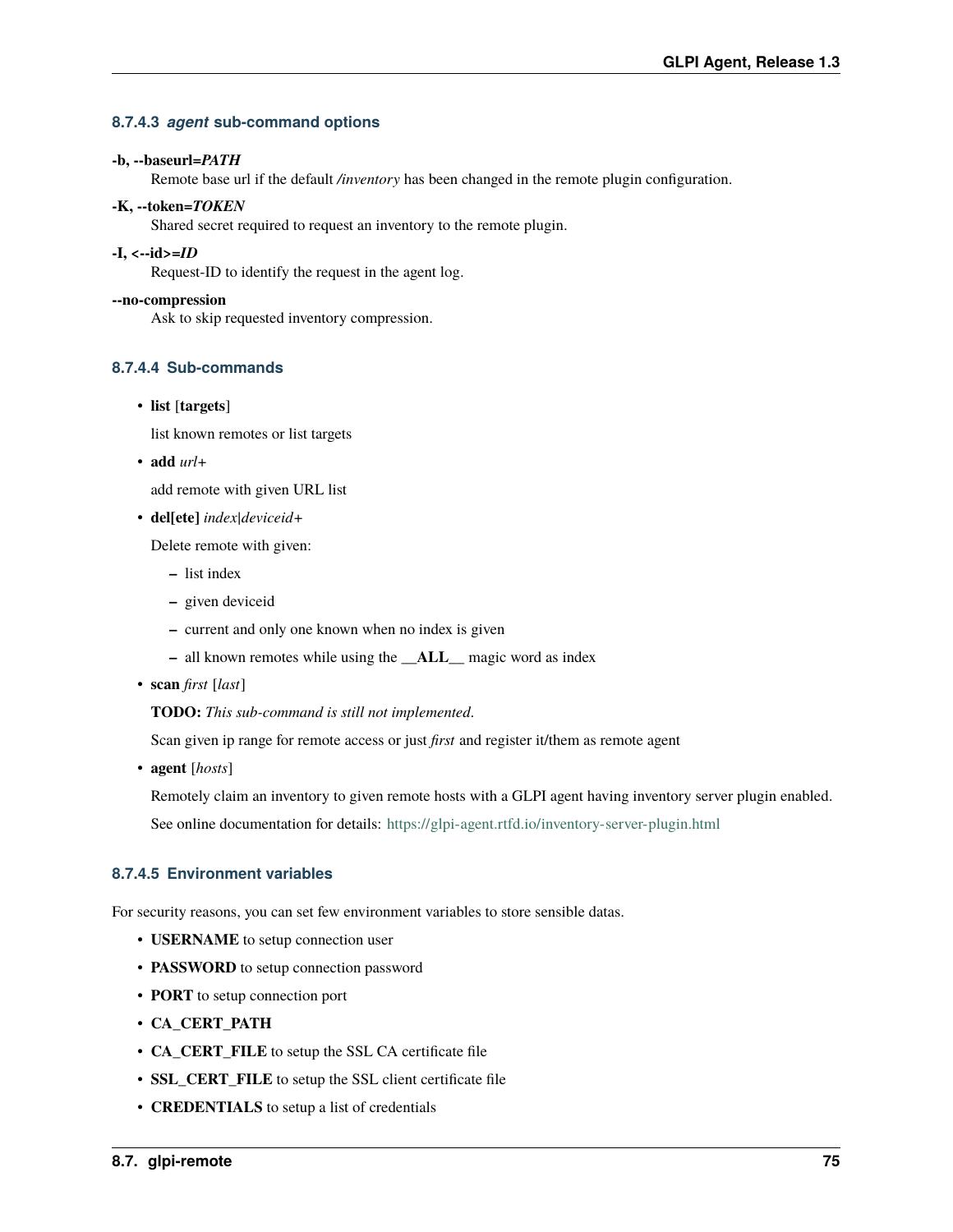# **8.8 glpi-win32-service**

**Attention:** This script is only available on **win32**. It is the base script used to setup the agent as a service during **win32** installation. You don't normally need to run it by itself.

**Hint:** This script is also handy to setup manually a **win32** service based on a development environment.

# **8.8.1 NAME**

glpi-win32-service - GLPI perl Agent service for Windows

# **8.8.2 SYNOPSIS**

glpi-win32-service [--register|--delete|--help] [options]

```
Options are only needed to register or delete the service. They are handy
while using GLPI perl agent from sources.
Register options:
 -n --name=NAME unique system name for the service
  -d --displayname="Nice Name" display name of the service
  -l --libdir=PATH full path to agent perl libraries use it if
                                not found by the script
  -p --program="path to program" perl script to start as service
Delete options:
  -n --name=NAME unique system name of the service to delete
Samples to use from sources base:
 perl bin/glpi-win32-service --help
 perl bin/glpi-win32-service --register
 perl bin/glpi-win32-service --delete
 perl bin/glpi-win32-service --register -n glpi-agent-test -d "[TEST] GLPI Agent Service
\hookrightarrow "
 perl bin/glpi-win32-service --delete -n glpi-agent-test
```